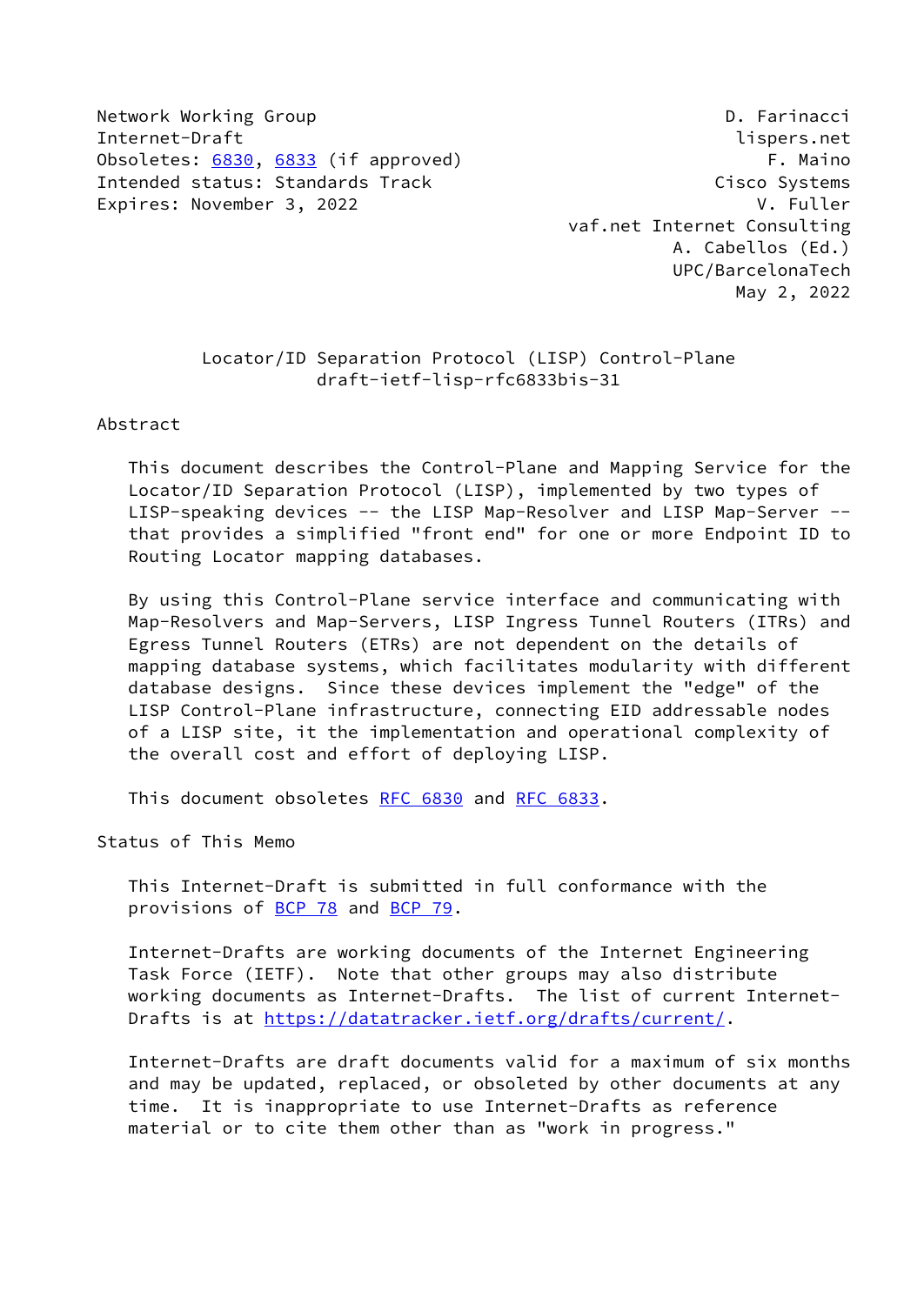This Internet-Draft will expire on November 3, 2022.

Copyright Notice

 Copyright (c) 2022 IETF Trust and the persons identified as the document authors. All rights reserved.

This document is subject to **[BCP 78](https://datatracker.ietf.org/doc/pdf/bcp78)** and the IETF Trust's Legal Provisions Relating to IETF Documents [\(https://trustee.ietf.org/license-info](https://trustee.ietf.org/license-info)) in effect on the date of publication of this document. Please review these documents carefully, as they describe your rights and restrictions with respect to this document. Code Components extracted from this document must include Simplified BSD License text as described in Section 4.e of the Trust Legal Provisions and are provided without warranty as described in the Simplified BSD License.

## Table of Contents

|                                                                          |  |  |  | $\overline{3}$ |
|--------------------------------------------------------------------------|--|--|--|----------------|
|                                                                          |  |  |  |                |
| 2.                                                                       |  |  |  |                |
| 3.                                                                       |  |  |  | $\frac{5}{7}$  |
| $\overline{4}$ .                                                         |  |  |  |                |
| LISP IPv4 and IPv6 Control-Plane Packet Formats<br>5.                    |  |  |  | $\frac{8}{2}$  |
| LISP Control Packet Type Allocations<br>5.1.                             |  |  |  | 11             |
| Map-Request Message Format<br>5.2.                                       |  |  |  | 12             |
| EID-to-RLOC UDP Map-Request Message<br>5.3.                              |  |  |  | 14             |
| Map-Reply Message Format<br>5.4.                                         |  |  |  | 16             |
| EID-to-RLOC UDP Map-Reply Message<br>5.5.                                |  |  |  | 20             |
| Map-Register Message Format 23<br>5.6.                                   |  |  |  |                |
| Map-Notify/Map-Notify-Ack Message Format 27<br>5.7.                      |  |  |  |                |
| Encapsulated Control Message Format 29<br>5.8.                           |  |  |  |                |
| $6.$ Changing the Contents of EID-to-RLOC Mappings $.$                   |  |  |  | 31             |
| Solicit-Map-Request (SMR)<br>6.1.                                        |  |  |  | 31             |
| $\underline{7}$ . Routing Locator Reachability                           |  |  |  | 32             |
| RLOC-Probing Algorithm<br>7.1.                                           |  |  |  | 33             |
| $\underline{8}$ . Interactions with Other LISP Components                |  |  |  | 34             |
| ITR EID-to-RLOC Mapping Resolution<br>8.1.                               |  |  |  | 34             |
| EID-Prefix Configuration and ETR Registration $\ldots \ldots$ 35<br>8.2. |  |  |  |                |
| Map-Server Processing 37<br>8.3.                                         |  |  |  |                |
| Map-Resolver Processing<br>8.4.                                          |  |  |  | 37             |
| 8.4.1. Anycast Operation                                                 |  |  |  | 38             |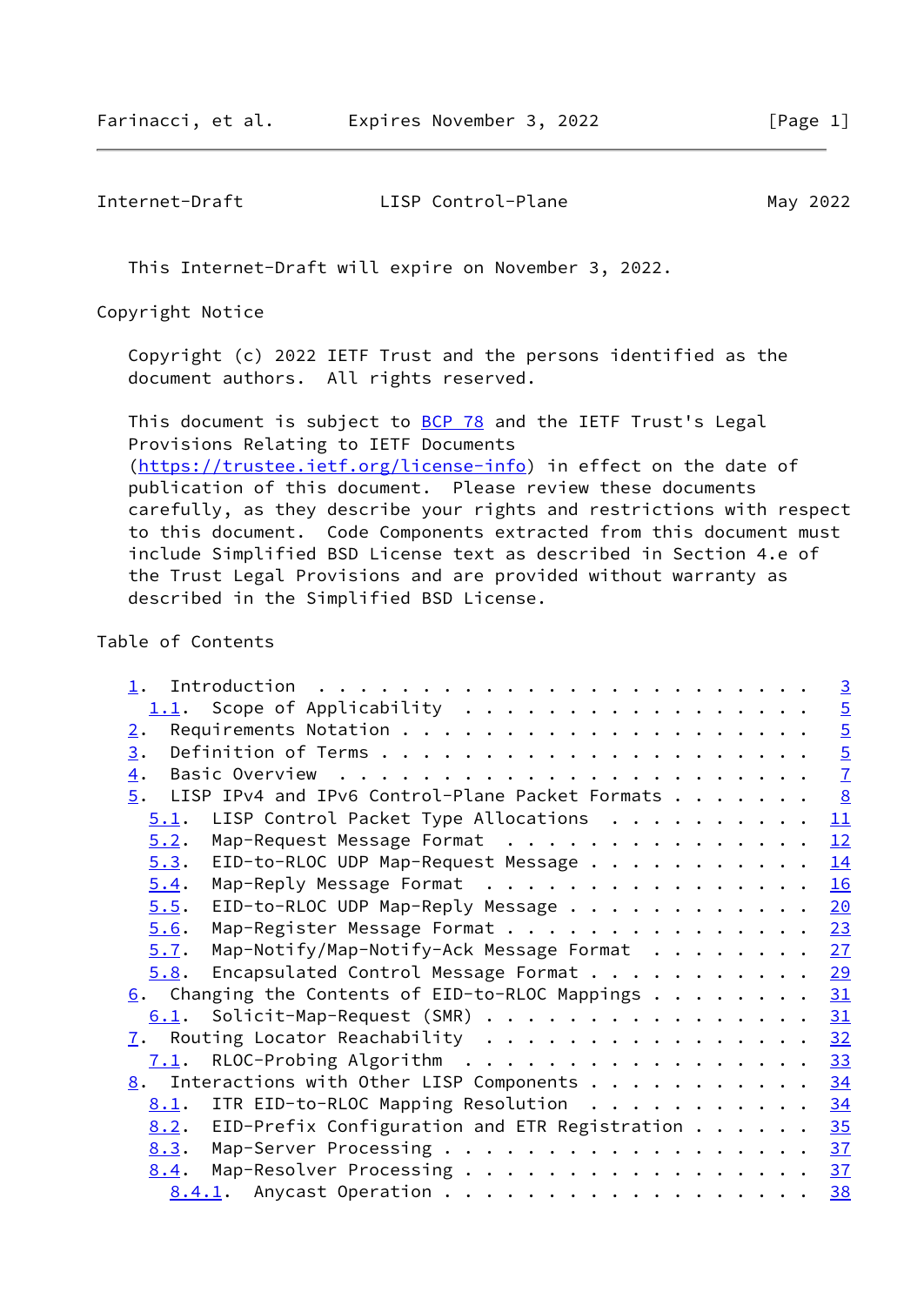|  |  |  |  |  |  |  |  |  | <u>9</u> . Security Considerations 38<br>10. Privacy Considerations 40<br>12.1. LISP UDP Port Numbers 42 |
|--|--|--|--|--|--|--|--|--|----------------------------------------------------------------------------------------------------------|

Farinacci, et al. Expires November 3, 2022 [Page 2]

<span id="page-2-0"></span>Internet-Draft LISP Control-Plane

| May | 2022 |
|-----|------|
|     |      |

| LISP Packet Type Codes<br><u>12.2</u> .                 |  |  |  |                                                                               |                                                                               | 42   |
|---------------------------------------------------------|--|--|--|-------------------------------------------------------------------------------|-------------------------------------------------------------------------------|------|
| LISP Map-Reply EID-Record Action Codes<br>12.3.         |  |  |  |                                                                               |                                                                               | 42   |
| LISP Address Type Codes<br>12.4.                        |  |  |  |                                                                               |                                                                               | 43   |
| 12.5. LISP Algorithm ID Numbers                         |  |  |  |                                                                               |                                                                               | 43   |
|                                                         |  |  |  |                                                                               |                                                                               | 44   |
|                                                         |  |  |  |                                                                               |                                                                               | 47   |
| 13.1.                                                   |  |  |  |                                                                               |                                                                               | 47   |
| Informative References<br>13.2.                         |  |  |  |                                                                               |                                                                               | 48   |
| Appendix A. Acknowledgments                             |  |  |  |                                                                               |                                                                               | 53   |
| Appendix B. Document Change Log                         |  |  |  |                                                                               |                                                                               | 53   |
| Changes to draft-ietf-lisp-rfc6833bis-31<br>B.1.        |  |  |  |                                                                               |                                                                               | 53   |
| Changes to draft-ietf-lisp-rfc6833bis-26<br>B.2.        |  |  |  |                                                                               |                                                                               | 53   |
| Changes to draft-ietf-lisp-rfc6833bis-25<br>B.3.        |  |  |  | $\begin{array}{cccccccccccccc} . & . & . & . & . & . & . & . & . \end{array}$ |                                                                               | 53   |
| Changes to draft-ietf-lisp-rfc6833bis-24<br>B.4.        |  |  |  | $\begin{array}{cccccccccccccc} . & . & . & . & . & . & . & . & . \end{array}$ |                                                                               | 54   |
| Changes to draft-ietf-lisp-rfc6833bis-23<br>B.5.        |  |  |  | $\begin{array}{cccccccccccccc} . & . & . & . & . & . & . & . & . \end{array}$ |                                                                               | 54   |
| Changes to draft-ietf-lisp-rfc6833bis-22<br>B.6.        |  |  |  |                                                                               | .                                                                             | 54   |
| Changes to draft-ietf-lisp-rfc6833bis-21<br><b>B.7.</b> |  |  |  |                                                                               |                                                                               | 54   |
| Changes to draft-ietf-lisp-rfc6833bis-20<br>B.8.        |  |  |  |                                                                               | $\begin{array}{cccccccccccccc} . & . & . & . & . & . & . & . & . \end{array}$ | 55   |
| Changes to draft-ietf-lisp-rfc6833bis-19<br>B.9.        |  |  |  |                                                                               |                                                                               | . 55 |
| B.10. Changes to draft-ietf-lisp-rfc6833bis-18          |  |  |  |                                                                               | .                                                                             | 55   |
| B.11. Changes to draft-ietf-lisp-rfc6833bis-17          |  |  |  |                                                                               | .                                                                             | 55   |
| B.12. Changes to draft-ietf-lisp-rfc6833bis-16          |  |  |  |                                                                               | .                                                                             | 55   |
| B.13. Changes to draft-ietf-lisp-rfc6833bis-15          |  |  |  | .                                                                             |                                                                               | 56   |
| B.14. Changes to draft-ietf-lisp-rfc6833bis-14          |  |  |  | $\begin{array}{cccccccccccccc} . & . & . & . & . & . & . & . & . \end{array}$ |                                                                               | 56   |
| B.15. Changes to draft-ietf-lisp-rfc6833bis-13          |  |  |  | $\begin{array}{cccccccccccccc} . & . & . & . & . & . & . & . & . \end{array}$ |                                                                               | 56   |
| B.16. Changes to draft-ietf-lisp-rfc6833bis-12          |  |  |  | $\begin{array}{cccccccccccccc} . & . & . & . & . & . & . & . & . \end{array}$ |                                                                               | 56   |
| B.17. Changes to draft-ietf-lisp-rfc6833bis-11          |  |  |  | .                                                                             |                                                                               | 56   |
| B.18. Changes to draft-ietf-lisp-rfc6833bis-10          |  |  |  | .                                                                             |                                                                               | 56   |
| B.19. Changes to draft-ietf-lisp-rfc6833bis-09          |  |  |  | $\begin{array}{cccccccccccccc} . & . & . & . & . & . & . & . & . \end{array}$ |                                                                               | 57   |
| B.20. Changes to draft-ietf-lisp-rfc6833bis-08          |  |  |  | .                                                                             |                                                                               | 57   |
| B.21. Changes to draft-ietf-lisp-rfc6833bis-07          |  |  |  | .                                                                             |                                                                               | 57   |
| B.22. Changes to draft-ietf-lisp-rfc6833bis-06          |  |  |  | .                                                                             |                                                                               | 58   |
| B.23. Changes to draft-ietf-lisp-rfc6833bis-05          |  |  |  |                                                                               | .                                                                             | 58   |
| B.24. Changes to draft-ietf-lisp-rfc6833bis-04          |  |  |  | $\begin{array}{cccccccccccccc} . & . & . & . & . & . & . & . & . \end{array}$ |                                                                               | 58   |
| B.25. Changes to draft-ietf-lisp-rfc6833bis-03          |  |  |  | .                                                                             |                                                                               | 58   |
| B.26. Changes to draft-ietf-lisp-rfc6833bis-02          |  |  |  | $\cdots$                                                                      |                                                                               | 59   |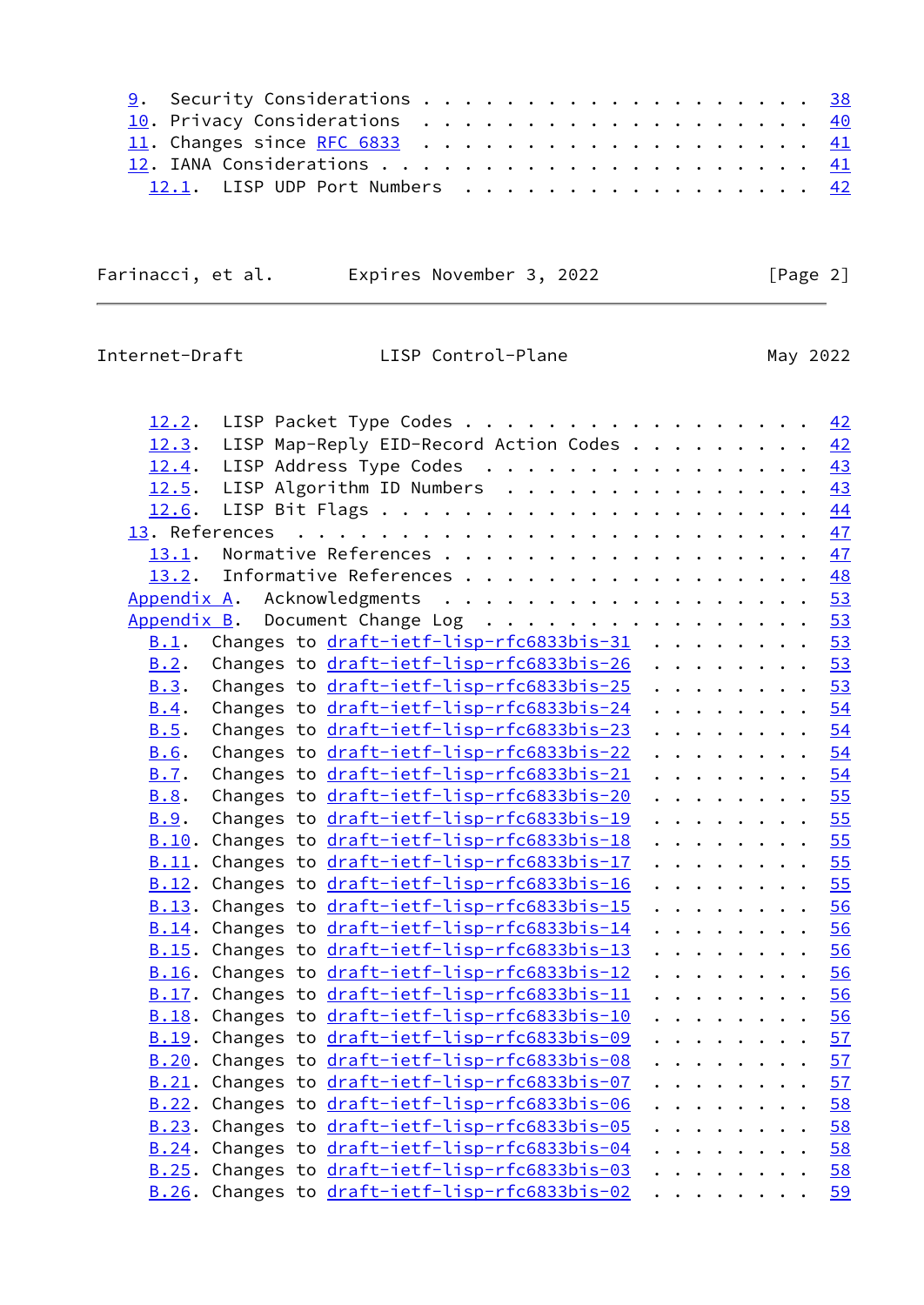| B.27. Changes to $draft-ietf-lisp-rfc6833bis-01$ 59    |  |  |  |  |  |
|--------------------------------------------------------|--|--|--|--|--|
| B.28. Changes to draft-ietf-lisp-rfc6833bis-00 59      |  |  |  |  |  |
| B.29. Changes to draft-farinacci-lisp-rfc6833bis-00 59 |  |  |  |  |  |
|                                                        |  |  |  |  |  |

## <span id="page-3-0"></span>[1](#page-3-0). Introduction

 The Locator/ID Separation Protocol [[I-D.ietf-lisp-rfc6830bis\]](#page-52-3) (see also [\[I-D.ietf-lisp-introduction\]](#page-55-0)) specifies an architecture and mechanism for dynamic tunneling by logically separating the addresses currently used by IP in two separate name spaces: Endpoint IDs (EIDs), used within sites; and Routing Locators (RLOCs), used on the

| Farinacci, et al. | Expires November 3, 2022 | [Page 3] |
|-------------------|--------------------------|----------|
|-------------------|--------------------------|----------|

Internet-Draft LISP Control-Plane May 2022

 transit networks that make up the Internet infrastructure. To achieve this separation, LISP defines protocol mechanisms for mapping from EIDs to RLOCs. In addition, LISP assumes the existence of a database to store and propagate those mappings across mapping system nodes. Several such databases have been proposed; among them are the Content distribution Overlay Network Service for LISP-NERD (a Not-so- novel EID-to-RLOC Database) [\[RFC6837](https://datatracker.ietf.org/doc/pdf/rfc6837)], LISP Alternative Logical Topology (LISP-ALT) [\[RFC6836](https://datatracker.ietf.org/doc/pdf/rfc6836)], and LISP Delegated Database Tree (LISP-DDT) [[RFC8111\]](https://datatracker.ietf.org/doc/pdf/rfc8111).

 The LISP Mapping Service defines two types of LISP-speaking devices: the Map-Resolver, which accepts Map-Requests from an Ingress Tunnel Router (ITR) and "resolves" the EID-to-RLOC mapping using a mapping database; and the Map-Server, which learns authoritative EID-to-RLOC mappings from an Egress Tunnel Router (ETR) and publishes them in a database.

 This LISP Control-Plane Mapping Service can be used by many different encapsulation-based or translation-based Data-Planes which include but are not limited to the ones defined in LISP RFC 6830bis [\[I-D.ietf-lisp-rfc6830bis](#page-52-3)], LISP-GPE [\[I-D.ietf-lisp-gpe\]](#page-55-1), VXLAN [\[RFC7348](https://datatracker.ietf.org/doc/pdf/rfc7348)], VXLAN-GPE [\[I-D.ietf-nvo3-vxlan-gpe](#page-55-2)], GRE [\[RFC2890](https://datatracker.ietf.org/doc/pdf/rfc2890)], GTP [\[GTP-3GPP](#page-54-1)], ILA [\[I-D.herbert-intarea-ila](#page-54-2)], and Segment Routing (SRv6) [\[RFC8402](https://datatracker.ietf.org/doc/pdf/rfc8402)].

 Conceptually, LISP Map-Servers share some of the same basic configuration and maintenance properties as Domain Name System (DNS) [\[RFC1035](https://datatracker.ietf.org/doc/pdf/rfc1035)] servers; likewise, Map-Resolvers are conceptually similar to DNS caching resolvers. With this in mind, this specification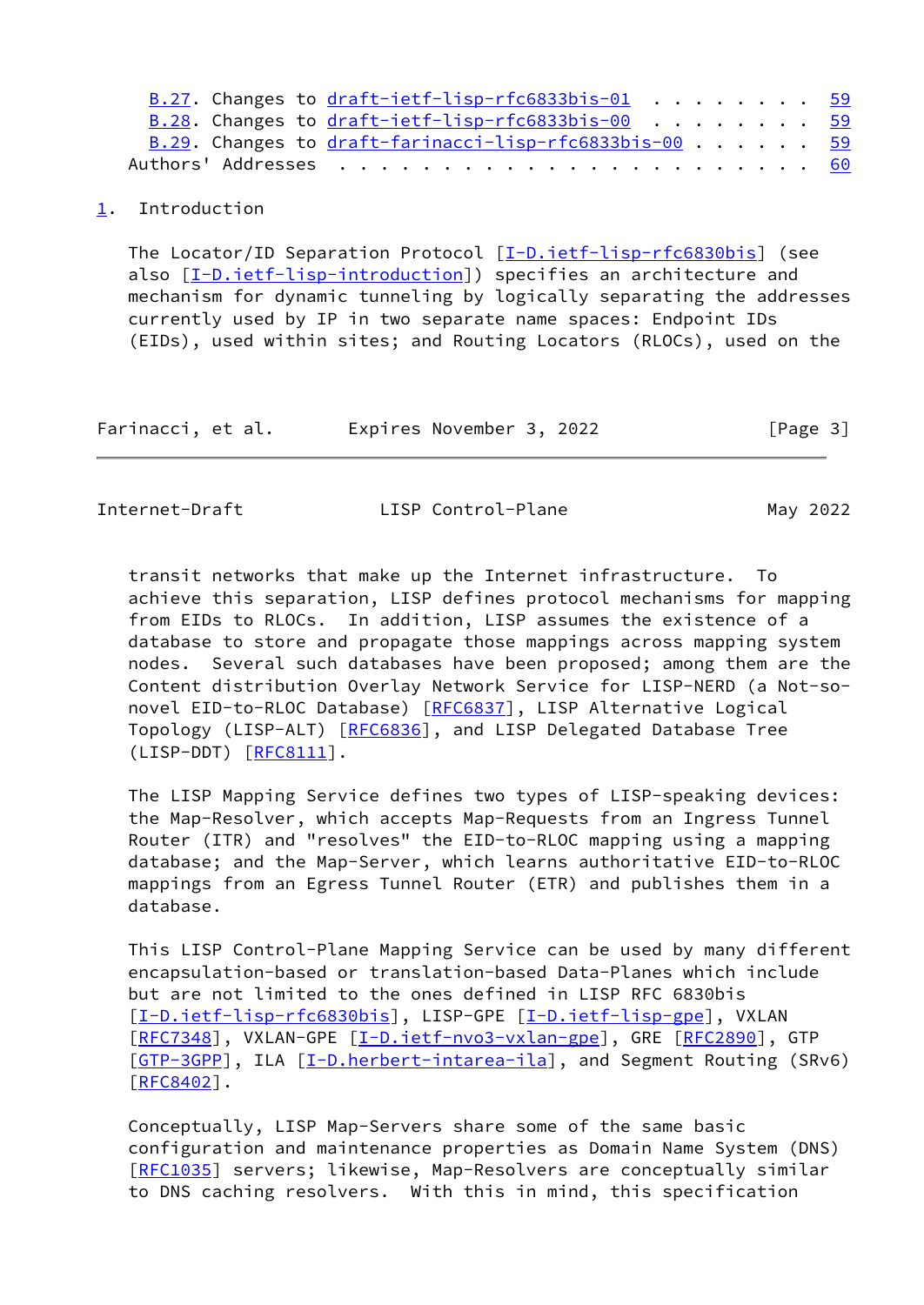borrows familiar terminology (resolver and server) from the DNS specifications.

 Note this document doesn't assume any particular database mapping infrastructure to illustrate certain aspects of Map-Server and Map- Resolver operation. The Mapping Service interface can (and likely will) be used by ITRs and ETRs to access other mapping database systems as the LISP infrastructure evolves.

 LISP is not intended to address problems of connectivity and scaling on behalf of arbitrary communicating parties. Relevant situations are described in the scoping section of the introduction to [\[I-D.ietf-lisp-rfc6830bis](#page-52-3)].

This document obsoletes [RFC 6830](https://datatracker.ietf.org/doc/pdf/rfc6830) and 6833.

Farinacci, et al. **Expires November 3, 2022** [Page 4]

<span id="page-4-1"></span>Internet-Draft LISP Control-Plane May 2022

<span id="page-4-0"></span>[1.1](#page-4-0). Scope of Applicability

 LISP was originally developed to address the Internet-wide route scaling problem [\[RFC4984](https://datatracker.ietf.org/doc/pdf/rfc4984)]. While there are a number of approaches of interest for that problem, as LISP as been developed and refined, a large number of other LISP uses have been found and are being used. As such, the design and development of LISP has changed so as to focus on these use cases. The common property of these uses is a large set of cooperating entities seeking to communicate over the public Internet or other large underlay IP infrastructures, while keeping the addressing and topology of the cooperating entities separate from the underlay and Internet topology, routing, and addressing.

 When communicating over the public Internet, deployers MUST consider the following guidelines:

1. LISP-SEC MUST be implemented [\[I-D.ietf-lisp-sec\]](#page-53-1). This means that the S-bit MUST be set in the Map-Reply [\(Section 5.4](#page-17-0)), Map- Register [\(Section 5.6](#page-25-0)) and Encapsulated Control messages [\(Section 5.8](#page-31-0)).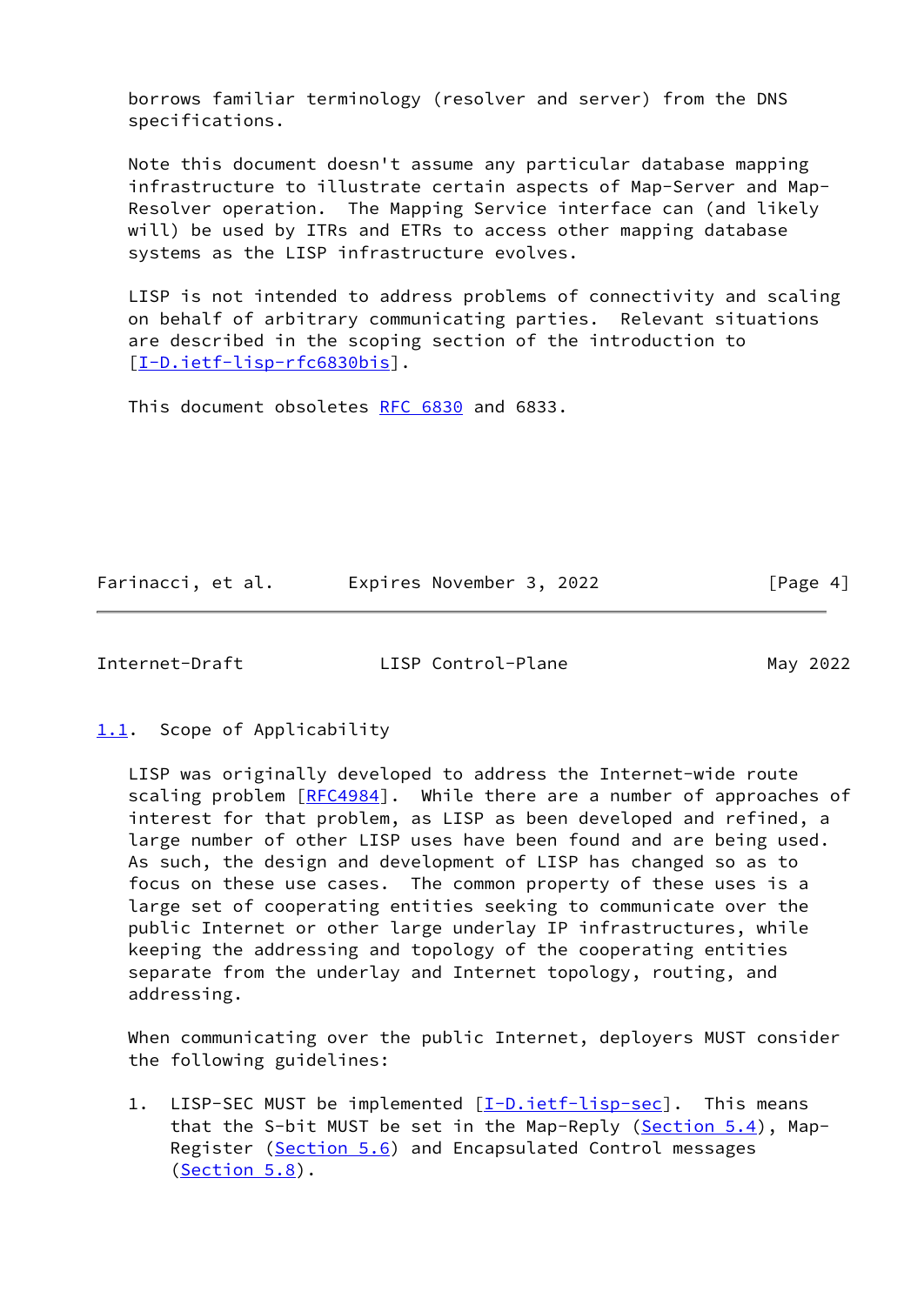- 2. Implementations SHOULD use the 'HMAC-SHA256-128+HKDF-SHA256' as the Algorithm ID [\(Section 12.5](#page-48-1)) in Map-Register message [\(Section 5.6](#page-25-0)), and MUST NOT use 'None' or 'HMAC-SHA-1-96-None' as Algorithm ID [\(Section 12.5](#page-48-1)) in the Map-Register message [\(Section 5.6](#page-25-0))
- <span id="page-5-0"></span>[2](#page-5-0). Requirements Notation

 The key words "MUST", "MUST NOT", "REQUIRED", "SHALL", "SHALL NOT", "SHOULD", "SHOULD NOT", "RECOMMENDED", "NOT RECOMMENDED", "MAY", and "OPTIONAL" in this document are to be interpreted as described in [BCP](https://datatracker.ietf.org/doc/pdf/bcp14) [14](https://datatracker.ietf.org/doc/pdf/bcp14) [[RFC2119\]](https://datatracker.ietf.org/doc/pdf/rfc2119) [\[RFC8174](https://datatracker.ietf.org/doc/pdf/rfc8174)] when, and only when, they appear in all capitals, as shown here.

- <span id="page-5-1"></span>[3](#page-5-1). Definition of Terms
	- Map-Server: A network infrastructure component that learns of EID- Prefix mapping entries from an ETR, via the registration mechanism described below, or some other authoritative source if one exists. A Map-Server publishes these EID-Prefixes in a mapping database.
	- Map-Request: A LISP Map-Request is a Control-Plane message to query the mapping system to resolve an EID. A LISP Map-Request can also be sent to an RLOC to test for reachability and to exchange security keys between an encapsulator and a decapsulator. This type of Map-Request is also known as an RLOC-Probe Request.

| Farinacci, et al. | Expires November 3, 2022 | [Page 5] |
|-------------------|--------------------------|----------|
|-------------------|--------------------------|----------|

|  | Internet-Draft | LISP Control-Plane | May 2022 |
|--|----------------|--------------------|----------|
|--|----------------|--------------------|----------|

- Map-Reply: A LISP Map-Reply is a Control-Plane message returned in response to a Map-Request sent to the mapping system when resolving an EID. A LISP Map-Reply can also be returned by a decapsulator in response to a Map-Request sent by an encapsulator to test for reachability. This type of Map-Reply is known as a RLOC-Probe Reply.
- Encapsulated Map-Request: A LISP Map-Request carried within an Encapsulated Control Message (ECM), which has an additional LISP header prepended. Sent to UDP destination port 4342. The "outer" addresses are routable IP addresses, also known as RLOCs. Used by an ITR when sending to a Map-Resolver and by a Map-Server when forwarding a Map-Request to an ETR.

Map-Resolver: A network infrastructure component that accepts LISP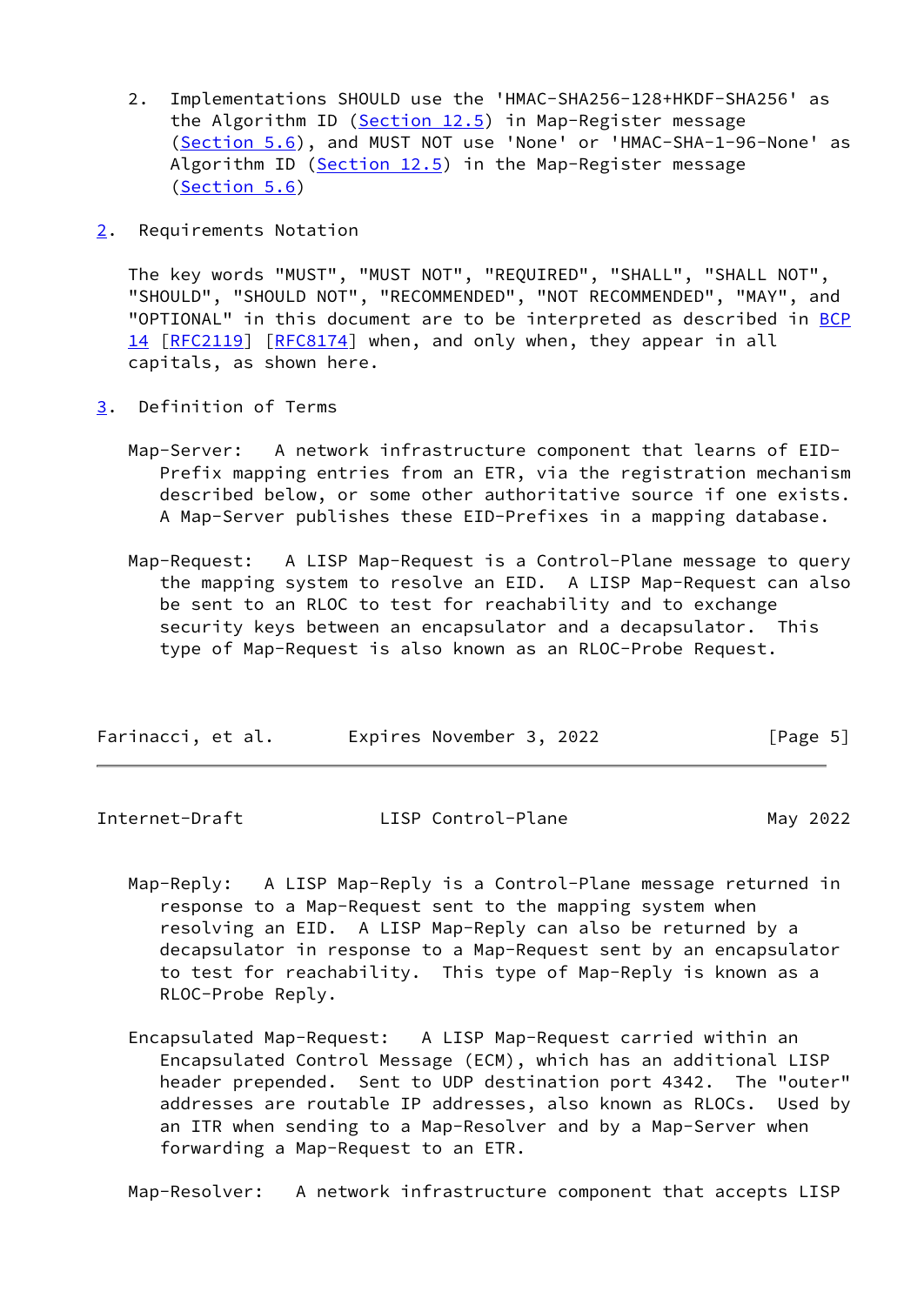Encapsulated (ECM) Map-Requests, typically from an ITR, and determines whether or not the destination IP address is part of the EID namespace; if it is not, a Negative Map-Reply is returned. Otherwise, the Map-Resolver finds the appropriate EID-to-RLOC mapping by consulting a mapping database system.

- Negative Map-Reply: A LISP Map-Reply that contains an empty Locator-Set. Returned in response to a Map-Request if the destination EID is not registered in the mapping system, is policy denied or fails authentication.
- Map-Register message: A LISP message sent by an ETR to a Map-Server to register its associated EID-Prefixes. In addition to the set of EID-Prefixes to register, the message includes one or more RLOCs to reach ETR(s). The Map-Server uses these RLOCs when forwarding Map-Requests (re-formatted as Encapsulated Map- Requests). An ETR MAY request that the Map-Server answer Map- Requests on its behalf by setting the "proxy Map-Reply" flag (P-bit) in the message.
- Map-Notify message: A LISP message sent by a Map-Server to an ETR to confirm that a Map-Register has been received and processed. An ETR requests that a Map-Notify be returned by setting the "want-map-notify" flag (M-bit) in the Map-Register message. Unlike a Map-Reply, a Map-Notify uses UDP port 4342 for both source and destination. Map-Notify messages are also sent to ITRs by Map-Servers when there are RLOC-set changes.

 For definitions of other terms, notably Ingress Tunnel Router (ITR), Egress Tunnel Router (ETR), and Re-encapsulating Tunnel Router (RTR), refer to the LISP Data-Plane specification [\[I-D.ietf-lisp-rfc6830bis](#page-52-3)].

| Farinacci, et al. |  | Expires November 3, 2022 |  | [Page 6] |  |
|-------------------|--|--------------------------|--|----------|--|
|                   |  |                          |  |          |  |

<span id="page-6-1"></span>

Internet-Draft LISP Control-Plane May 2022

## <span id="page-6-0"></span>[4](#page-6-0). Basic Overview

 A Map-Server is a device that publishes EID-Prefixes in a LISP mapping database on behalf of a set of ETRs. When it receives a Map Request (typically originating from an ITR), it consults the mapping database to find an ETR that can answer with the set of RLOCs for an EID-Prefix. To publish its EID-Prefixes, an ETR periodically sends Map-Register messages to the Map-Server. A Map-Register message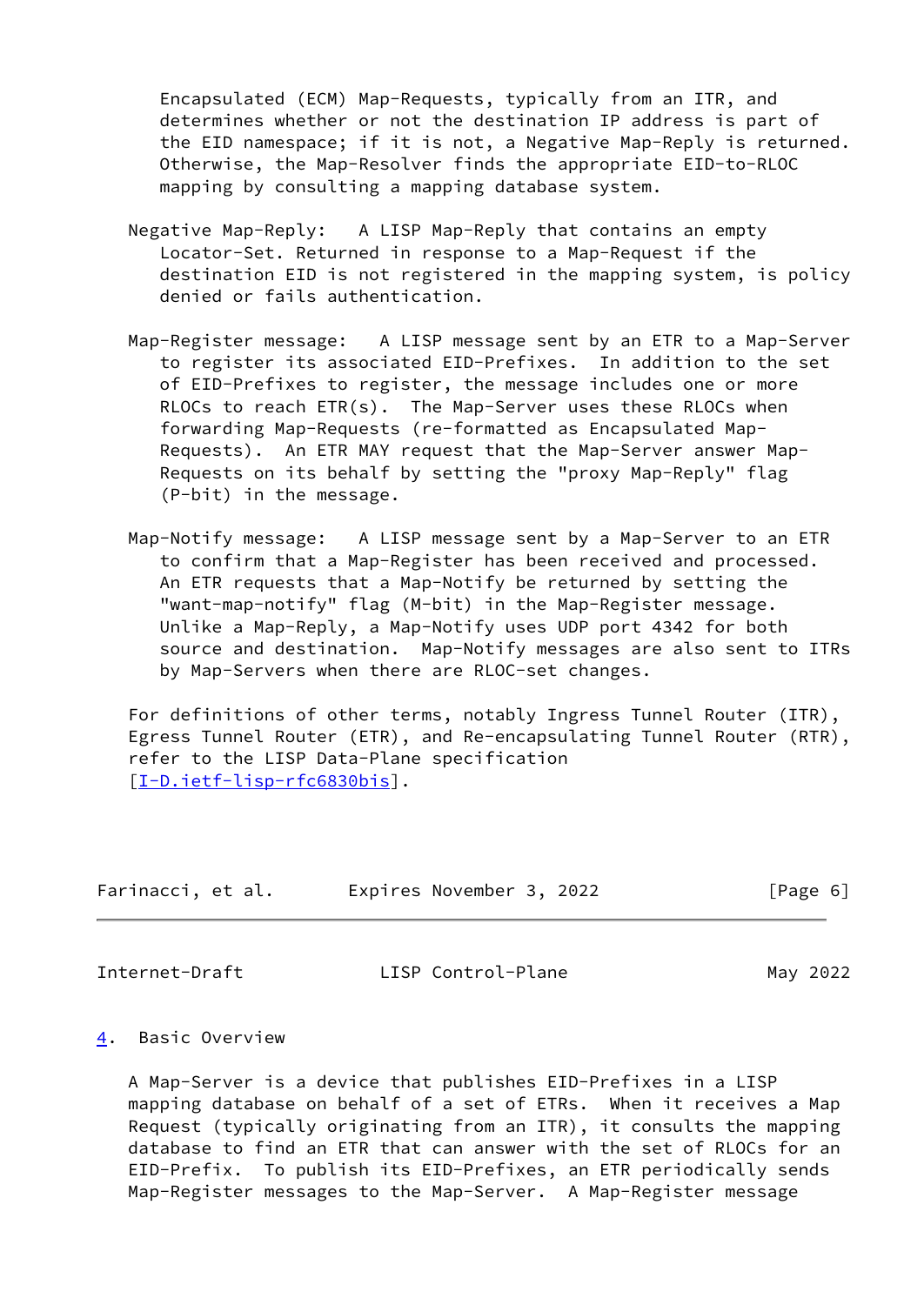contains a list of EID-Prefixes plus a set of RLOCs that can be used to reach the ETRs.

When LISP-ALT [[RFC6836](https://datatracker.ietf.org/doc/pdf/rfc6836)] is used as the mapping database, a Map-Server connects to the ALT network and acts as a "last-hop" ALT-Router. Intermediate ALT-Routers forward Map-Requests to the Map-Server that advertises a particular EID-Prefix, and the Map-Server forwards them to the owning ETR, which responds with Map-Reply messages.

When LISP-DDT  $[REC8111]$  is used as the mapping database, a Map-Server sends the final Map-Referral messages from the Delegated Database Tree.

 A Map-Resolver receives Encapsulated Map-Requests from its client ITRs and uses a mapping database system to find the appropriate ETR to answer those requests. On a LISP-ALT network, a Map-Resolver acts as a "first-hop" ALT-Router. It has Generic Routing Encapsulation (GRE) tunnels configured to other ALT-Routers and uses BGP to learn paths to ETRs for different prefixes in the LISP-ALT database. The Map-Resolver uses this path information to forward Map-Requests over the ALT to the correct ETRs. On a LISP-DDT network  $[REC8111]$ , a Map- Resolver maintains a referral-cache and acts as a "first-hop" DDT node. The Map-Resolver uses the referral information to forward Map- Requests.

 Note that while it is conceivable that a Map-Resolver could cache responses to improve performance, issues surrounding cache management would need to be resolved so that doing so will be reliable and practical. In this specification, Map-Resolvers will operate only in a non-caching mode, decapsulating and forwarding Encapsulated Map Requests received from ITRs. Any specification of caching functionality is out of scope for this document.

 Note that a single device can implement the functions of both a Map- Server and a Map-Resolver, and in many cases the functions will be co-located in that way. Also, there can be ALT-only nodes and DDT only nodes, when LISP-ALT and LISP-DDT are used, respectively, to connecting Map-Resolvers and Map-Servers together to make up the Mapping System.

Farinacci, et al. **Expires November 3, 2022** [Page 7]

<span id="page-7-1"></span>Internet-Draft LISP Control-Plane May 2022

<span id="page-7-0"></span>[5](#page-7-0). LISP IPv4 and IPv6 Control-Plane Packet Formats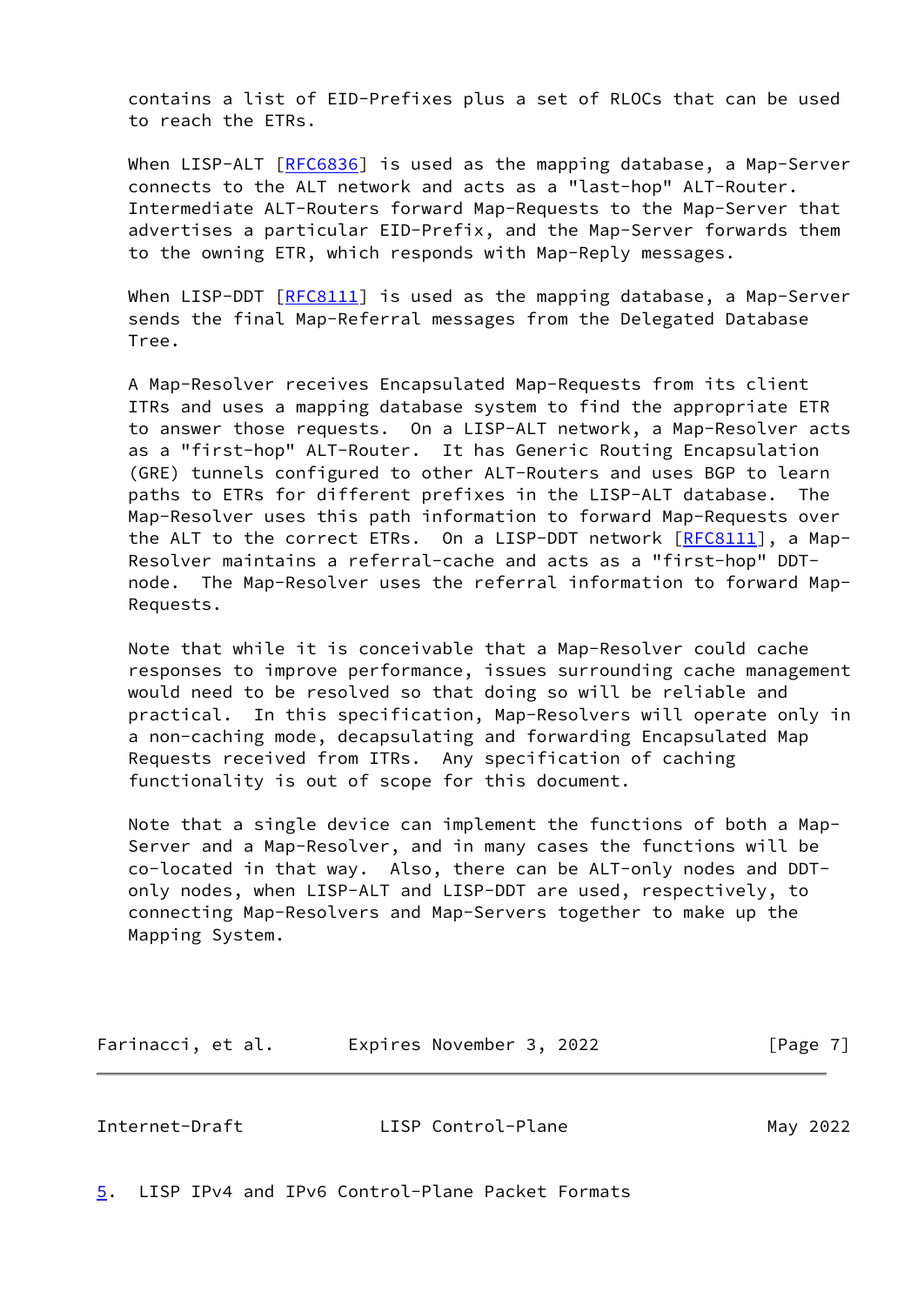The following UDP packet formats are used by the LISP control plane.

0 1 2 3 0 1 2 3 4 5 6 7 8 9 0 1 2 3 4 5 6 7 8 9 0 1 2 3 4 5 6 7 8 9 0 1 +-+-+-+-+-+-+-+-+-+-+-+-+-+-+-+-+-+-+-+-+-+-+-+-+-+-+-+-+-+-+-+-+ |Version| IHL |Type of Service| Total Length +-+-+-+-+-+-+-+-+-+-+-+-+-+-+-+-+-+-+-+-+-+-+-+-+-+-+-+-+-+-+-+-+ Identification | Flags| Fragment Offset | +-+-+-+-+-+-+-+-+-+-+-+-+-+-+-+-+-+-+-+-+-+-+-+-+-+-+-+-+-+-+-+-+ Time to Live | Protocol = 17 | Header Checksum +-+-+-+-+-+-+-+-+-+-+-+-+-+-+-+-+-+-+-+-+-+-+-+-+-+-+-+-+-+-+-+-+ Source Routing Locator +-+-+-+-+-+-+-+-+-+-+-+-+-+-+-+-+-+-+-+-+-+-+-+-+-+-+-+-+-+-+-+-+ Destination Routing Locator +-+-+-+-+-+-+-+-+-+-+-+-+-+-+-+-+-+-+-+-+-+-+-+-+-+-+-+-+-+-+-+-+ / | Source Port | Dest Port | UDP +-+-+-+-+-+-+-+-+-+-+-+-+-+-+-+-+-+-+-+-+-+-+-+-+-+-+-+-+-+-+-+-+ \ | UDP Length | UDP Checksum | +-+-+-+-+-+-+-+-+-+-+-+-+-+-+-+-+-+-+-+-+-+-+-+-+-+-+-+-+-+-+-+-+ | | LISP Message | | +-+-+-+-+-+-+-+-+-+-+-+-+-+-+-+-+-+-+-+-+-+-+-+-+-+-+-+-+-+-+-+-+

IPv4 UDP LISP Control Message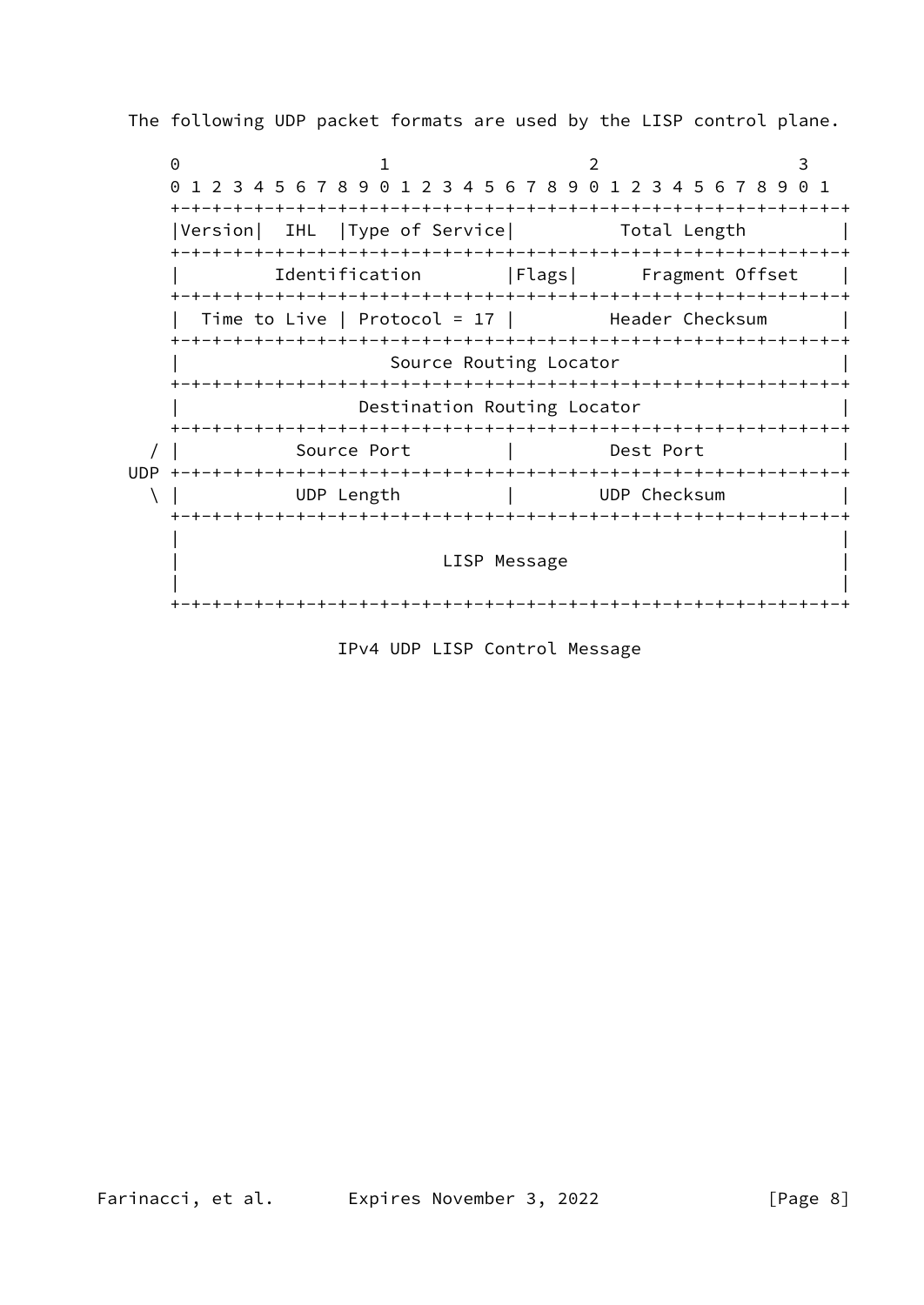$0$  1 2 3 0 1 2 3 4 5 6 7 8 9 0 1 2 3 4 5 6 7 8 9 0 1 2 3 4 5 6 7 8 9 0 1 +-+-+-+-+-+-+-+-+-+-+-+-+-+-+-+-+-+-+-+-+-+-+-+-+-+-+-+-+-+-+-+-+ |Version| Traffic Class | Flow Label +-+-+-+-+-+-+-+-+-+-+-+-+-+-+-+-+-+-+-+-+-+-+-+-+-+-+-+-+-+-+-+-+ Payload Length | Next Header=17| Hop Limit +-+-+-+-+-+-+-+-+-+-+-+-+-+-+-+-+-+-+-+-+-+-+-+-+-+-+-+-+-+-+-+-+ | |  $+$  +  $+$  +  $+$  +  $+$  +  $+$  +  $+$  +  $+$  +  $+$  +  $+$  +  $+$  +  $+$  +  $+$  +  $+$  +  $+$  +  $+$  +  $+$  +  $+$  +  $+$  +  $+$  +  $+$  +  $+$  +  $+$  +  $+$  +  $+$  +  $+$  +  $+$  +  $+$  +  $+$  +  $+$  +  $+$  +  $+$  +  $+$  +  $+$  +  $+$  +  $+$  +  $+$  +  $+$  + | | Source Routing Locator | |  $+$  +  $+$  +  $+$  +  $+$  +  $+$  +  $+$  +  $+$  +  $+$  +  $+$  +  $+$  +  $+$  +  $+$  +  $+$  +  $+$  +  $+$  +  $+$  +  $+$  +  $+$  +  $+$  +  $+$  +  $+$  +  $+$  +  $+$  +  $+$  +  $+$  +  $+$  +  $+$  +  $+$  +  $+$  +  $+$  +  $+$  +  $+$  +  $+$  +  $+$  +  $+$  +  $+$  +  $+$  + | | +-+-+-+-+-+-+-+-+-+-+-+-+-+-+-+-+-+-+-+-+-+-+-+-+-+-+-+-+-+-+-+-+ | |  $+$  +  $+$  +  $+$  +  $+$  +  $+$  +  $+$  +  $+$  +  $+$  +  $+$  +  $+$  +  $+$  +  $+$  +  $+$  +  $+$  +  $+$  +  $+$  +  $+$  +  $+$  +  $+$  +  $+$  +  $+$  +  $+$  +  $+$  +  $+$  +  $+$  +  $+$  +  $+$  +  $+$  +  $+$  +  $+$  +  $+$  +  $+$  +  $+$  +  $+$  +  $+$  +  $+$  +  $+$  + | | Destination Routing Locator | |  $+$  +  $+$  +  $+$  +  $+$  +  $+$  +  $+$  +  $+$  +  $+$  +  $+$  +  $+$  +  $+$  +  $+$  +  $+$  +  $+$  +  $+$  +  $+$  +  $+$  +  $+$  +  $+$  +  $+$  +  $+$  +  $+$  +  $+$  +  $+$  +  $+$  +  $+$  +  $+$  +  $+$  +  $+$  +  $+$  +  $+$  +  $+$  +  $+$  +  $+$  +  $+$  +  $+$  +  $+$  + | | +-+-+-+-+-+-+-+-+-+-+-+-+-+-+-+-+-+-+-+-+-+-+-+-+-+-+-+-+-+-+-+-+ / | Source Port | Dest Port | UDP +-+-+-+-+-+-+-+-+-+-+-+-+-+-+-+-+-+-+-+-+-+-+-+-+-+-+-+-+-+-+-+-+ \ | UDP Length | UDP Checksum | +-+-+-+-+-+-+-+-+-+-+-+-+-+-+-+-+-+-+-+-+-+-+-+-+-+-+-+-+-+-+-+-+ | | LISP Message | | +-+-+-+-+-+-+-+-+-+-+-+-+-+-+-+-+-+-+-+-+-+-+-+-+-+-+-+-+-+-+-+-+

IPv6 UDP LISP Control Message

 When a UDP Map-Request, Map-Register, or Map-Notify (when used as a notification message) are sent, the UDP source port is chosen by the sender and the destination UDP port number is set to 4342. When a UDP Map-Reply, Map-Notify (when used as an acknowledgement to a Map- Register), or Map-Notify-Ack are sent, the source UDP port number is set to 4342 and the destination UDP port number is copied from the source port of either the Map-Request or the invoking data packet. Implementations MUST be prepared to accept packets when either the source port or destination UDP port is set to 4342 due to NATs changing port number values.

The 'UDP Length' field will reflect the length of the UDP header and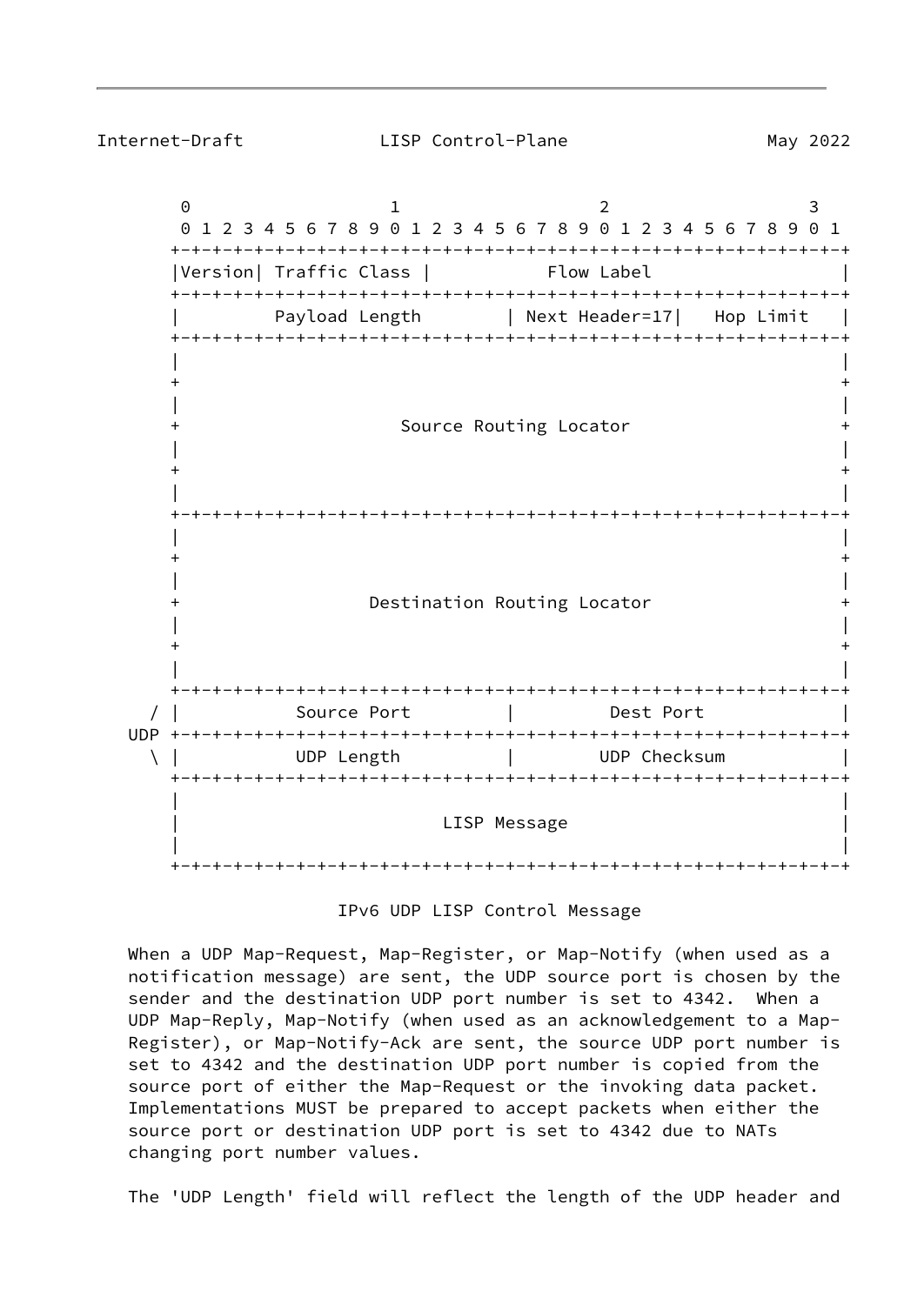the LISP Message payload. LISP is expected to be deployed by cooperating entities communicating over underlays. Deployers are

| Farinacci, et al. | Expires November 3, 2022 | [Page 9] |
|-------------------|--------------------------|----------|
|-------------------|--------------------------|----------|

Internet-Draft LISP Control-Plane May 2022

 expected to set the MTU according to the specific deployment guidelines to prevent fragmentation of either the inner packet or the outer encapsulated packet. For deployments not aware of the underlay restrictions on path MTU, the message size MUST be limited to 576 bytes for IPv4 or 1280 bytes for IPv6 -considering the entire IP packet- as outlined in [\[RFC8085](https://datatracker.ietf.org/doc/pdf/rfc8085)].

 The UDP checksum is computed and set to non-zero for all messages sent to or from port 4342. It MUST be checked on receipt, and if the checksum fails, the control message MUST be dropped [\[RFC1071](https://datatracker.ietf.org/doc/pdf/rfc1071)].

 The format of control messages includes the UDP header so the checksum and length fields can be used to protect and delimit message boundaries.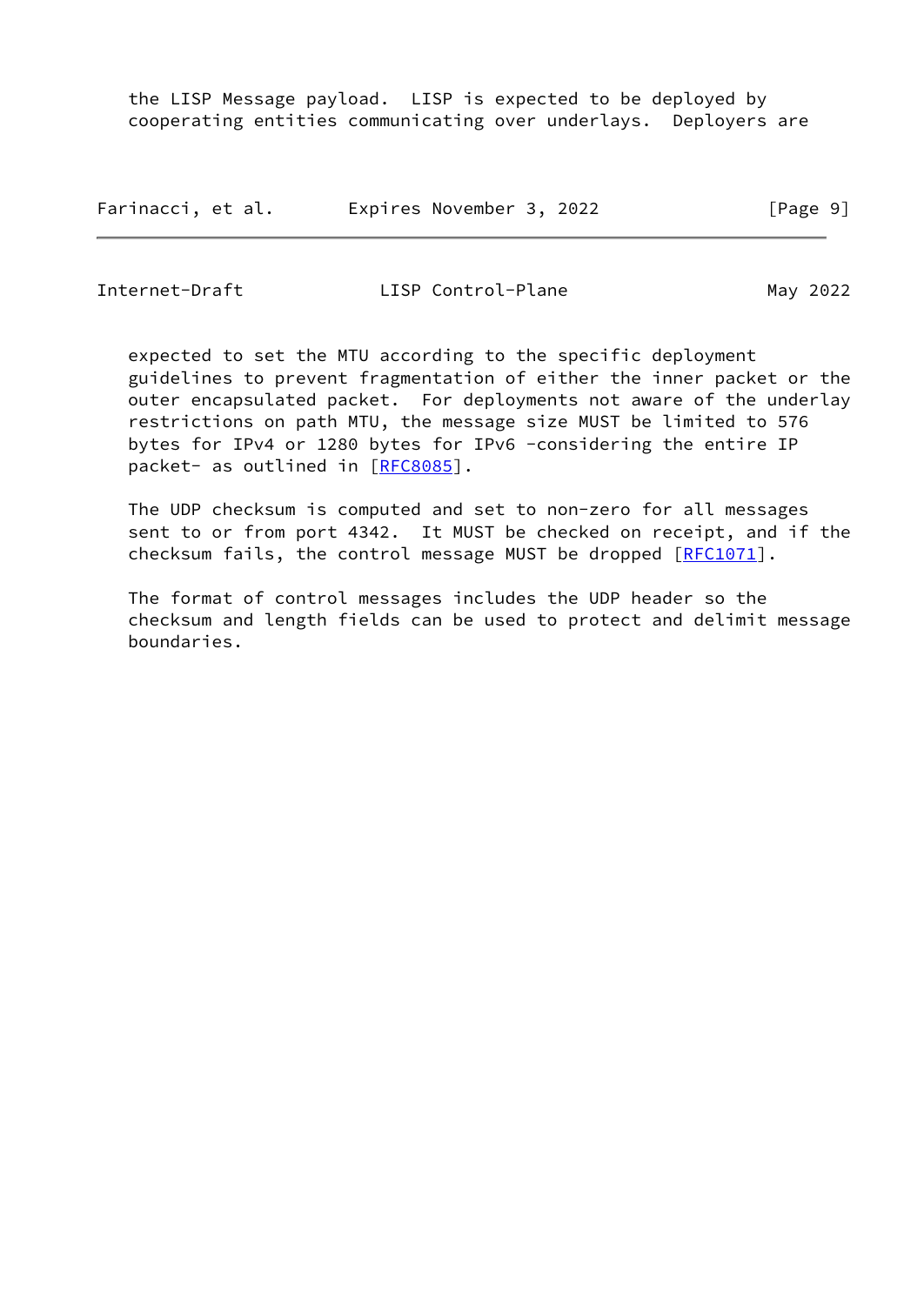<span id="page-11-1"></span>

| Farinacci, et al. | Expires November 3, 2022 | [Page 10] |
|-------------------|--------------------------|-----------|
|-------------------|--------------------------|-----------|

<span id="page-11-0"></span>[5.1](#page-11-0). LISP Control Packet Type Allocations

 This section defines the LISP control message formats and summarizes for IANA the LISP Type codes assigned by this document. For completeness, the summary below includes the LISP Shared Extension Message assigned by  $[I-D.iett-ligp-rfc8113bis]$ . Message type definitions are:

| Reserved:                            | 0        | b'0000'             |
|--------------------------------------|----------|---------------------|
| LISP Map-Request:                    |          | b'0001'             |
| LISP Map-Reply:                      | 2        | b'0010'             |
| LISP Map-Register:                   | 3        | b'0011'             |
| LISP Map-Notify:                     | 4        | b'0100'             |
| LISP Map-Notify-Ack:                 | 5        | b'0101'             |
| LISP Map-Referral:                   | 6        | b'0110'             |
| Unassigned                           | 7        | b'0111'             |
| LISP Encapsulated Control Message: 8 |          | b'1000'             |
| Unassigned                           | $9 - 14$ | $b'1001' - b'1110'$ |
| LISP Shared Extension Message:       | 15       | b'1111'             |

 Protocol designers experimenting with new message formats are recommended to use the LISP Shared Extension Message Type described in [[I-D.ietf-lisp-rfc8113bis\]](#page-52-4).

 All LISP Control-Plane messages use Address Family Identifiers (AFI) [\[AFI](#page-54-3)] or LISP Canonical Address Format (LCAF) [[RFC8060](https://datatracker.ietf.org/doc/pdf/rfc8060)] formats to encode either fixed or variable length addresses. This includes explicit fields in each control message or part of EID-records or RLOC-records in commonly formatted messages. LISP control-plane messages that include an unrecognized AFI MUST be dropped and the event MUST be logged.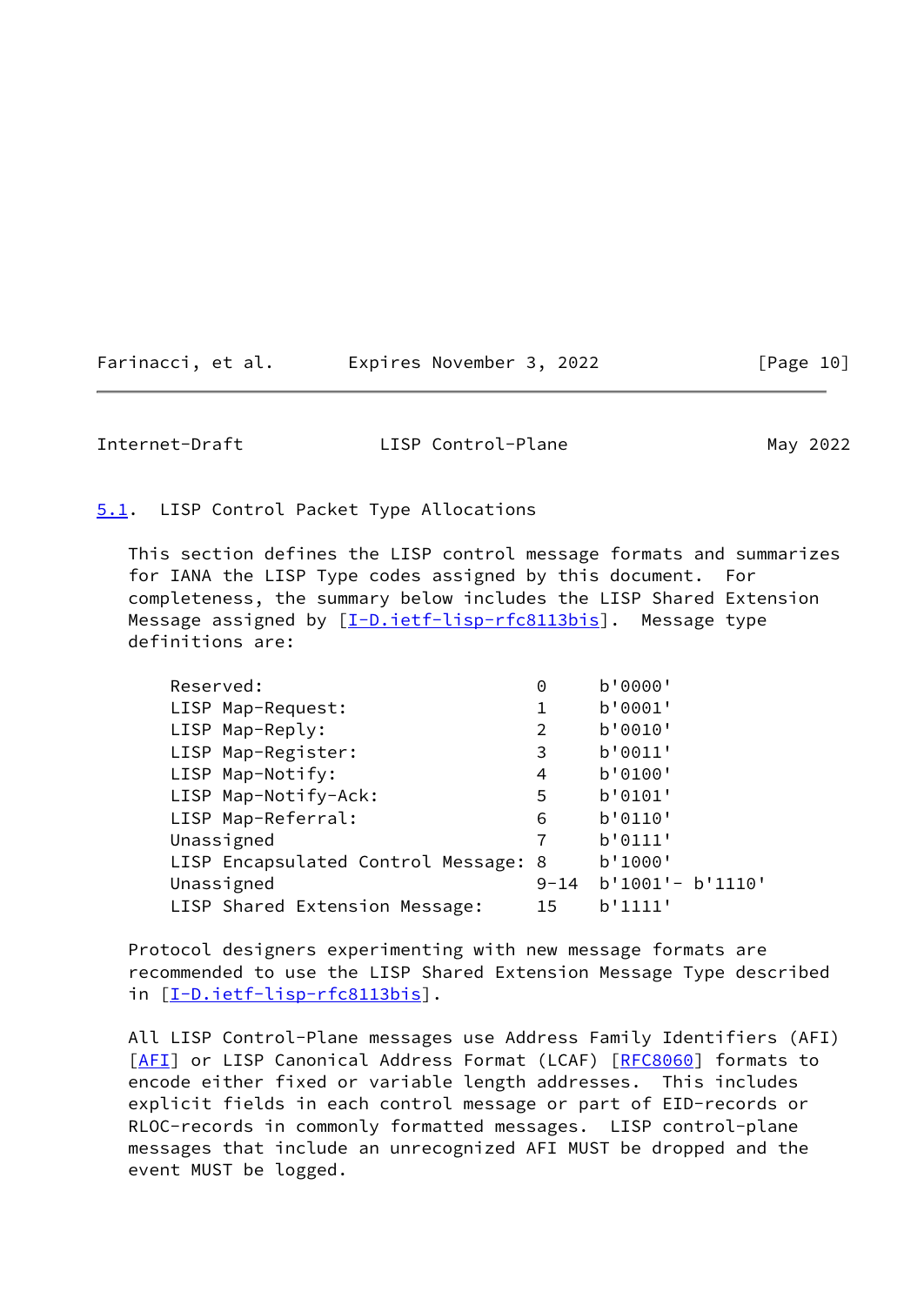The LISP control-plane describes how other data-planes can encode messages to support the Soliciting of Map-Requests as well as RLOC probing procedures.

Farinacci, et al. Expires November 3, 2022 [Page 11]

<span id="page-12-1"></span>Internet-Draft LISP Control-Plane May 2022

#### <span id="page-12-0"></span>[5.2](#page-12-0). Map-Request Message Format

 $0$  1 2 3 0 1 2 3 4 5 6 7 8 9 0 1 2 3 4 5 6 7 8 9 0 1 2 3 4 5 6 7 8 9 0 1 +-+-+-+-+-+-+-+-+-+-+-+-+-+-+-+-+-+-+-+-+-+-+-+-+-+-+-+-+-+-+-+-+ |Type=1 |A|M|P|S|p|s|R|R| Rsvd |L|D| IRC | Record Count | +-+-+-+-+-+-+-+-+-+-+-+-+-+-+-+-+-+-+-+-+-+-+-+-+-+-+-+-+-+-+-+-+ Nonce . . . +-+-+-+-+-+-+-+-+-+-+-+-+-+-+-+-+-+-+-+-+-+-+-+-+-+-+-+-+-+-+-+-+ . . . Nonce +-+-+-+-+-+-+-+-+-+-+-+-+-+-+-+-+-+-+-+-+-+-+-+-+-+-+-+-+-+-+-+-+ | Source-EID-AFI | Source EID Address ... | +-+-+-+-+-+-+-+-+-+-+-+-+-+-+-+-+-+-+-+-+-+-+-+-+-+-+-+-+-+-+-+-+ ITR-RLOC-AFI 1 | ITR-RLOC Address 1 ... | +-+-+-+-+-+-+-+-+-+-+-+-+-+-+-+-+-+-+-+-+-+-+-+-+-+-+-+-+-+-+-+-+ | ... | ... | ... | ... | ... | ... | ... | ... | ... | ... | ... | ... | ... | ... | ... | ... | ... | ... | . +-+-+-+-+-+-+-+-+-+-+-+-+-+-+-+-+-+-+-+-+-+-+-+-+-+-+-+-+-+-+-+-+ | ITR-RLOC-AFI n | ITR-RLOC Address n ... | +-+-+-+-+-+-+-+-+-+-+-+-+-+-+-+-+-+-+-+-+-+-+-+-+-+-+-+-+-+-+-+-+ / | Reserved | EID mask-len | EID-Prefix-AFI | Rec +-+-+-+-+-+-+-+-+-+-+-+-+-+-+-+-+-+-+-+-+-+-+-+-+-+-+-+-+-+-+-+-+  $\setminus$  | EID-Prefix ... +-+-+-+-+-+-+-+-+-+-+-+-+-+-+-+-+-+-+-+-+-+-+-+-+-+-+-+-+-+-+-+-+ Map-Reply Record ... +-+-+-+-+-+-+-+-+-+-+-+-+-+-+-+-+-+-+-+-+-+-+-+-+-+-+-+-+-+-+-+-+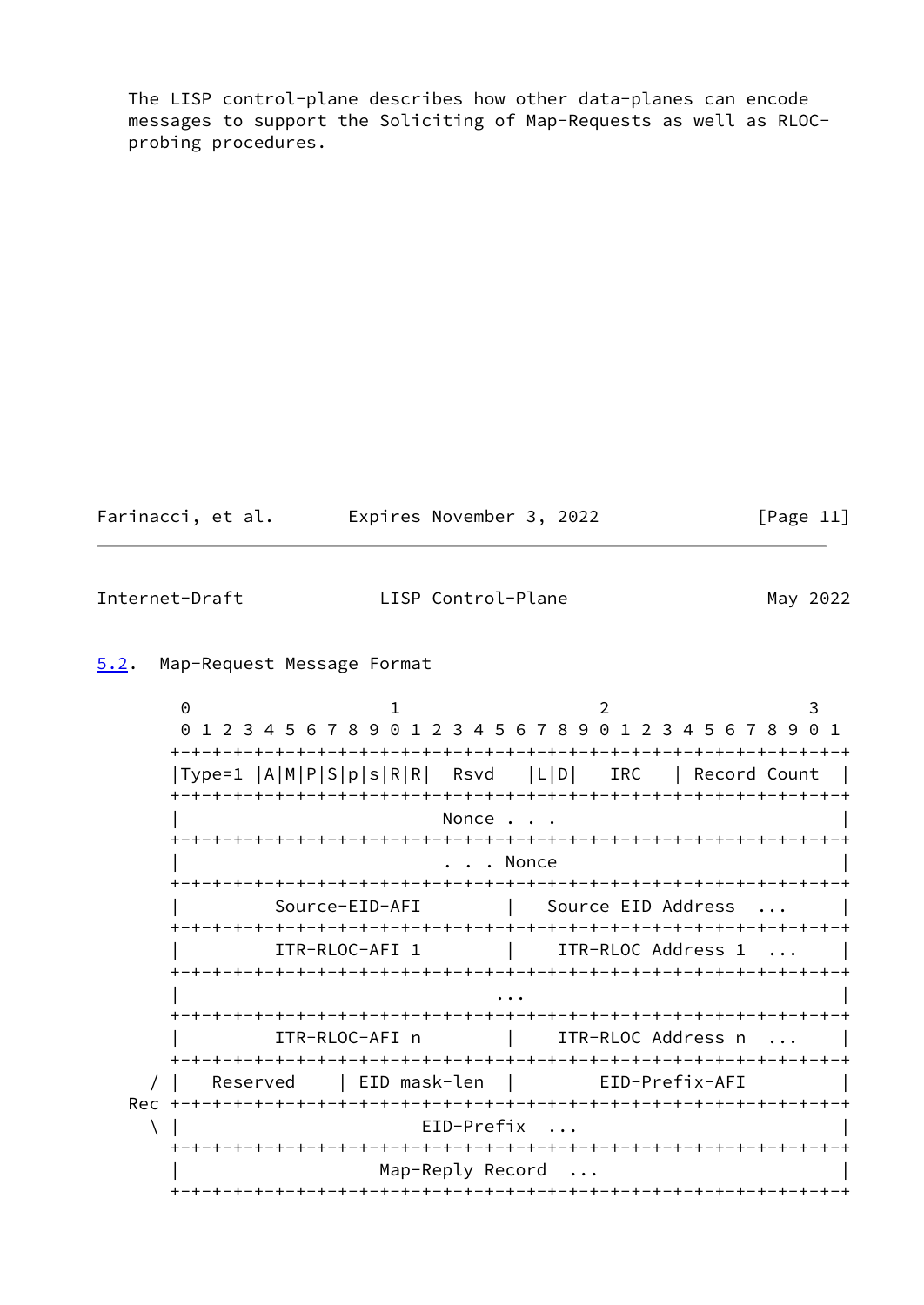Packet field descriptions:

Type: 1 (Map-Request)

- A: This is an authoritative bit, it is set to 1 when an ITR wants the destination site to return the Map-Reply rather than the mapping database system returning a Map-Reply, and set to 0 otherwise.
- M: This is the map-data-present bit. When set, it indicates that a Map-Reply Record segment is included in the Map-Request.
- P: This is the probe-bit, which indicates that a Map-Request MUST be treated as a Locator reachability probe. The receiver MUST respond with a Map-Reply with the probe-bit set, indicating that the Map-Reply is a Locator reachability probe reply, with the nonce copied from the Map-Request. See RLOC-Probing [Section 7.1](#page-36-0) for more details. This RLOC-probe Map-Request MUST NOT be sent to the mapping system. If a Map-Resolver or Map-Server receives a Map-Request with the probe-bit set, it MUST drop the message.
- S: This is the Solicit-Map-Request (SMR) bit. See Solicit-Map- Request (SMRs) [Section 6.1](#page-34-2) for details.

| Farinacci, et al. | Expires November 3, 2022 | [Page 12] |
|-------------------|--------------------------|-----------|
|                   |                          |           |

Internet-Draft LISP Control-Plane May 2022

- p: This is the PITR bit. This bit is set to 1 when a PITR sends a Map-Request. The use of this bit is deployment-specific.
- s: This is the SMR-invoked bit. This bit is set to 1 when an xTR is sending a Map-Request in response to a received SMR-based Map- Request.
- R: This reserved and unassigned bit MUST be set to 0 on transmit and MUST be ignored on receipt.
- Rsvd: This field MUST be set to 0 on transmit and MUST be ignored on receipt.
- L: This is the local-xtr bit. It is used by an xTR in a LISP site to tell other xTRs in the same site that it is part of the RLOC-set for the LISP site. The L-bit is set to 1 when the RLOC is the sender's IP address.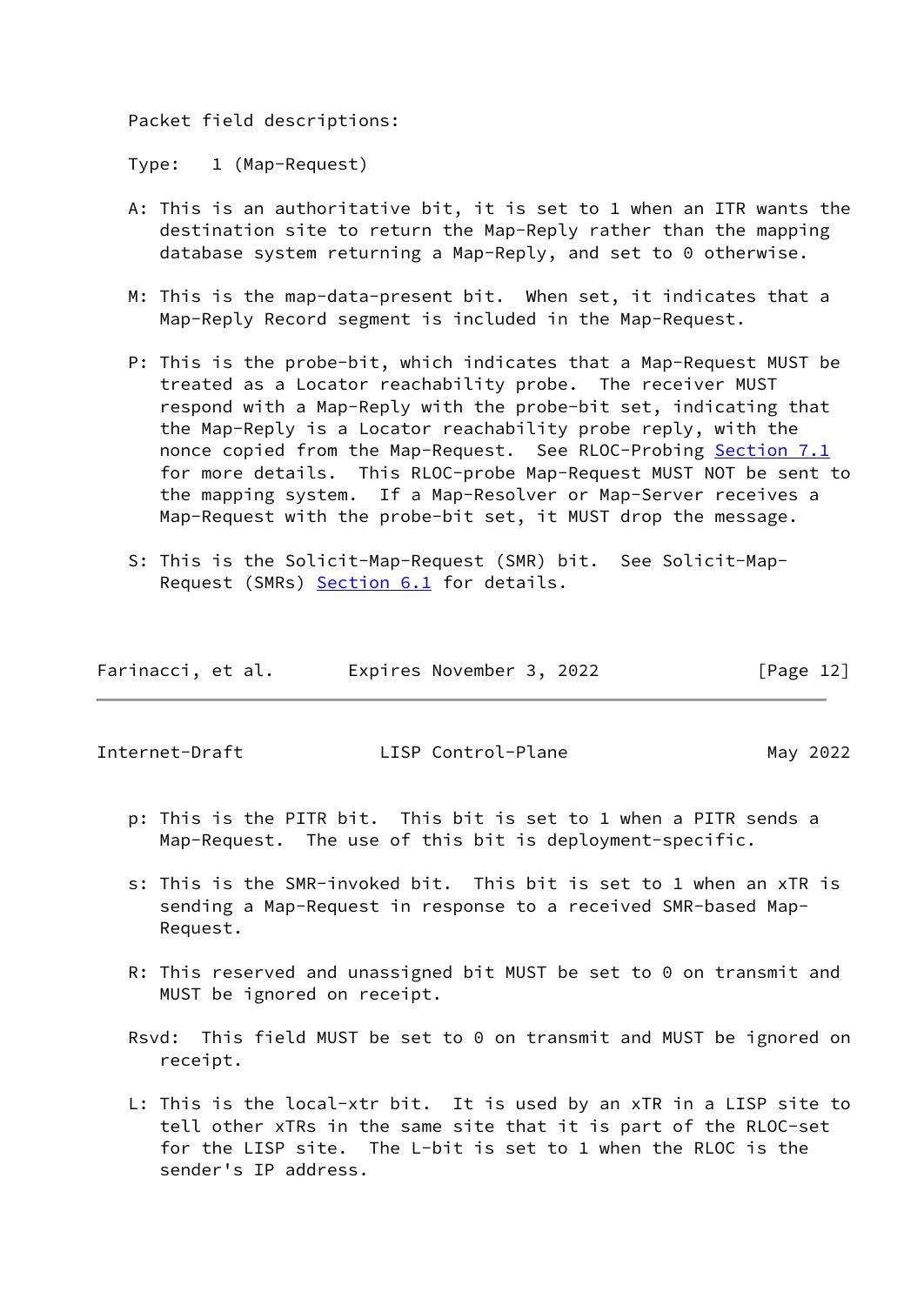- D: This is the dont-map-reply bit. It is used in the SMR procedure described in [Section 6.1](#page-34-2). When an xTR sends an SMR message, it doesn't need a Map-Reply returned. When this bit is set, the receiver of the Map-Request does not return a Map-Reply.
- IRC: This 5-bit field is the ITR-RLOC Count, which encodes the additional number of ('ITR-RLOC-AFI', 'ITR-RLOC Address') fields present in this message. At least one (ITR-RLOC-AFI, ITR-RLOC- Address) pair MUST be encoded. Multiple 'ITR-RLOC Address' fields are used, so a Map-Replier can select which destination address to use for a Map-Reply. The IRC value ranges from 0 to 31. For a value of 0, there is 1 ITR-RLOC address encoded; for a value of 1, there are 2 ITR-RLOC addresses encoded, and so on up to 31, which encodes a total of 32 ITR-RLOC addresses.
- Record Count: This is the number of records in this Map-Request message. A record is comprised of the portion of the packet that is labeled 'Rec' above and occurs the number of times equal to Record Count. For this version of the protocol, a receiver MUST accept and process Map-Requests that contain one or more records, but a sender MUST only send Map-Requests containing one record.
- Nonce: This is an 8-octet random value created by the sender of the Map-Request. This nonce will be returned in the Map-Reply. The nonce is used as an index to identify the corresponding Map- Request when a Map-Reply message is received. The nonce MUST be generated by a properly seeded pseudo-random source, see as an example [[RFC4086\]](https://datatracker.ietf.org/doc/pdf/rfc4086).

Farinacci, et al. Expires November 3, 2022 [Page 13]

<span id="page-14-0"></span>Internet-Draft LISP Control-Plane May 2022

 Source-EID-AFI: This is the address family of the 'Source EID Address' field.

- Source EID Address: This is the EID of the source host that originated the packet that caused the Map-Request. When Map- Requests are used for refreshing a Map-Cache entry or for RLOC- Probing, an AFI value 0 is used and this field is of zero length.
- ITR-RLOC-AFI: This is the address family of the 'ITR-RLOC Address' field that follows this field.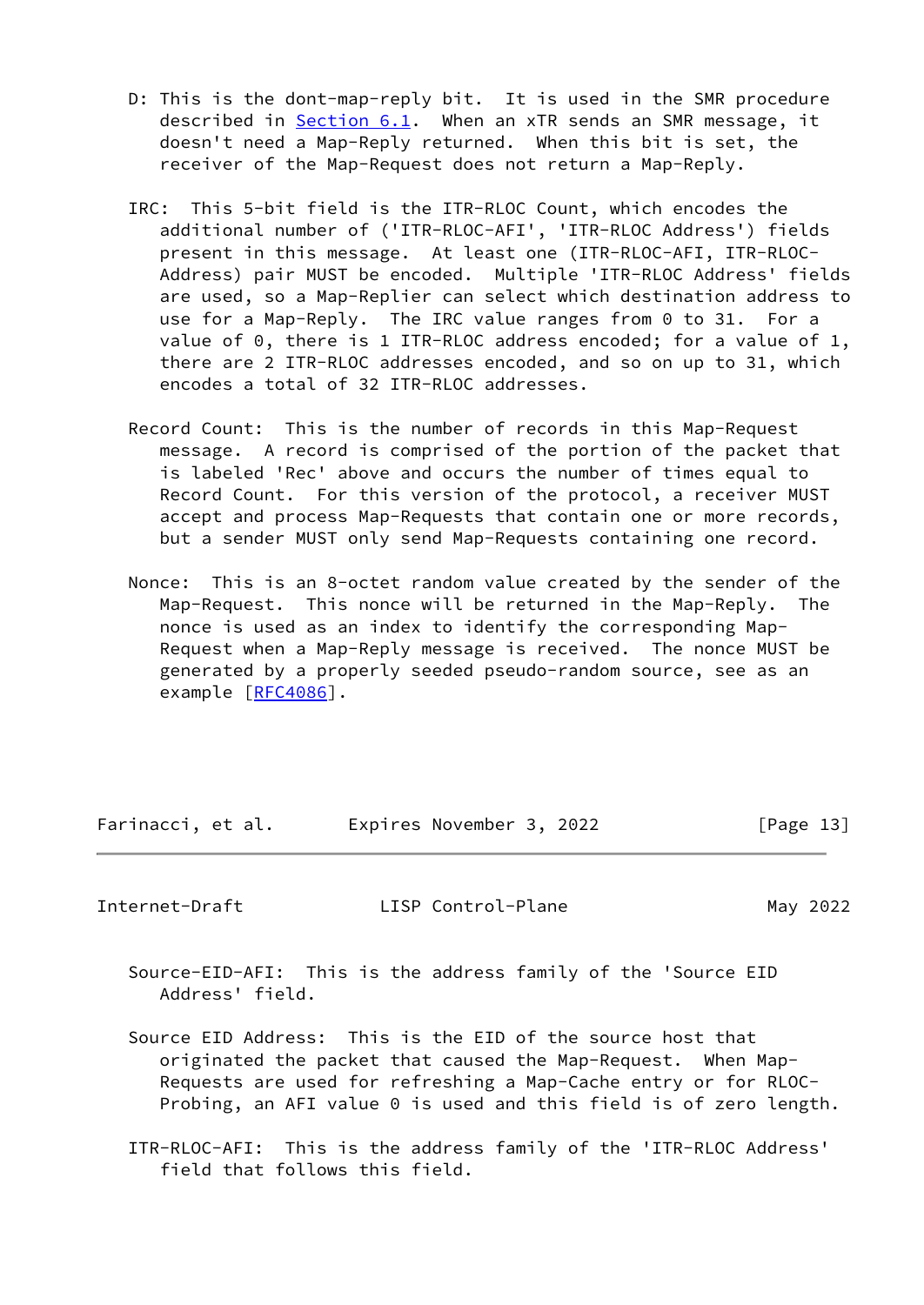- ITR-RLOC Address: This is used to give the ETR the option of selecting the destination address from any address family for the Map-Reply message. This address MUST be a routable RLOC address of the sender of the Map-Request message.
- EID mask-len: This is the mask length for the EID-Prefix.
- EID-Prefix-AFI: This is the address family of the EID-Prefix according to [\[AFI](#page-54-3)] and [[RFC8060](https://datatracker.ietf.org/doc/pdf/rfc8060)].
- EID-Prefix: This prefix address length is 4 octets for an IPv4 address family and 16 octets for an IPv6 address family when the EID-Prefix-AFI is 1 or 2, respectively. For other AFIs [[AFI\]](#page-54-3), the address length varies and for the LCAF AFI the format is defined in [[RFC8060](https://datatracker.ietf.org/doc/pdf/rfc8060)]. When a Map-Request is sent by an ITR because a data packet is received for a destination where there is no mapping entry, the EID-Prefix is set to the destination IP address of the data packet, and the 'EID mask-len' is set to 32 or 128 for IPv4 or IPv6, respectively. When an xTR wants to query a site about the status of a mapping it already has cached, the EID-Prefix used in the Map-Request has the same mask-length as the EID-Prefix returned from the site when it sent a Map-Reply message.
- Map-Reply Record: When the M-bit is set, this field is the size of a single "Record" in the Map-Reply format. This Map-Reply record contains the EID-to-RLOC mapping entry associated with the Source EID. This allows the ETR that will receive this Map-Request to cache the data if it chooses to do so. It is important to note that this mapping has not been validated by the Mapping System.
- <span id="page-15-0"></span>[5.3](#page-15-0). EID-to-RLOC UDP Map-Request Message

 A Map-Request is sent from an ITR when it needs a mapping for an EID, wants to test an RLOC for reachability, or wants to refresh a mapping before TTL expiration. For the initial case, the destination IP address used for the Map-Request is the data packet's destination address (i.e., the destination EID) that had a mapping cache lookup

| Farinacci, et al. | Expires November 3, 2022 | [Page 14] |
|-------------------|--------------------------|-----------|
|-------------------|--------------------------|-----------|

| Internet-Draft | LISP Control-Plane | May 2022 |
|----------------|--------------------|----------|
|----------------|--------------------|----------|

 failure. For the latter two cases, the destination IP address used for the Map-Request is one of the RLOC addresses from the Locator-Set of the Map-Cache entry. The source address is either an IPv4 or IPv6 RLOC address, depending on whether the Map-Request is using an IPv4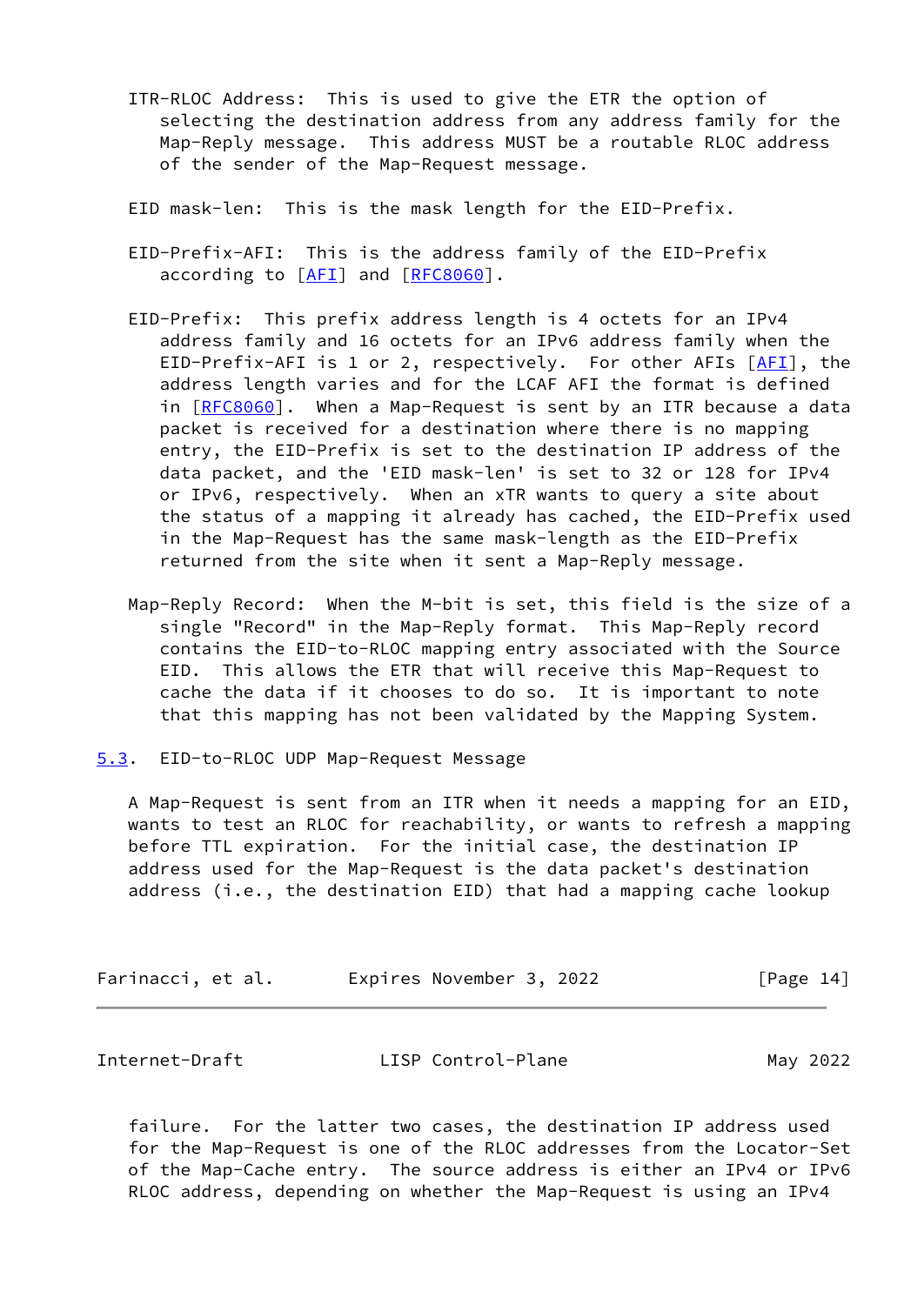or IPv6 header, respectively. In all cases, the UDP source port number for the Map-Request message is a 16-bit value selected by the ITR/PITR, and the UDP destination port number is set to the well known destination port number 4342. A successful Map-Reply, which is one that has a nonce that matches an outstanding Map-Request nonce, will update the cached set of RLOCs associated with the EID-Prefix range.

 One or more Map-Request ('ITR-RLOC-AFI', 'ITR-RLOC-Address') fields MUST be filled in by the ITR. The number of fields (minus 1) encoded MUST be placed in the 'IRC' field. The ITR MAY include all locally configured Locators in this list or just provide one locator address from each address family it supports. If the ITR erroneously provides no ITR-RLOC addresses, the Map-Replier MUST drop the Map- Request.

 Map-Requests can also be LISP encapsulated using UDP destination port 4342 with a LISP Type value set to "Encapsulated Control Message", when sent from an ITR to a Map-Resolver. Likewise, Map- Requests are LISP encapsulated the same way from a Map-Server to an ETR. Details on Encapsulated Map-Requests and Map-Resolvers can be found in [Section 5.8](#page-31-0).

 Map-Requests MUST be rate-limited to 1 per second per EID-prefix. After 10 retransmits without receiving the corresponding Map-Reply the sender MUST wait 30 seconds.

 An ITR that is configured with mapping database information (i.e., it is also an ETR) MAY optionally include those mappings in a Map- Request. When an ETR configured to accept and verify such "piggybacked" mapping data receives such a Map-Request and it does not have this mapping in the Map-Cache, it MUST originate a "verifying Map-Request" through the mapping database to validate thge "piggybacked" mapping data.

Farinacci, et al. Expires November 3, 2022 [Page 15]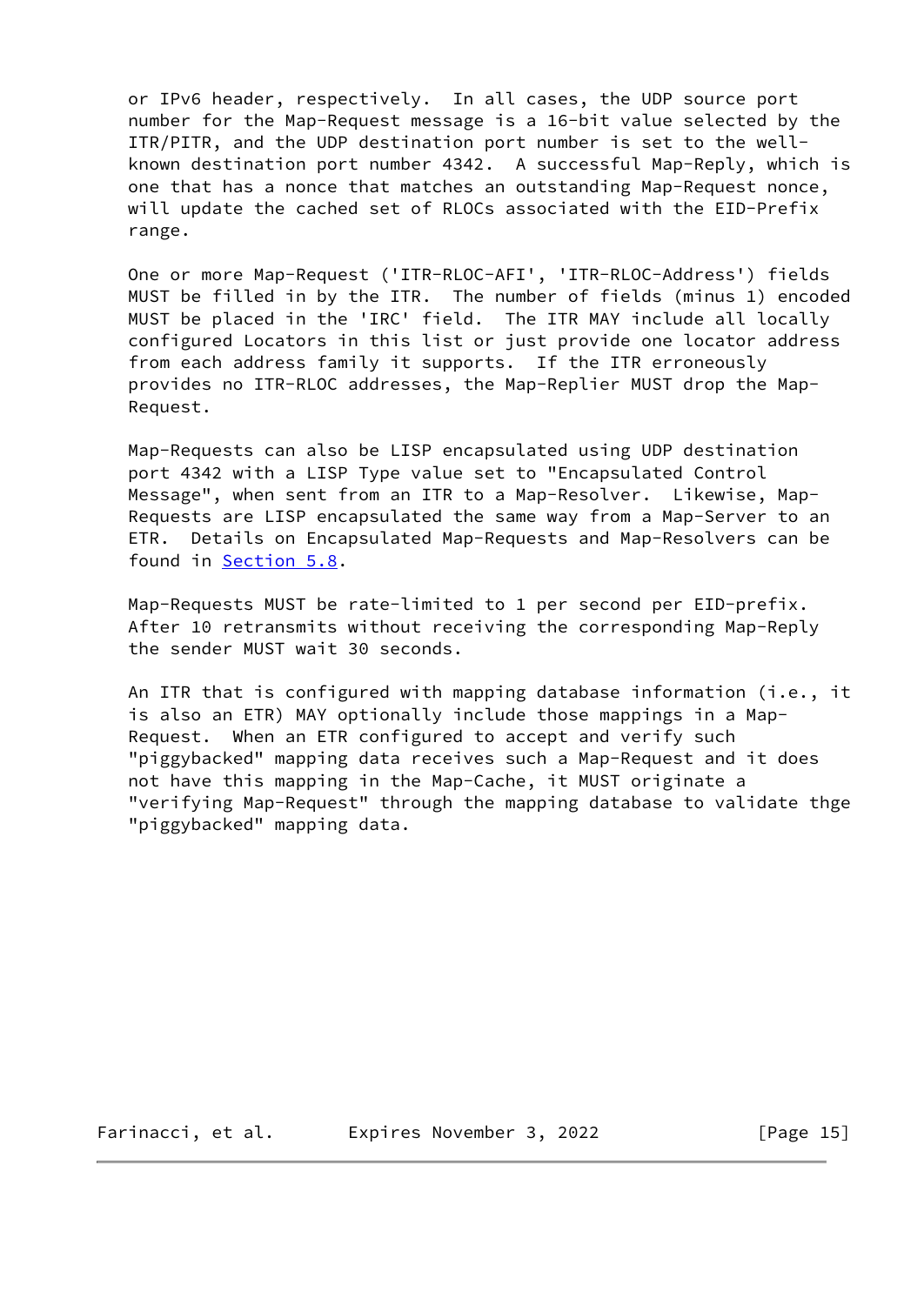$0$  1 2 3 0 1 2 3 4 5 6 7 8 9 0 1 2 3 4 5 6 7 8 9 0 1 2 3 4 5 6 7 8 9 0 1 +-+-+-+-+-+-+-+-+-+-+-+-+-+-+-+-+-+-+-+-+-+-+-+-+-+-+-+-+-+-+-+-+ |Type=2 |P|E|S| Reserved | Record Count +-+-+-+-+-+-+-+-+-+-+-+-+-+-+-+-+-+-+-+-+-+-+-+-+-+-+-+-+-+-+-+-+ Nonce . . . +-+-+-+-+-+-+-+-+-+-+-+-+-+-+-+-+-+-+-+-+-+-+-+-+-+-+-+-+-+-+-+-+ . . . Nonce +-> +-+-+-+-+-+-+-+-+-+-+-+-+-+-+-+-+-+-+-+-+-+-+-+-+-+-+-+-+-+-+-+-+ Record TTL | +-+-+-+-+-+-+-+-+-+-+-+-+-+-+-+-+-+-+-+-+-+-+-+-+-+-+-+-+-+-+-+-+ R | Locator Count | EID mask-len | ACT |A| Reserved e +-+-+-+-+-+-+-+-+-+-+-+-+-+-+-+-+-+-+-+-+-+-+-+-+-+-+-+-+-+-+-+-+ c | Rsvd | Map-Version Number | EID-Prefix-AFI | o +-+-+-+-+-+-+-+-+-+-+-+-+-+-+-+-+-+-+-+-+-+-+-+-+-+-+-+-+-+-+-+-+ r | EID-Prefix | d +-+-+-+-+-+-+-+-+-+-+-+-+-+-+-+-+-+-+-+-+-+-+-+-+-+-+-+-+-+-+-+-+ | /| Priority | Weight | M Priority | M Weight | | L +-+-+-+-+-+-+-+-+-+-+-+-+-+-+-+-+-+-+-+-+-+-+-+-+-+-+-+-+-+-+-+-+ | o | Unused Flags | | | | p| R| Loc-AFI | c +-+-+-+-+-+-+-+-+-+-+-+-+-+-+-+-+-+-+-+-+-+-+-+-+-+-+-+-+-+-+-+-+  $|\n\begin{array}{ccc} \set{\end{array}}\n\begin{array}{ccc} \set{\end{array}}\n\end{array}$ +-> +-+-+-+-+-+-+-+-+-+-+-+-+-+-+-+-+-+-+-+-+-+-+-+-+-+-+-+-+-+-+-+-+

## <span id="page-17-1"></span><span id="page-17-0"></span>[5.4](#page-17-0). Map-Reply Message Format

Packet field descriptions:

Type: 2 (Map-Reply)

- P: This is the probe-bit, which indicates that the Map-Reply is in response to a Locator reachability probe Map-Request. The 'Nonce' field must contain a copy of the nonce value from the original Map-Request. See RLOC-probing [Section 7.1](#page-36-0) for more details. When the probe-bit is set to 1 in a Map-Reply message, the A-bit in each EID-record included in the message MUST be set to 1, otherwise MUST be silently discarded.
- E: This bit indicates that the ETR that sends this Map-Reply message is advertising that the site is enabled for the Echo-Nonce Locator reachability algorithm. See Echo-Nonce [[I-D.ietf-lisp-rfc6830bis\]](#page-52-3) for more details.
- S: This is the Security bit. When set to 1, the following authentication information will be appended to the end of the Map- Reply. The details can be found in  $[I-D.ietf-lisp-sec]$  $[I-D.ietf-lisp-sec]$ .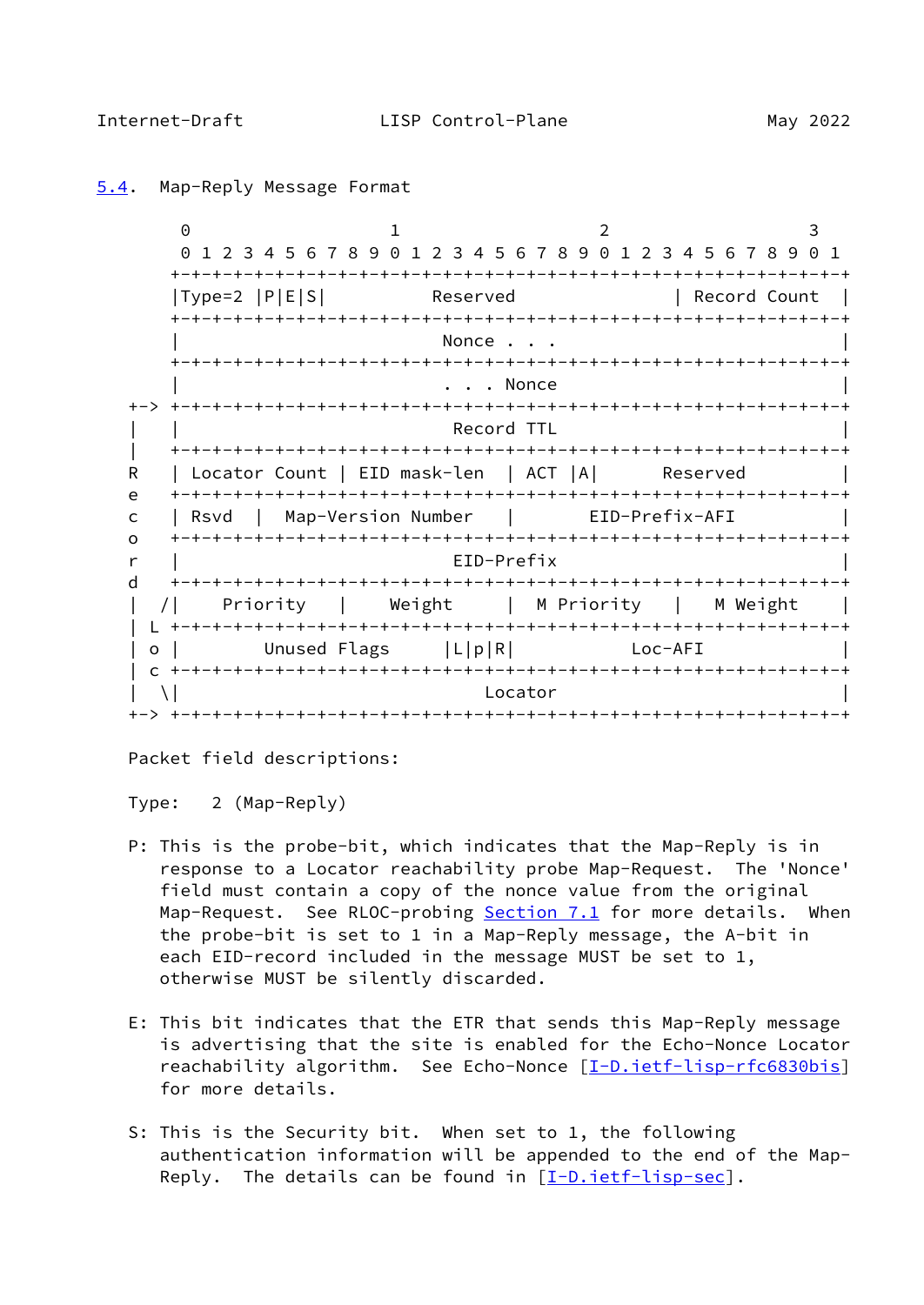0 1 2 3 0 1 2 3 4 5 6 7 8 9 0 1 2 3 4 5 6 7 8 9 0 1 2 3 4 5 6 7 8 9 0 1 +-+-+-+-+-+-+-+-+-+-+-+-+-+-+-+-+-+-+-+-+-+-+-+-+-+-+-+-+-+-+-+-+ AD Type | Authentication Data Content . . . +-+-+-+-+-+-+-+-+-+-+-+-+-+-+-+-+-+-+-+-+-+-+-+-+-+-+-+-+-+-+-+-+

- Reserved: This unassigned field MUST be set to 0 on transmit and MUST be ignored on receipt.
- Record Count: This is the number of records in this reply message. A record is comprised of that portion of the packet labeled 'Record' above and occurs the number of times equal to Record Count. Note that the reply count can be larger than the requested count, for instance when more-specifics are present.
- Nonce: This 64-bit value from the Map-Request is echoed in this 'Nonce' field of the Map-Reply.
- Record TTL: This is the time in minutes the recipient of the Map- Reply can store the mapping. If the TTL is 0, the entry MUST be removed from the cache immediately. If the value is 0xffffffff, the recipient can decide locally how long to store the mapping.
- Locator Count: This is the number of Locator entries in the given Record. A Locator entry comprises what is labeled above as 'Loc'. The Locator count can be 0, indicating that there are no Locators for the EID-Prefix.

EID mask-len: This is the mask length for the EID-Prefix.

 ACT: This 3-bit field describes Negative Map-Reply actions. In any other message type, these bits are set to 0 and ignored on receipt. These bits are used only when the 'Locator Count' field is set to 0. The action bits are encoded only in Map-Reply messages. They are used to tell an ITR or PITR why a empty locator-set was returned from the mapping system and how it stores the map-cache entry. See [Section 12.3](#page-47-0) for additional information.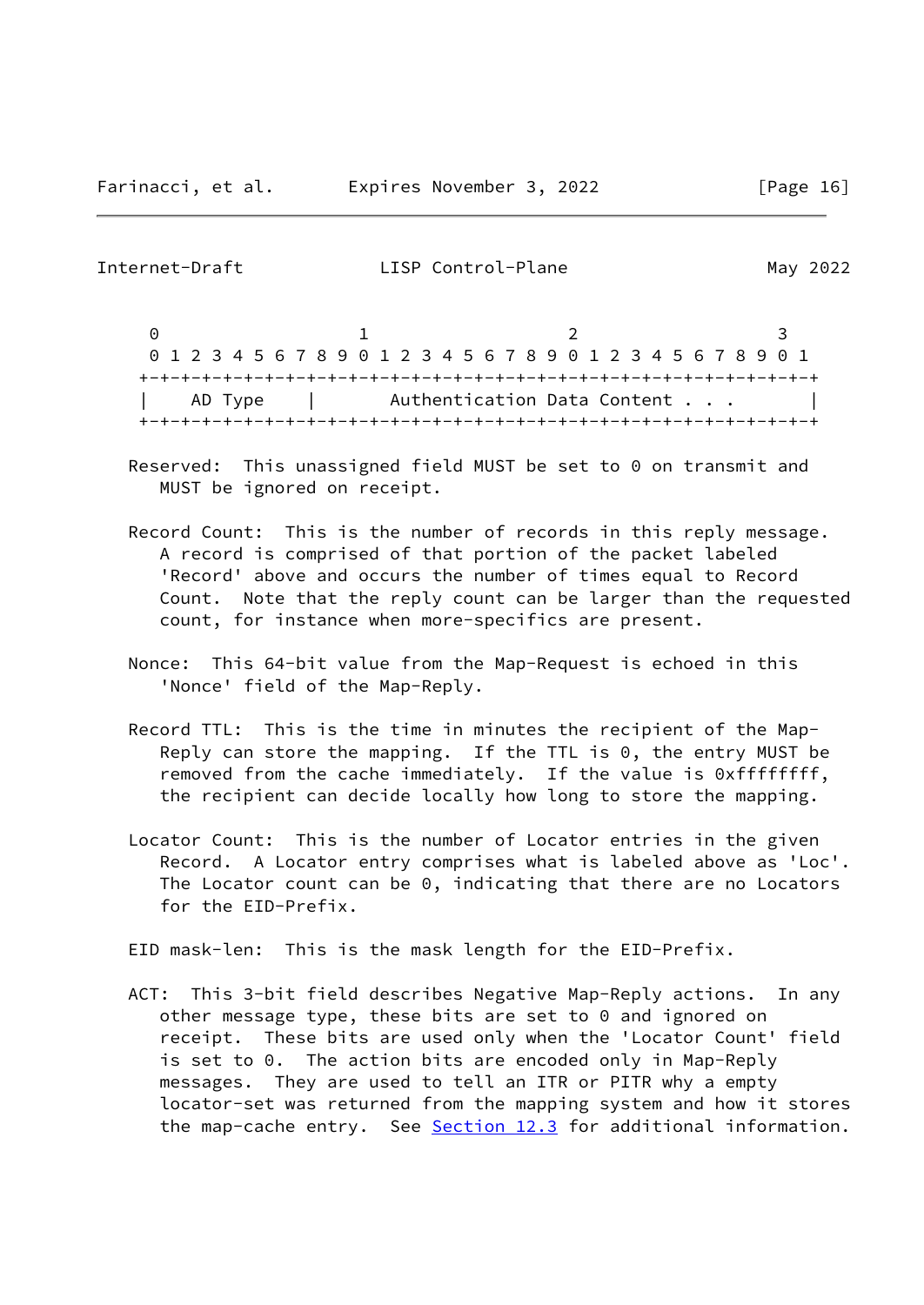- (0) No-Action: The Map-Cache is kept alive, and no packet encapsulation occurs.
- (1) Natively-Forward: The packet is not encapsulated or dropped but natively forwarded.

Farinacci, et al. Expires November 3, 2022 [Page 17]

Internet-Draft LISP Control-Plane May 2022

- (2) Send-Map-Request: The Map-Cache entry is created and flagged that any packet matching this entry invokes sending a Map- Request.
- (3) Drop/No-Reason: A packet that matches this Map-Cache entry is dropped. An ICMP Destination Unreachable message SHOULD be sent.
- (4) Drop/Policy-Denied: A packet that matches this Map-Cache entry is dropped. The reason for the Drop action is that a Map-Request for the target-EID is being policy denied by either an xTR or the mapping system.
- (5) Drop/Authentication-Failure: A packet that matches this Map- Cache entry is dropped. The reason for the Drop action is that a Map-Request for the target-EID fails an authentication verification-check by either an xTR or the mapping system.
- A: The Authoritative bit MAY only be set to 1 by an ETR. A Map- Server generating Map-Reply messages as a proxy MUST NOT set the A-bit to 1. This bit indicates to the requesting ITRs if the Map- Reply was originated by a LISP node managed at the site that owns the EID-Prefix.
- Map-Version Number: When this 12-bit value in an EID-record of a Map-Reply message is non-zero, follow the procedures in [[I-D.ietf-lisp-6834bis\]](#page-52-5) for details.
- EID-Prefix-AFI: Address family of the EID-Prefix according to [\[AFI](#page-54-3)] and [\[RFC8060](https://datatracker.ietf.org/doc/pdf/rfc8060)].
- EID-Prefix: This prefix is 4 octets for an IPv4 address family and 16 octets for an IPv6 address family.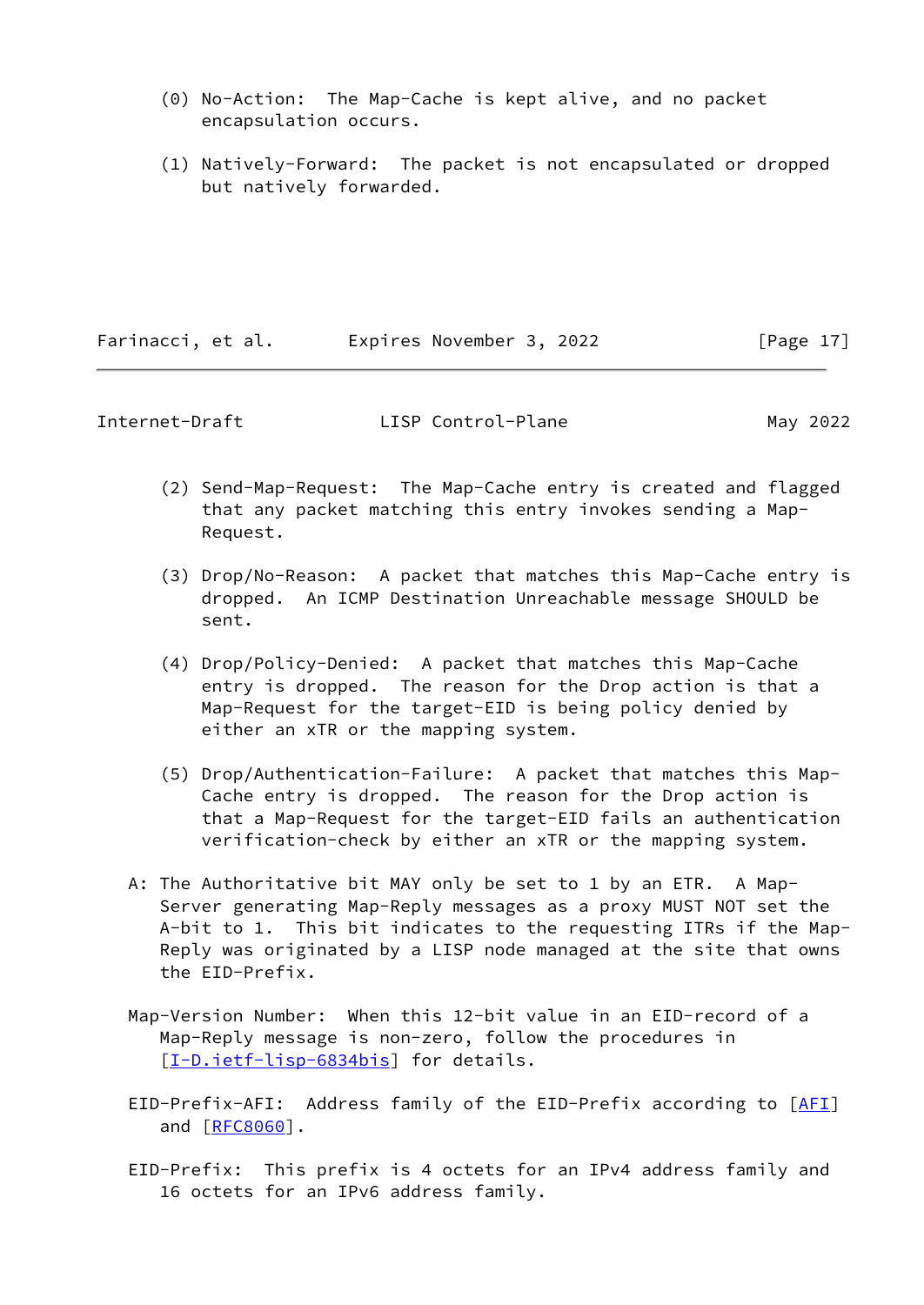- Priority: Each RLOC is assigned a unicast Priority. Lower values are more preferable. When multiple RLOCs have the same Priority, they may be used in a load-split fashion. A value of 255 means the RLOC MUST NOT be used for unicast forwarding.
- Weight: When priorities are the same for multiple RLOCs, the Weight indicates how to balance unicast traffic between them. Weight is encoded as a relative weight of total unicast packets that match the mapping entry. For example, if there are 4 Locators in a Locator-Set, where the Weights assigned are 30, 20, 20, and 10, the first Locator will get 37.5% of the traffic, the 2nd and 3rd Locators will each get 25% of the traffic, and the 4th Locator will get 12.5% of the traffic. If all Weights for a Locator-Set are equal, the receiver of the Map-Reply will decide how to load-

| Farinacci, et al. | Expires November 3, 2022 | [Page 18] |
|-------------------|--------------------------|-----------|
|-------------------|--------------------------|-----------|

split the traffic. See RLOC-hashing [\[I-D.ietf-lisp-rfc6830bis](#page-52-3)] for a suggested hash algorithm to distribute the load across Locators with the same Priority and equal Weight values.

- M Priority: Each RLOC is assigned a multicast Priority used by an ETR in a receiver multicast site to select an ITR in a source multicast site for building multicast distribution trees. A value of 255 means the RLOC MUST NOT be used for joining a multicast distribution tree. For more details, see [\[RFC6831](https://datatracker.ietf.org/doc/pdf/rfc6831)].
- M Weight: When priorities are the same for multiple RLOCs, the Weight indicates how to balance building multicast distribution trees across multiple ITRs. The Weight is encoded as a relative weight (similar to the unicast Weights) of the total number of trees built to the source site identified by the EID-Prefix. If all Weights for a Locator-Set are equal, the receiver of the Map- Reply will decide how to distribute multicast state across ITRs. For more details, see [\[RFC6831](https://datatracker.ietf.org/doc/pdf/rfc6831)].
- Unused Flags: These are set to 0 when sending and ignored on receipt.
- L: When this bit is set, the Locator is flagged as a local Locator to the ETR that is sending the Map-Reply. When a Map-Server is doing proxy Map-Replying for a LISP site, the L-bit is set to 0 for all Locators in this Locator-Set.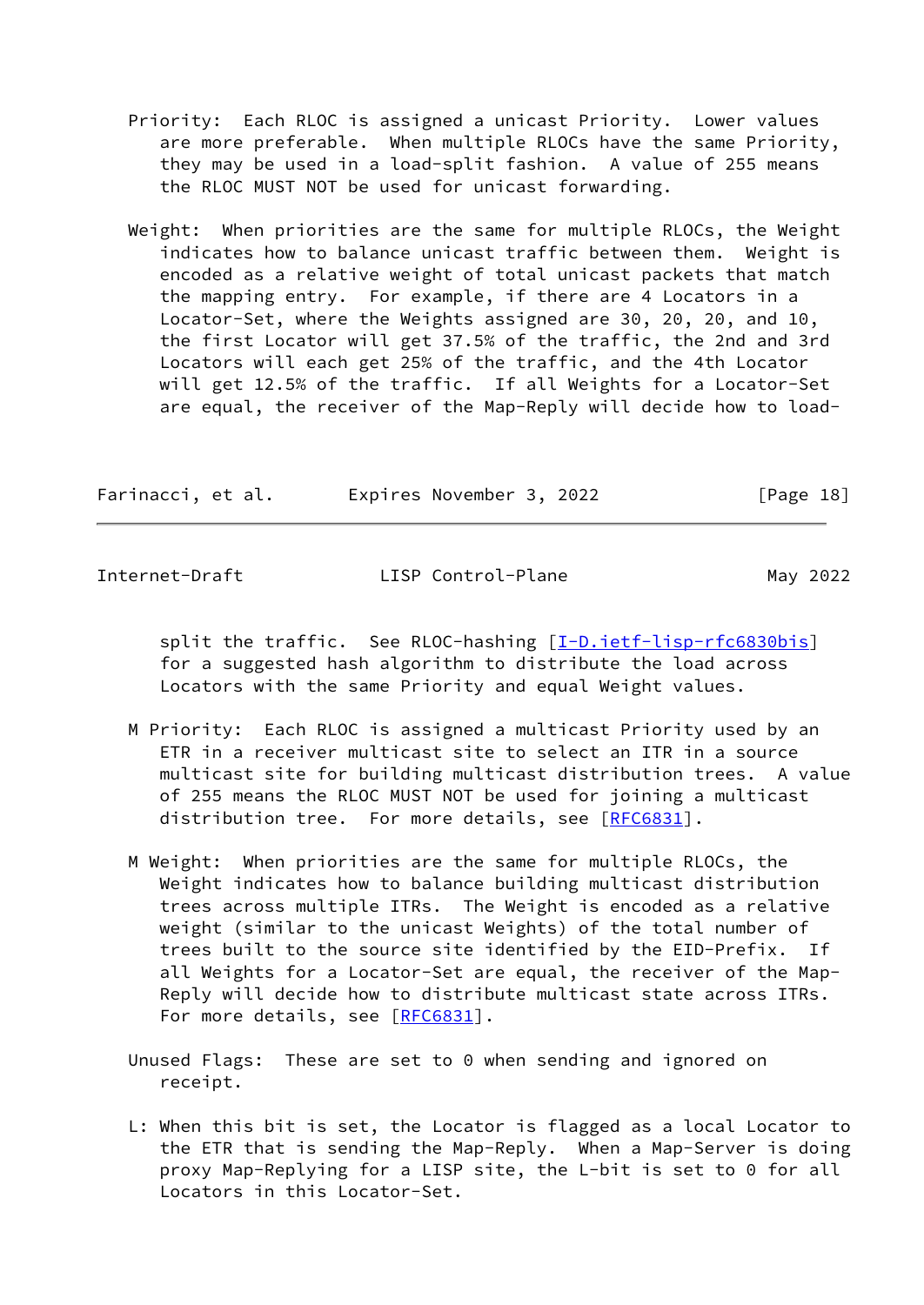- p: When this bit is set, an ETR informs the RLOC-Probing ITR that the locator address for which this bit is set is the one being RLOC probed and may be different from the source address of the Map- Reply. An ITR that RLOC-probes a particular Locator MUST use this Locator for retrieving the data structure used to store the fact that the Locator is reachable. The p-bit is set for a single Locator in the same Locator-Set. If an implementation sets more than one p-bit erroneously, the receiver of the Map-Reply MUST select the first set p-bit Locator. The p-bit MUST NOT be set for Locator-Set records sent in Map-Request and Map-Register messages.
- R: This is set when the sender of a Map-Reply has a route to the Locator in the Locator data record. This receiver may find this useful to know if the Locator is up but not necessarily reachable from the receiver's point of view.
- Locator: This is an IPv4 or IPv6 address (as encoded by the 'Loc- AFI' field) assigned to an ETR and used by an ITR as a destination RLOC address in the outer header of a LISP encapsulated packet. Note that the destination RLOC address of a LISP encapsulated packet MAY be an anycast address. A source RLOC of a LISP

| Farinacci, et al. | Expires November 3, 2022 | [Page 19] |
|-------------------|--------------------------|-----------|
|-------------------|--------------------------|-----------|

<span id="page-21-1"></span>

 encapsulated packet can be an anycast address as well. The source or destination RLOC MUST NOT be the broadcast address (255.255.255.255 or any subnet broadcast address known to the router) and MUST NOT be a link-local multicast address. The source RLOC MUST NOT be a multicast address. The destination RLOC SHOULD be a multicast address if it is being mapped from a multicast destination EID.

 Map-Reply MUST be rate-limited, it is RECOMMENDED that a Map-Reply for the same destination RLOC be sent no more than one packets per 3 seconds.

 The Record format, as defined here, is used both in the Map-Reply and Map-Register messages, this includes all the field definitions.

<span id="page-21-0"></span>[5.5](#page-21-0). EID-to-RLOC UDP Map-Reply Message

 A Map-Reply returns an EID-Prefix with a mask-length that is less than or equal to the EID being requested. The EID being requested is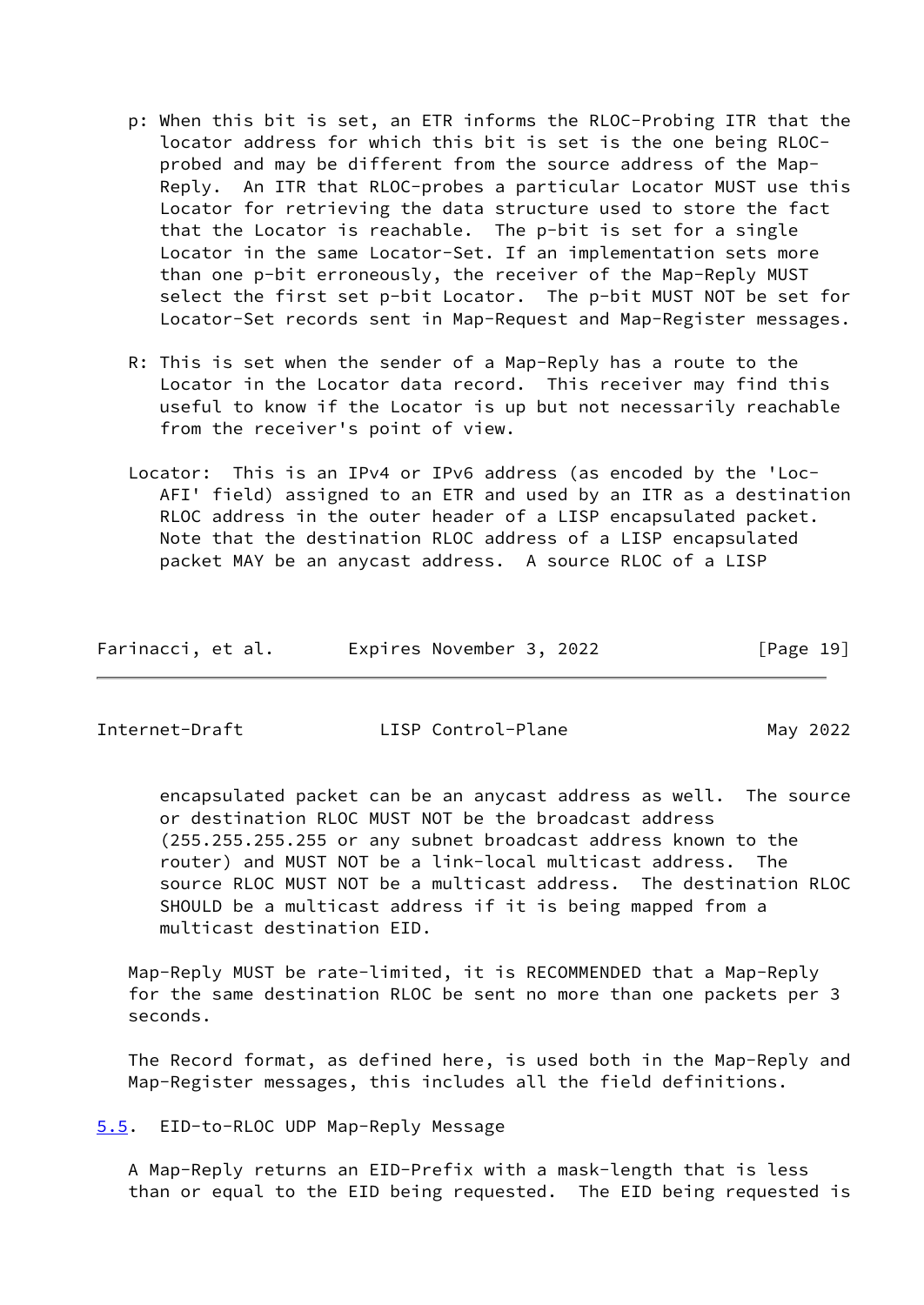either from the destination field of an IP header of a Data-Probe or the EID of a record of a Map-Request. The RLOCs in the Map-Reply are routable IP addresses of all ETRs for the LISP site. Each RLOC conveys status reachability but does not convey path reachability from a requester's perspective. Separate testing of path reachability is required. See RLOC-reachability [Section 7.1](#page-36-0) for details.

 Note that a Map-Reply MAY contain different EID-Prefix granularity (prefix + mask-length) than the Map-Request that triggers it. This might occur if a Map-Request were for a prefix that had been returned by an earlier Map-Reply. In such a case, the requester updates its cache with the new prefix information and granularity. For example, a requester with two cached EID-Prefixes that are covered by a Map- Reply containing one less-specific prefix replaces the entry with the less-specific EID-Prefix. Note that the reverse, replacement of one less-specific prefix with multiple more-specific prefixes, can also occur, not by removing the less-specific prefix but rather by adding the more-specific prefixes that, during a lookup, will override the less-specific prefix.

When an EID moves out of a LISP site  $[I-D.ietf-lisp-eid-mobility]$ , the database mapping system may have overlapping EID-prefixes. Or when a LISP site is configured with multiple sets of ETRs that support different EID-prefix mask-lengths, the database mapping system may have overlapping EID-prefixes. When overlapping EID prefixes exist, a Map-Request with an EID that best matches any EID- Prefix MUST be returned in a single Map-Reply message. For instance, if an ETR had database mapping entries for EID-Prefixes:

| Farinacci, et al. | Expires November 3, 2022 | [Page 20] |
|-------------------|--------------------------|-----------|
|-------------------|--------------------------|-----------|

Internet-Draft LISP Control-Plane May 2022

 2001:db8::/32 2001:db8:1::/48 2001:db8:1:1::/64 2001:db8:1:2::/64

 A Map-Request for EID 2001:db8:1:1::1 would cause a Map-Reply with a record count of 1 to be returned with a mapping record EID-Prefix of 2001:db8:1:1::/64.

 A Map-Request for EID 2001:db8:1:5::5 would cause a Map-Reply with a record count of 3 to be returned with mapping records for EID- Prefixes 2001:db8:1::/48, 2001:db8:1:1::/64, 2001:db8:1:2::/64,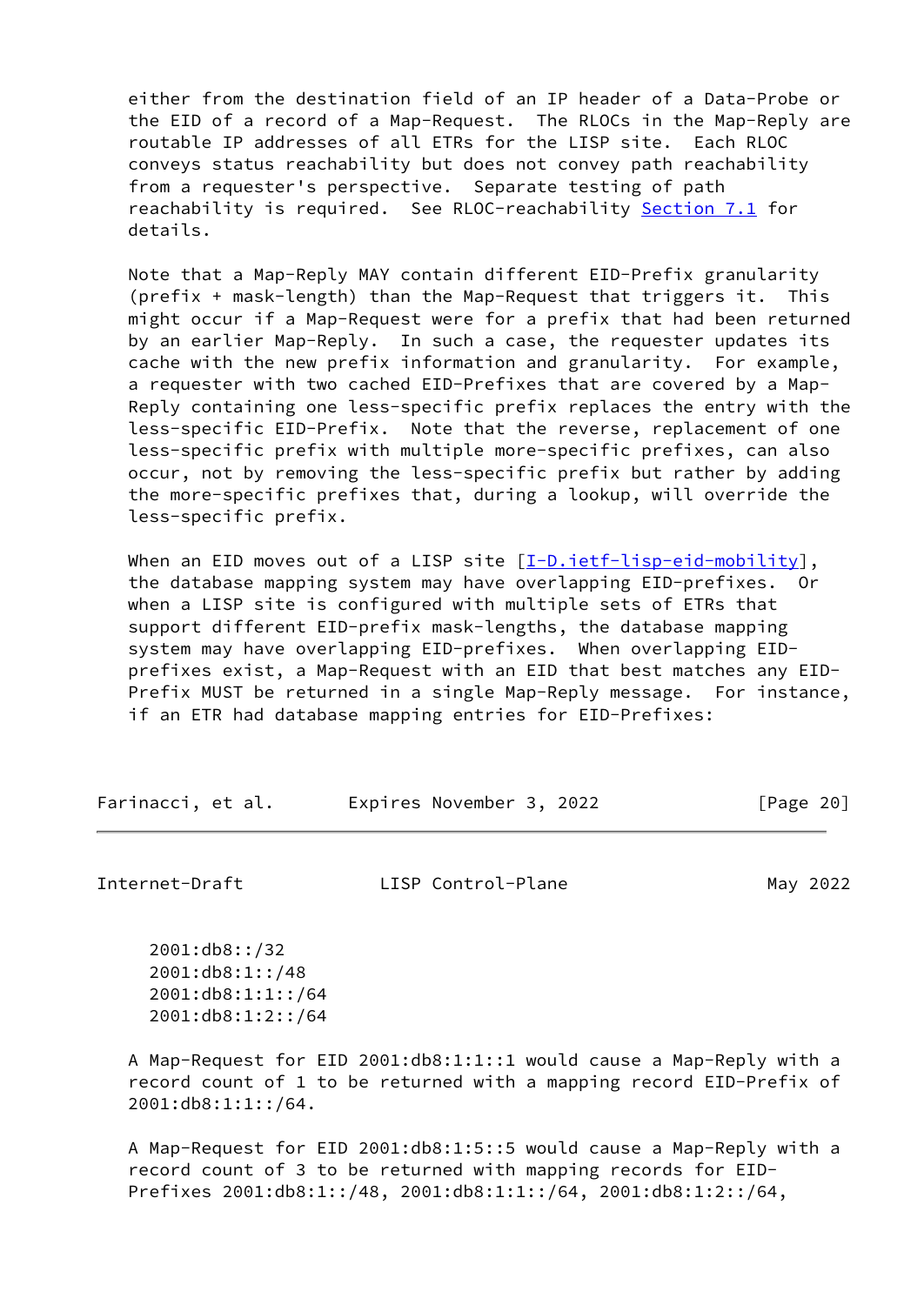filling out the /48 with more-specifics that exist in the mapping system.

 Note that not all overlapping EID-Prefixes need to be returned but only the more-specific entries (note that in the second example above 2001:db8::/32 was not returned for requesting EID 2001:db8:1:5::5) for the matching EID-Prefix of the requesting EID. When more than one EID-Prefix is returned, all SHOULD use the same Time to Live value so they can all time out at the same time. When a more specific EID-Prefix is received later, its Time to Live value in the Map-Reply record can be stored even when other less-specific entries exist. When a less-specific EID-Prefix is received later, its Map- Cache expiration time SHOULD be set to the minimum expiration time of any more-specific EID-Prefix in the Map-Cache. This is done so the integrity of the EID-Prefix set is wholly maintained and so no more specific entries are removed from the Map-Cache while keeping less specific entries.

 For scalability, it is expected that aggregation of EID addresses into EID-Prefixes will allow one Map-Reply to satisfy a mapping for the EID addresses in the prefix range, thereby reducing the number of Map-Request messages.

 Map-Reply records can have an empty Locator-Set. A Negative Map- Reply is a Map-Reply with an empty Locator-Set. Negative Map-Replies convey special actions by the sender to the ITR or PITR that have solicited the Map-Reply. There are two primary applications for Negative Map-Replies. The first is for a Map-Resolver to instruct an ITR or PITR when a destination is for a LISP site versus a non-LISP site, and the other is to source quench Map-Requests that are sent for non-allocated EIDs.

 For each Map-Reply record, the list of Locators in a Locator-Set MUST be sorted in order of ascending IP address where an IPv4 locator address is considered numerically 'less than' an IPv6 locator address.

| Farinacci, et al. | Expires November 3, 2022 | [Page 21] |
|-------------------|--------------------------|-----------|
|-------------------|--------------------------|-----------|

| Internet-Draft | LISP Control-Plane | May 2022 |
|----------------|--------------------|----------|
|----------------|--------------------|----------|

 When sending a Map-Reply message, the destination address is copied from one of the 'ITR-RLOC' fields from the Map-Request. The ETR can choose a locator address from one of the address families it supports. For Data-Probes, the destination address of the Map-Reply is copied from the source address of the Data-Probe message that is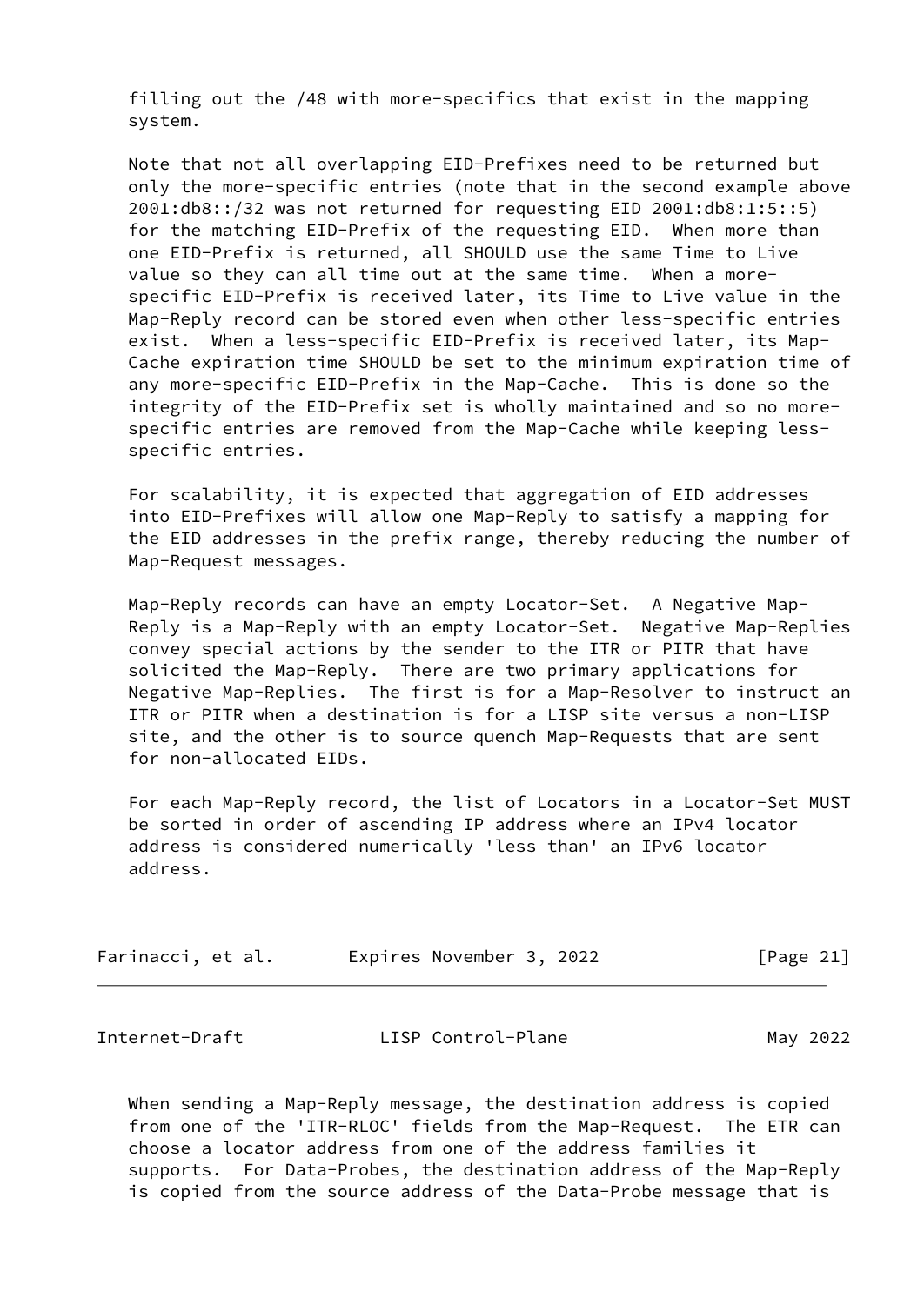invoking the reply. The source address of the Map-Reply is one of the local IP addresses chosen, to allow Unicast Reverse Path Forwarding (uRPF) checks to succeed in the upstream service provider. The destination port of a Map-Reply message is copied from the source port of the Map-Request or Data-Probe, and the source port of the Map-Reply message is set to the well-known UDP port 4342.

Farinacci, et al. Expires November 3, 2022 [Page 22]

<span id="page-24-0"></span>

Internet-Draft LISP Control-Plane May 2022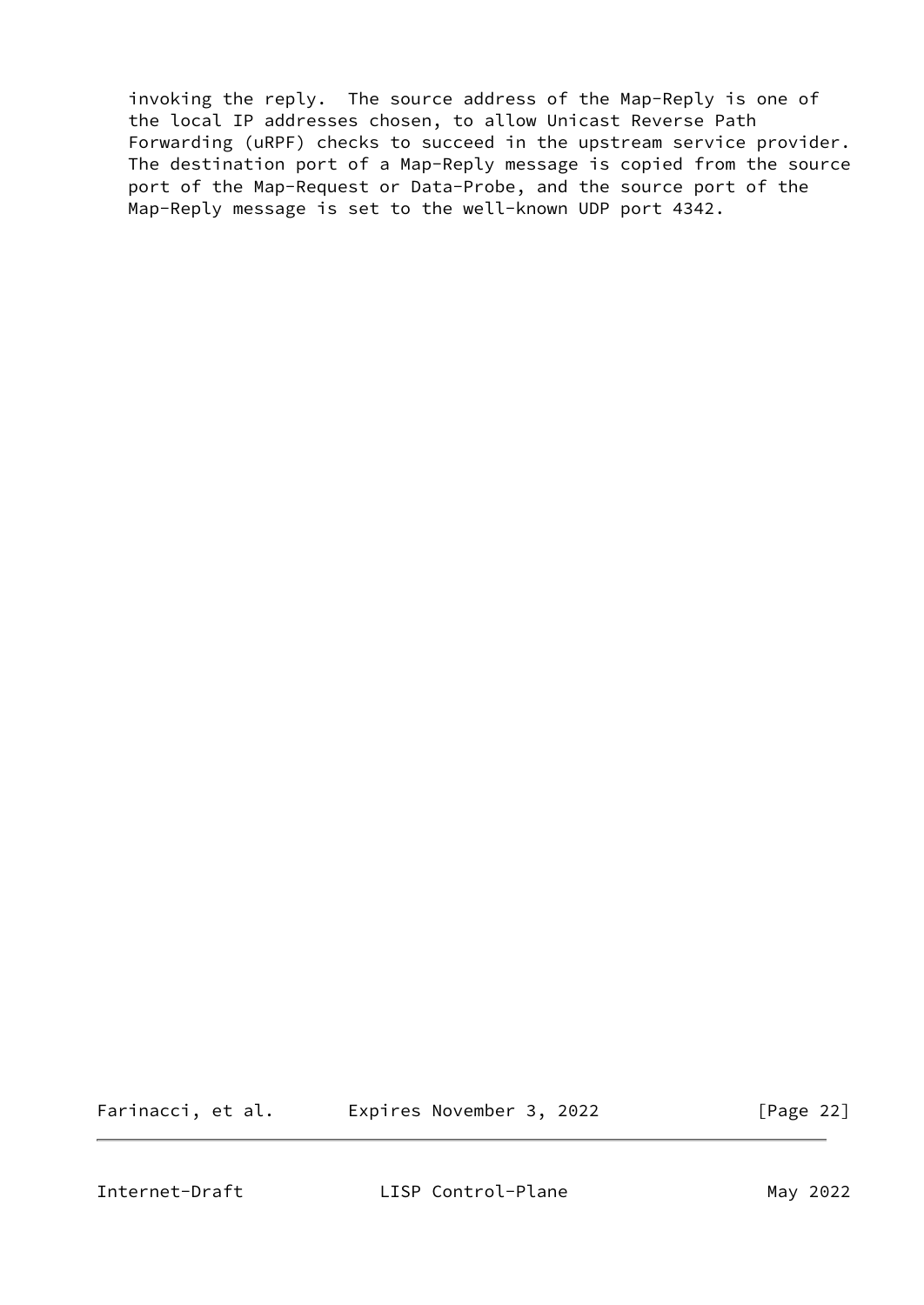#### <span id="page-25-0"></span>[5.6](#page-25-0). Map-Register Message Format

 This section specifies the encoding format for the Map-Register message. The message is sent in UDP with a destination UDP port of 4342 and a randomly selected UDP source port number.

 The fields below are used in multiple control messages. They are defined for Map-Register, Map-Notify and Map-Notify-Ack message types.

The Map-Register message format is:

 $0$  1 2 3 0 1 2 3 4 5 6 7 8 9 0 1 2 3 4 5 6 7 8 9 0 1 2 3 4 5 6 7 8 9 0 1 +-+-+-+-+-+-+-+-+-+-+-+-+-+-+-+-+-+-+-+-+-+-+-+-+-+-+-+-+-+-+-+-+ |Type=3 |P|S|I| Reserved |E|T|a|R|M| Record Count | +-+-+-+-+-+-+-+-+-+-+-+-+-+-+-+-+-+-+-+-+-+-+-+-+-+-+-+-+-+-+-+-+ Nonce . . . +-+-+-+-+-+-+-+-+-+-+-+-+-+-+-+-+-+-+-+-+-+-+-+-+-+-+-+-+-+-+-+-+ . . . Nonce +-+-+-+-+-+-+-+-+-+-+-+-+-+-+-+-+-+-+-+-+-+-+-+-+-+-+-+-+-+-+-+-+ | Key ID | Algorithm ID | Authentication Data Length | +-+-+-+-+-+-+-+-+-+-+-+-+-+-+-+-+-+-+-+-+-+-+-+-+-+-+-+-+-+-+-+-+ Authentication Data +-> +-+-+-+-+-+-+-+-+-+-+-+-+-+-+-+-+-+-+-+-+-+-+-+-+-+-+-+-+-+-+-+-+ Record TTL | +-+-+-+-+-+-+-+-+-+-+-+-+-+-+-+-+-+-+-+-+-+-+-+-+-+-+-+-+-+-+-+-+ R | Locator Count | EID mask-len | ACT | A| Reserved e +-+-+-+-+-+-+-+-+-+-+-+-+-+-+-+-+-+-+-+-+-+-+-+-+-+-+-+-+-+-+-+-+ c | Rsvd | Map-Version Number | EID-Prefix-AFI | o +-+-+-+-+-+-+-+-+-+-+-+-+-+-+-+-+-+-+-+-+-+-+-+-+-+-+-+-+-+-+-+-+ r | EID-Prefix | d +-+-+-+-+-+-+-+-+-+-+-+-+-+-+-+-+-+-+-+-+-+-+-+-+-+-+-+-+-+-+-+-+ | /| Priority | Weight | M Priority | M Weight | | L +-+-+-+-+-+-+-+-+-+-+-+-+-+-+-+-+-+-+-+-+-+-+-+-+-+-+-+-+-+-+-+-+ | o | Unused Flags | L|p|R| Loc-AFI | c +-+-+-+-+-+-+-+-+-+-+-+-+-+-+-+-+-+-+-+-+-+-+-+-+-+-+-+-+-+-+-+-+  $|\n\begin{array}{ccc} \set{\end{array}}\n\begin{array}{ccc} \set{\end{array}}\n\end{array}$ +-> +-+-+-+-+-+-+-+-+-+-+-+-+-+-+-+-+-+-+-+-+-+-+-+-+-+-+-+-+-+-+-+-+

Packet field descriptions:

Type: 3 (Map-Register)

 P: This is the proxy Map-Reply bit. When set to 1, the ETR sending the Map-Register message is requesting the Map-Server to proxy a Map-Reply. The Map-Server will send non-authoritative Map-Replies on behalf of the ETR.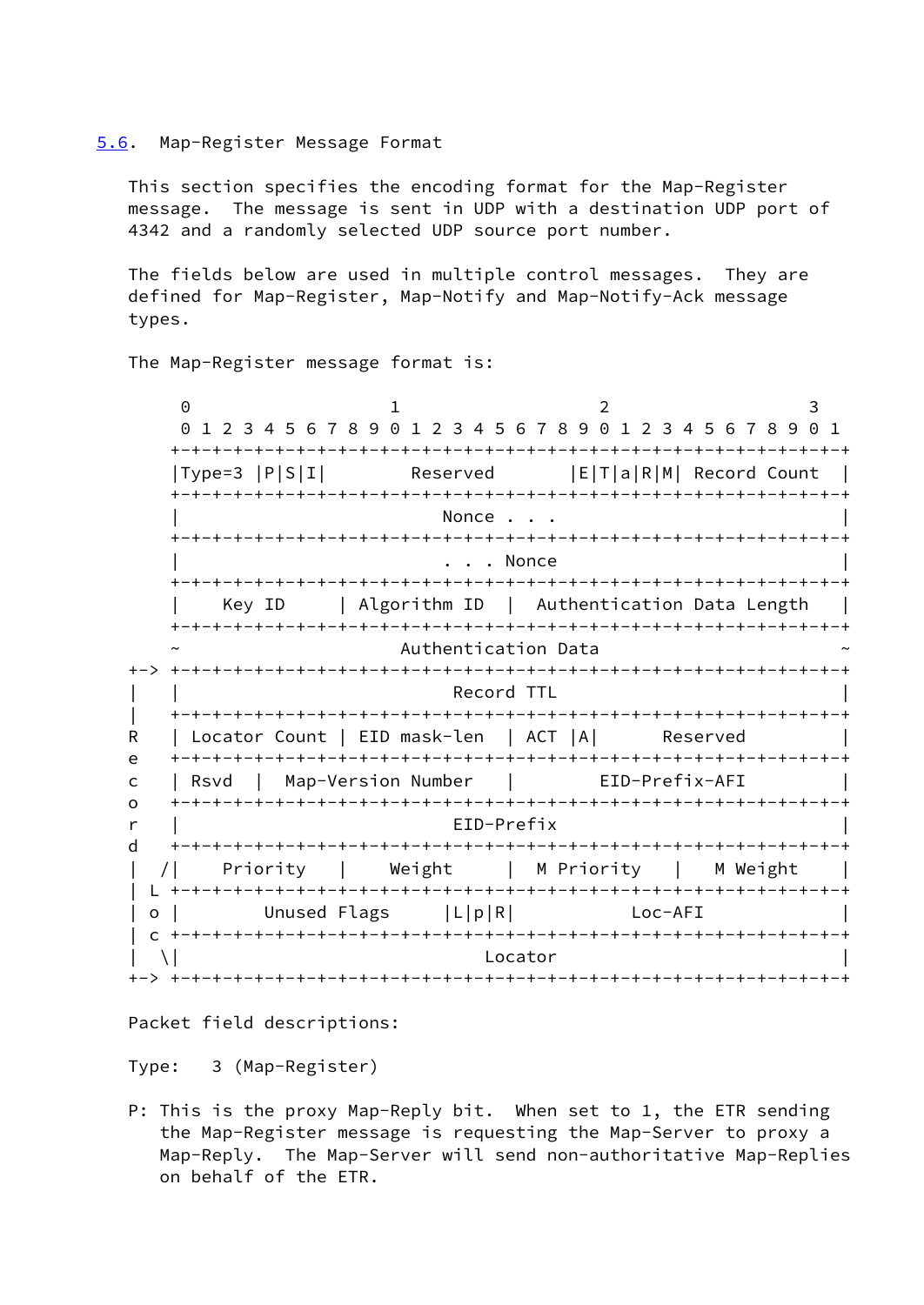- S: This is the security-capable bit. When set, the procedures from [[I-D.ietf-lisp-sec\]](#page-53-1) are supported.
- I: This is the ID-present bit. This bit is set to 1 to indicate that a 128 bit xTR-ID and a 64 bit Site-ID fields are present at the end of the Map-Register message. If an xTR is configured with an xTR-ID and Site-ID, it MUST set the I bit to 1 and include its xTR-ID and Site-ID in the Map-Register messages it generates. The combination of Site-ID plus xTR-ID uniquely identifies an xTR in a LISP domain and serves to track its last seen nonce.
- Reserved: This unassigned field MUST be set to 0 on transmit and MUST be ignored on receipt.
- E: This is the Map-Register EID-notify bit. This is used by a First- Hop-Router (FHR) which discovers a dynamic-EID. This EID-notify based Map-Register is sent by the FHR to a same site xTR that propogates the Map-Register to the mapping system. The site xTR keeps state to later Map-Notify the FHR after the EID has moves away. See [[I-D.ietf-lisp-eid-mobility\]](#page-54-4) for a detailed use-case.
- T: This is the use-TTL for timeout bit. When set to 1, the xTR wants the Map-Server to time out registrations based on the value in the "Record TTL" field of this message. Otherwise, the default timeout described in [Section 8.2](#page-38-0) is used.
- a: This is the merge-request bit. When set to 1, the xTR requests to merge RLOC-records from different xTRs registering the same EID- record. See signal-free multicast [[RFC8378](https://datatracker.ietf.org/doc/pdf/rfc8378)] for one use case example.
- R: This reserved and unassigned bit MUST be set to 0 on transmit and MUST be ignored on receipt.
- M: This is the want-map-notify bit. When set to 1, an ETR is requesting a Map-Notify message to be returned in response to sending a Map-Register message. The Map-Notify message sent by a Map-Server is used to acknowledge receipt of a Map-Register message.
- Record Count: This is the number of records in this Map-Register message. A record is comprised of that portion of the packet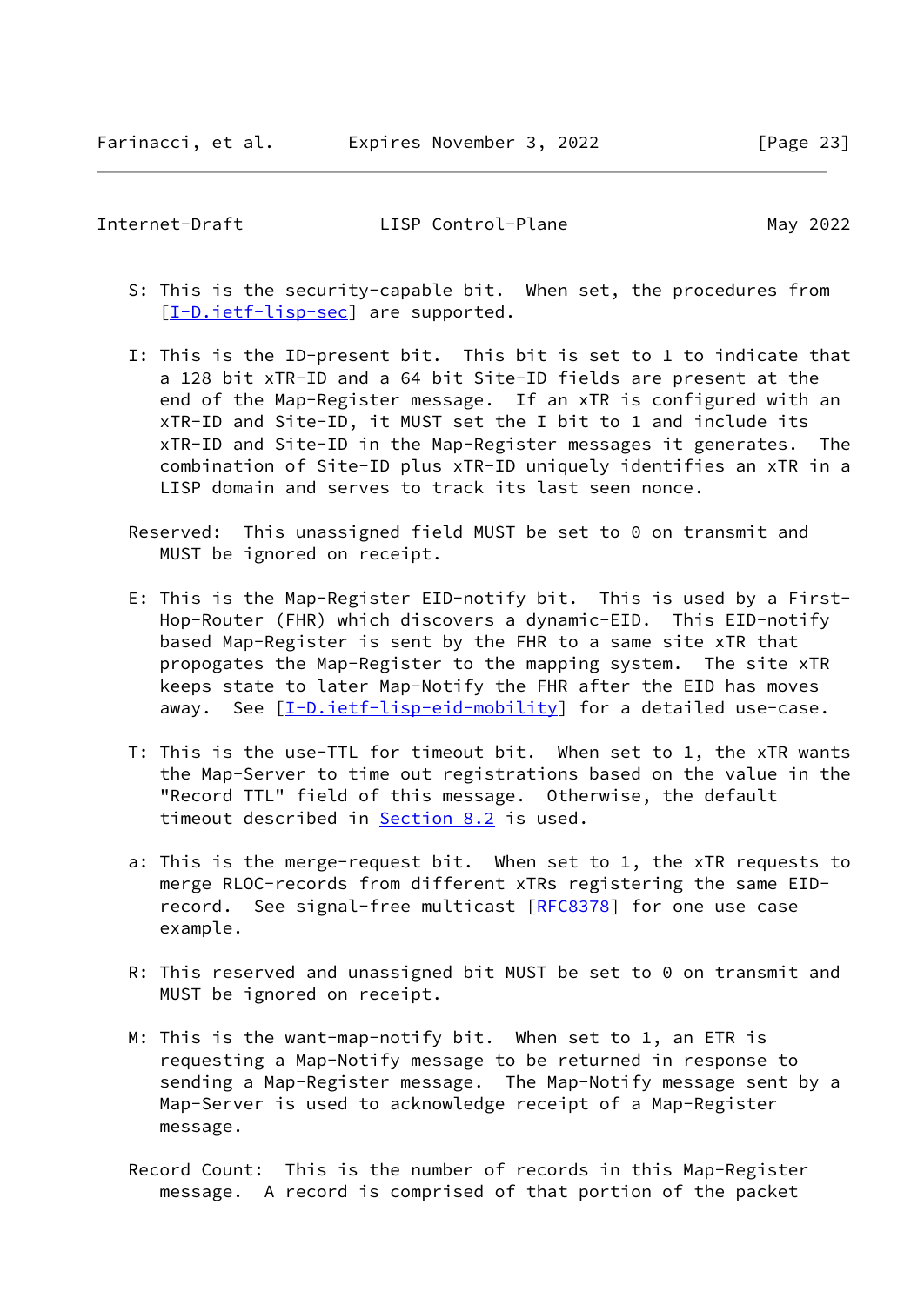labeled 'Record' above and occurs the number of times equal to Record Count.

 Nonce: This 8-octet 'Nonce' field is incremented each time a Map- Register message is sent. When a Map-Register acknowledgement is requested, the nonce is returned by Map-Servers in Map-Notify

| Farinacci, et al. | Expires November 3, 2022 | [Page 24] |
|-------------------|--------------------------|-----------|
|-------------------|--------------------------|-----------|

Internet-Draft **LISP Control-Plane** May 2022

 messages. Since the entire Map-Register message is authenticated, the 'Nonce' field serves to protect against Map-Register replay attacks. An ETR that registers to the mapping system SHOULD store the last nonce sent in persistent storage so when it restarts it can continue using an incrementing nonce. If the ETR cannot support saving the nonce, then when it restarts it MUST use a new authentication key to register to the mapping system. A Map- Server MUST track and save in persistent storage the last nonce received for each ETR xTR-ID and key pair. If a Map-Register is received with a nonce value that is not greater than the saved nonce, it MUST drop the Map-Register message and SHOULD log the fact a replay attack could have occurred.

- Key ID: A key-id value that identifies a pre-shared secret between an ETR and a Map-Server. Per-message keys are derived from the pre-shared secret to authenticate the origin and protect the integrity of the Map-Register. The Key ID allows to rotate between multiple pre-shared secrets in a non disruptive way. The pre-shared secret MUST be unique per each LISP "Site-ID"
- Algorithm ID: This field identifies the Key Derivation Function (KDF) and Message Authentication Code (MAC) algorithms used to derive the key and to compute the Authentication Data of a Map- Register. This 8-bit field identifies the KDF and MAC algorithm pair. See **Section 12.5** for codepoint assignments.
- Authentication Data Length: This is the length in octets of the 'Authentication Data' field that follows this field. The length of the 'Authentication Data' field is dependent on the MAC algorithm used. The length field allows a device that doesn't know the MAC algorithm to correctly parse the packet.
- Authentication Data: This is the output of the MAC algorithm placed in this field after the MAC computation. The MAC output is computed as follows: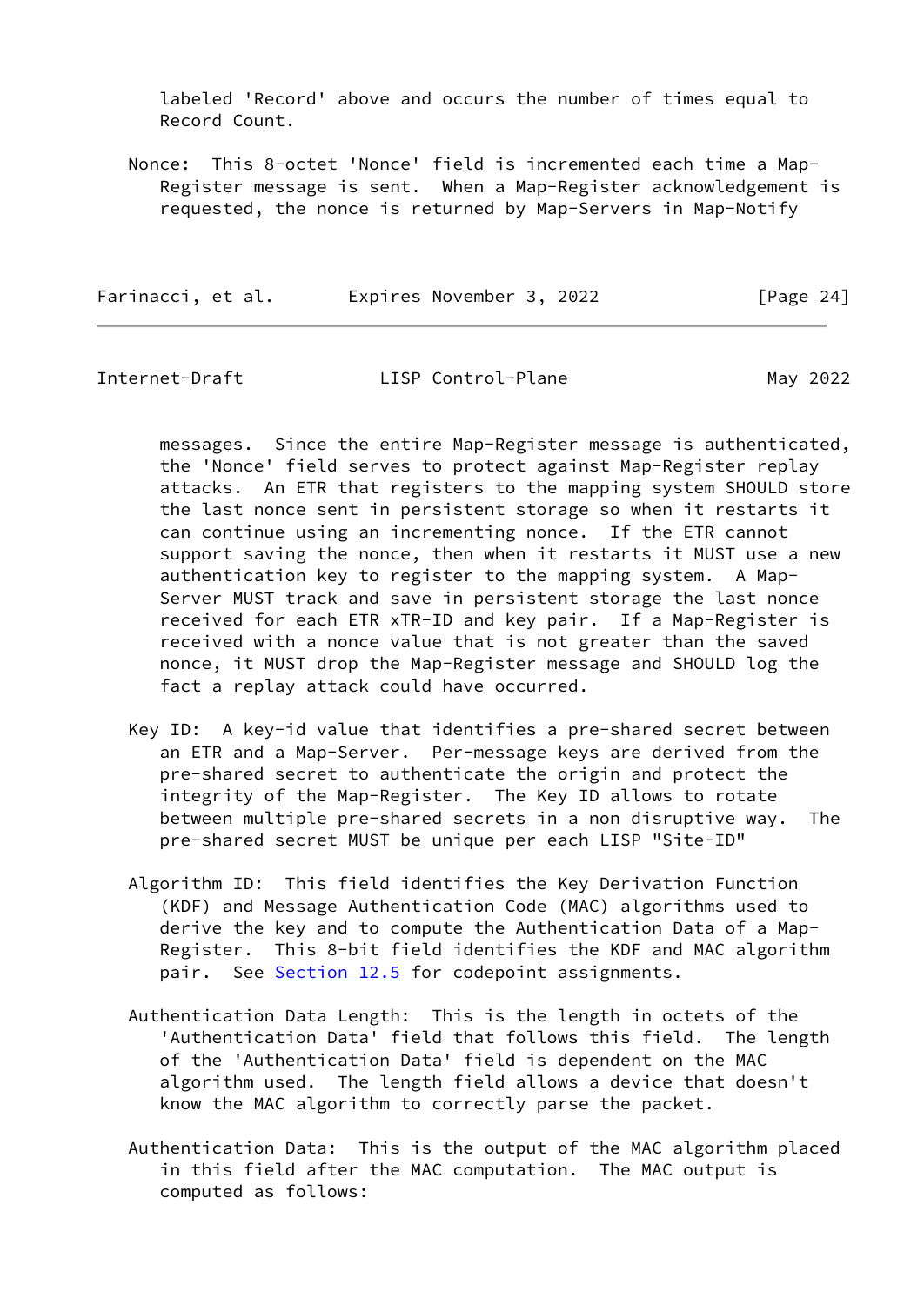- 1: The KDF algorithm is identified by the field 'Algorithm ID' according to the table in **Section 12.5.** Implementations of this specification MUST implement HMAC-SHA-256-128 [[RFC4868](https://datatracker.ietf.org/doc/pdf/rfc4868)] and SHOULD implement HMAC-SHA-256-128+HKDF-SHA256 [\[RFC5869](https://datatracker.ietf.org/doc/pdf/rfc5869)].
- 2: The MAC algorithm is identified by the field 'Algorithm ID' according to the table in [Section 12.5](#page-48-1).

| Farinacci, et al. | Expires November 3, 2022 | [Page 25] |
|-------------------|--------------------------|-----------|
|-------------------|--------------------------|-----------|

- 3: The pre-shared secret used to derive the per-message key is represented by PSK[Key ID], that is the pre-shared secret identified by the 'Key ID'.
- 4: The derived per-message key is computed as: per-msg key=KDF(nonce+PSK[Key ID],s). Where the nonce is the value in the Nonce field of the Map-Register, '+' denotes concatenation and 's' (the salt) is a string that corresponds to the message type being authenticated. For Map-Register messages, it is equal to "Map-Register Authentication". Similarly, for Map- Notify and Map-Notify-Ack messages, it is "Map-Notify Authentication" and "Map-Notify-Ack Authentication", respectively. For those Algorithm IDs defined in [Section 12.5](#page-48-1) that specify a 'none' KDF, the per-message key is computed as: per-msg-key = PSK[Key ID]. This means that the same key is used across multiple protocol messages.
- 5: The MAC output is computed using the MAC algorithm and the per-msg-key over the entire Map-Register payload (from and including the LISP message type field through the end of the last RLOC record) with the authenticated data field preset to 0.

 The definition of the rest of the Map-Register can be found in EID- record description in [Section 5.4](#page-17-0). When the I-bit is set, the following fields are added to the end of the Map-Register message:

xTR-ID: xTR-ID is a 128 bit field at the end of the Map-Register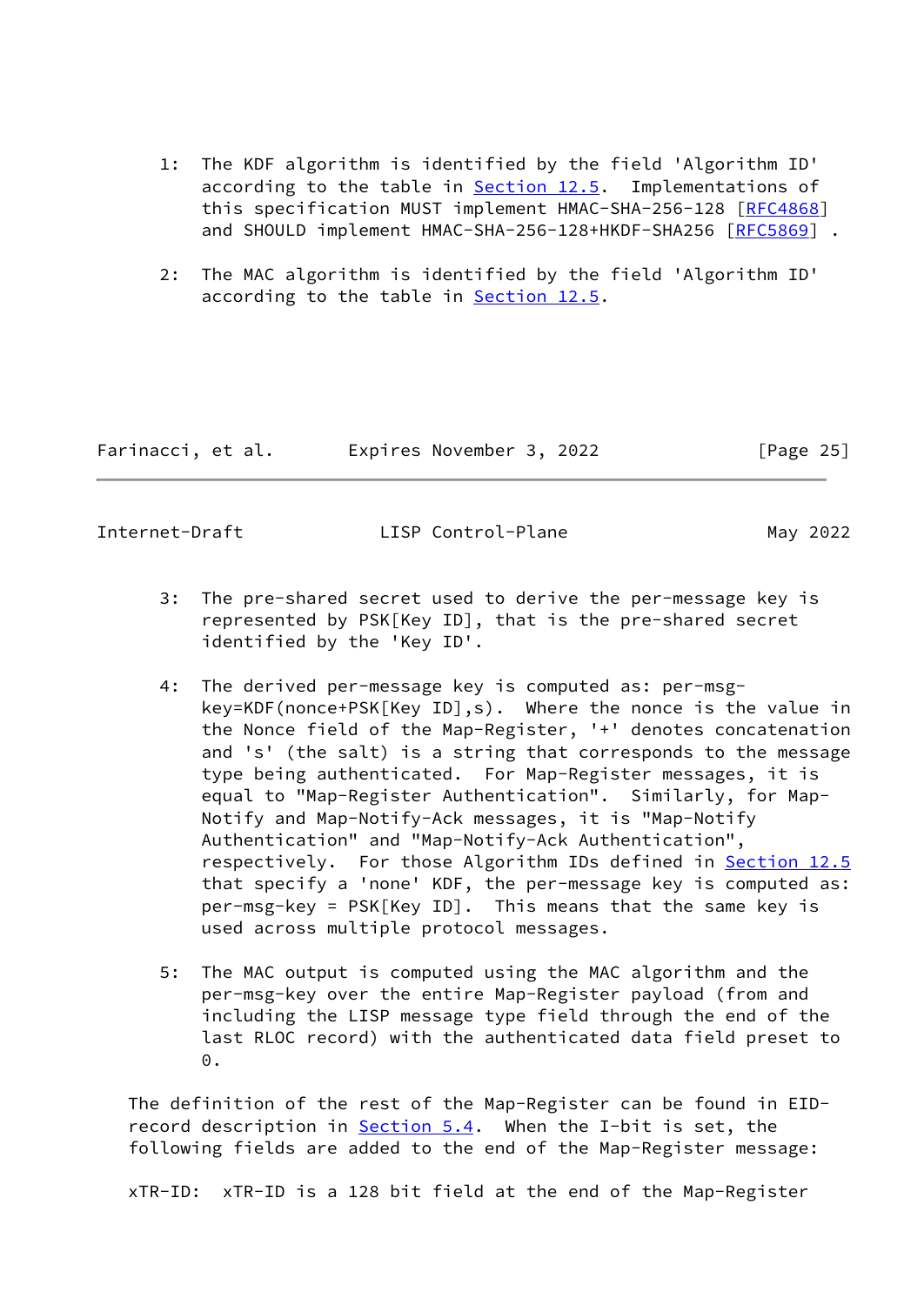message, starting after the final Record in the message. The xTR- ID is used to uniquely identify a xTR. The same xTR-ID value MUST NOT be used in two different xTRs in the scope of the Site-ID.

 Site-ID: Site-ID is a 64 bit field at the end of the Map- Register message, following the xTR-ID. Site-ID is used to uniquely identify to which site the xTR that sent the message belongs. This document does not specify a strict meaning for the Site-ID field. Informally it provides an indication that a group of xTRs have some relation, either administratively, topologically or otherwise.

Farinacci, et al. Expires November 3, 2022 [Page 26]

<span id="page-29-1"></span>Internet-Draft LISP Control-Plane May 2022

<span id="page-29-0"></span>[5.7](#page-29-0). Map-Notify/Map-Notify-Ack Message Format

 This section specifies the encoding format for the Map-Notify and Map-Notify-Ack messages. The messages are sent inside a UDP packet with source and destination UDP ports equal to 4342.

The Map-Notify and Map-Notify-Ack message formats are:

 $0$  1 2 3 0 1 2 3 4 5 6 7 8 9 0 1 2 3 4 5 6 7 8 9 0 1 2 3 4 5 6 7 8 9 0 1 +-+-+-+-+-+-+-+-+-+-+-+-+-+-+-+-+-+-+-+-+-+-+-+-+-+-+-+-+-+-+-+-+ |Type=4/5| Reserved | Record Count | +-+-+-+-+-+-+-+-+-+-+-+-+-+-+-+-+-+-+-+-+-+-+-+-+-+-+-+-+-+-+-+-+ Nonce . . . +-+-+-+-+-+-+-+-+-+-+-+-+-+-+-+-+-+-+-+-+-+-+-+-+-+-+-+-+-+-+-+-+ . . . Nonce +-+-+-+-+-+-+-+-+-+-+-+-+-+-+-+-+-+-+-+-+-+-+-+-+-+-+-+-+-+-+-+-+ | Key ID | Algorithm ID | Authentication Data Length | +-+-+-+-+-+-+-+-+-+-+-+-+-+-+-+-+-+-+-+-+-+-+-+-+-+-+-+-+-+-+-+-+ Authentication Data +-> +-+-+-+-+-+-+-+-+-+-+-+-+-+-+-+-+-+-+-+-+-+-+-+-+-+-+-+-+-+-+-+-+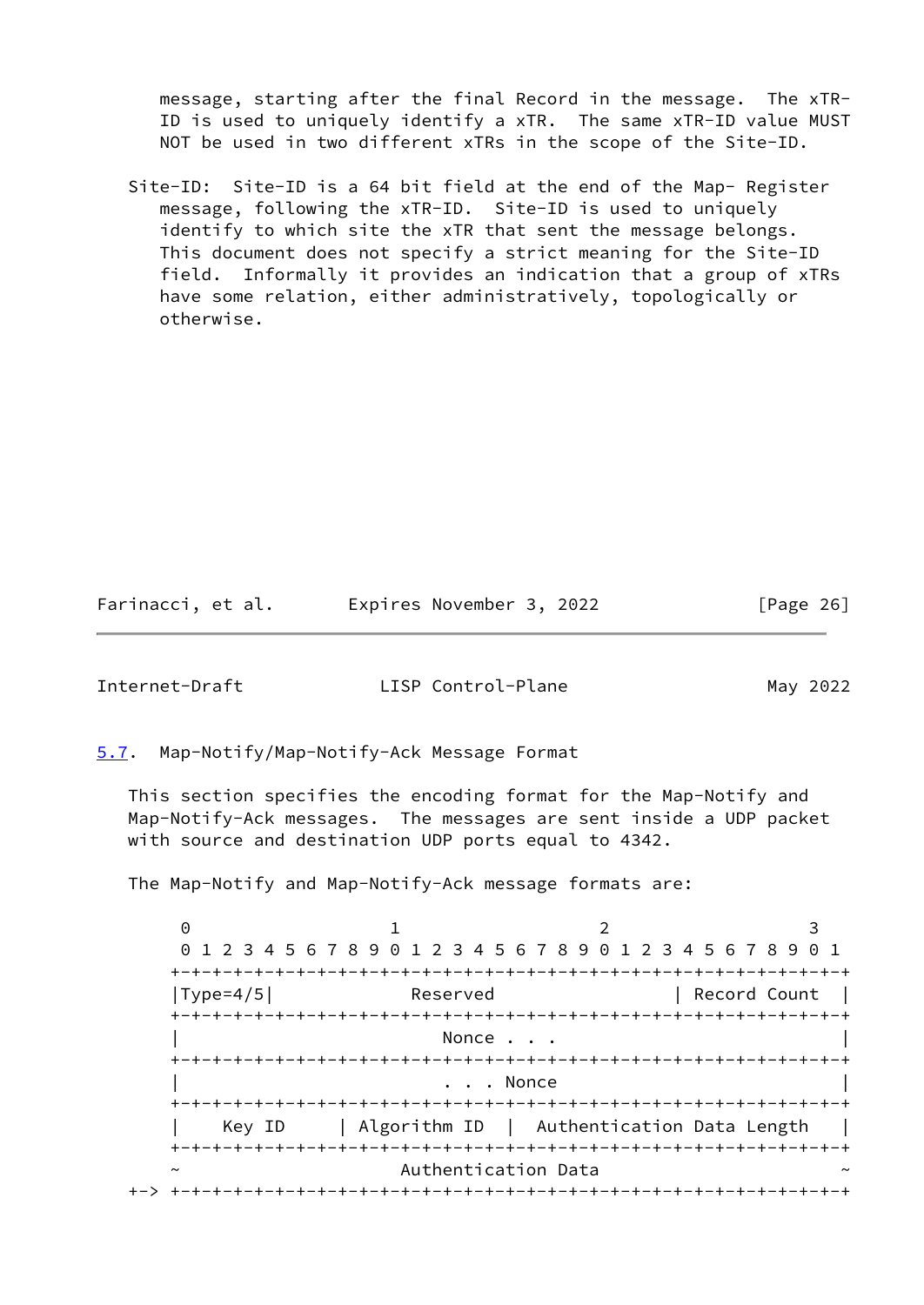| | Record TTL | | +-+-+-+-+-+-+-+-+-+-+-+-+-+-+-+-+-+-+-+-+-+-+-+-+-+-+-+-+-+-+-+-+ R | Locator Count | EID mask-len | ACT |A| Reserved e +-+-+-+-+-+-+-+-+-+-+-+-+-+-+-+-+-+-+-+-+-+-+-+-+-+-+-+-+-+-+-+-+ c | Rsvd | Map-Version Number | EID-Prefix-AFI | o +-+-+-+-+-+-+-+-+-+-+-+-+-+-+-+-+-+-+-+-+-+-+-+-+-+-+-+-+-+-+-+-+ r | EID-Prefix | d +-+-+-+-+-+-+-+-+-+-+-+-+-+-+-+-+-+-+-+-+-+-+-+-+-+-+-+-+-+-+-+-+ | /| Priority | Weight | M Priority | M Weight | | L +-+-+-+-+-+-+-+-+-+-+-+-+-+-+-+-+-+-+-+-+-+-+-+-+-+-+-+-+-+-+-+-+ | o | Unused Flags | L|p|R| Loc-AFI | c +-+-+-+-+-+-+-+-+-+-+-+-+-+-+-+-+-+-+-+-+-+-+-+-+-+-+-+-+-+-+-+-+  $|\n\begin{array}{ccc} \set{\end{array}}\n\begin{array}{ccc} \set{\end{array}}\n\end{array}$ +-> +-+-+-+-+-+-+-+-+-+-+-+-+-+-+-+-+-+-+-+-+-+-+-+-+-+-+-+-+-+-+-+-+

Packet field descriptions:

Type: 4/5 (Map-Notify/Map-Notify-Ack)

 The Map-Notify message has the same contents as a Map-Register message. See the Map-Register section for field descriptions and the Map-Reply section for EID-record and RLOC-record descriptions.

 The fields of the Map-Notify are copied from the corresponding Map- Register to acknowledge its correct processing. In the Map-Notfiy, the 'Authentication Data' field is recomputed using the corresponding per-message key and according to the procedure defined in the

| Farinacci, et al. | Expires November 3, 2022 | [Page $27$ ] |
|-------------------|--------------------------|--------------|
|                   |                          |              |

Internet-Draft LISP Control-Plane May 2022

 previous section. The Map-Notify message can also used, outside the scope of this specification, in an unsolicited manner, such as is specified in [\[I-D.ietf-lisp-pubsub](#page-55-3)].

 After sending a Map-Register, if a Map-Notify is not received after 1 second the transmitter MUST re-transmit the original Map-Register with an exponential backoff (base of 2, that is, the next backoff timeout interval is doubled), the maximum backoff is 1 minute. Map- Notify messages are only transmitted upon the reception of a Map- Register with the M-bit set, Map-Notify messages are not retransmitted. The only exeption to this is for unsolicited Map- Notify messages, see below.

A Map-Server sends an unsolicited Map-Notify message (one that is not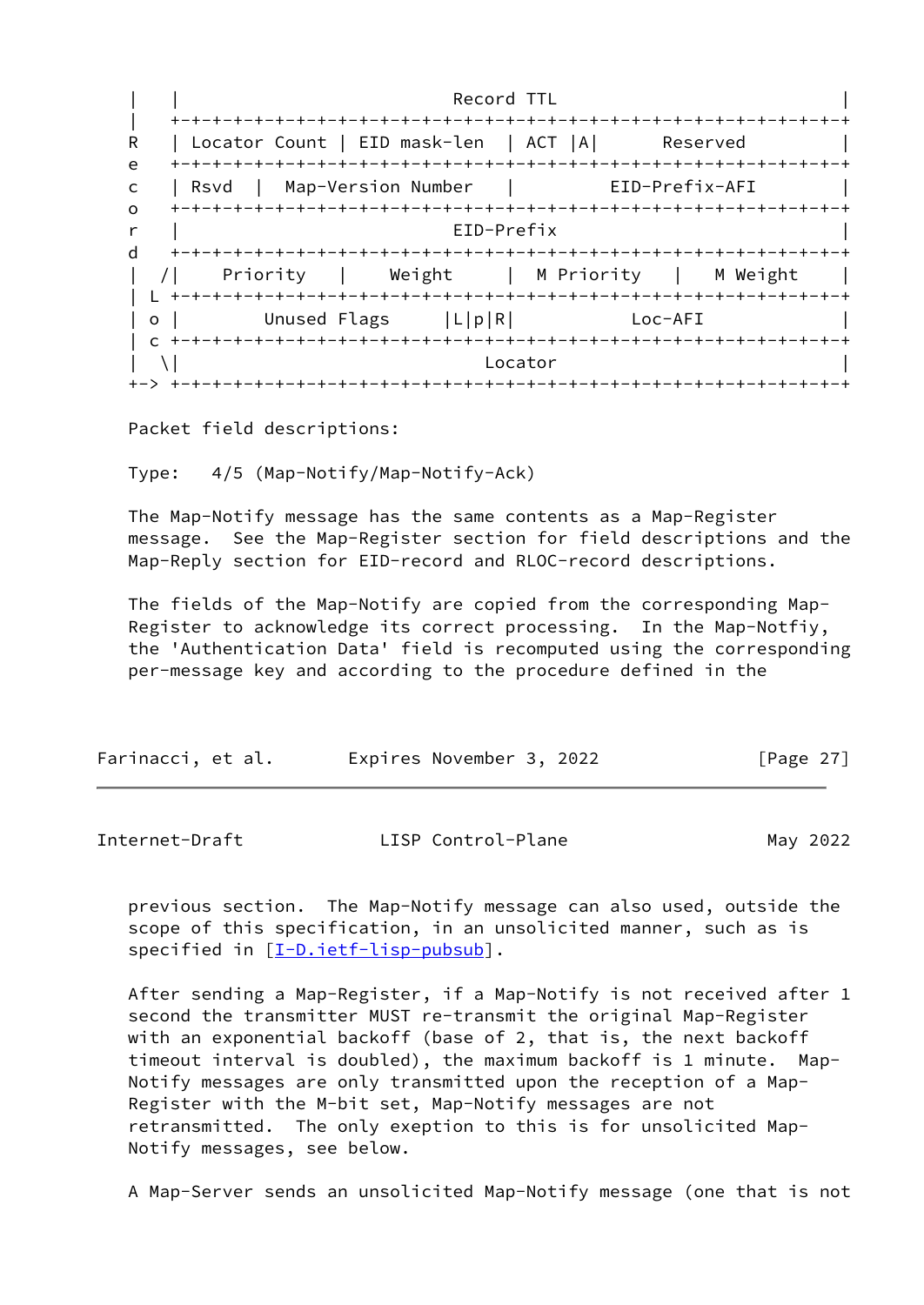used as an acknowledgment to a Map-Register message) only in conformance with the Congestion Control And Relability Guideline sections of [\[RFC8085](https://datatracker.ietf.org/doc/pdf/rfc8085)]. A Map-Notify is retransmitted until a Map- Notify-Ack is received by the Map-Server with the same nonce used in the Map-Notify message. An implementation SHOULD retransmit up to 3 times at 3 second retransmission intervals, after which time the retransmission interval is exponentially backed-off (base of 2, that is, the next backoff timeout interval is doubled) for another 3 retransmission attempts. Map-Notify-Ack messages are only transmitted upon the reception of an unsolicited Map-Notify, Map- Notify-Ack messages are not retransmitted.

 The Map-Notify-Ack message has the same contents as a Map-Notify message. It is used to acknowledge the receipt of an unsolicited Map-Notify and, once the the authentication data is validated, allows for the sender to stop retransmitting a Map-Notify with the same nonce and the authentication data validates. The fields of the Map- Notify-Ack are copied from the corresponding Map-Notify message to acknowledge its correct processing. The 'Authentication Data' field is recomputed using the corresponding per-message key and according to the procedure defined in the previous section.

 Upon reception of Map-Register, Map-Notify or Map-Notifiy-Ack, the receiver verifies the authentication data. If the authentication data fails to validate, the message is dropped without further processing.

| Farinacci, et al. | Expires November 3, 2022 | [Page 28] |
|-------------------|--------------------------|-----------|
|-------------------|--------------------------|-----------|

<span id="page-31-1"></span>Internet-Draft LISP Control-Plane May 2022

# <span id="page-31-0"></span>[5.8](#page-31-0). Encapsulated Control Message Format

 An Encapsulated Control Message (ECM) is used to encapsulate control packets sent between xTRs and the mapping database system or internal to the mapping database system.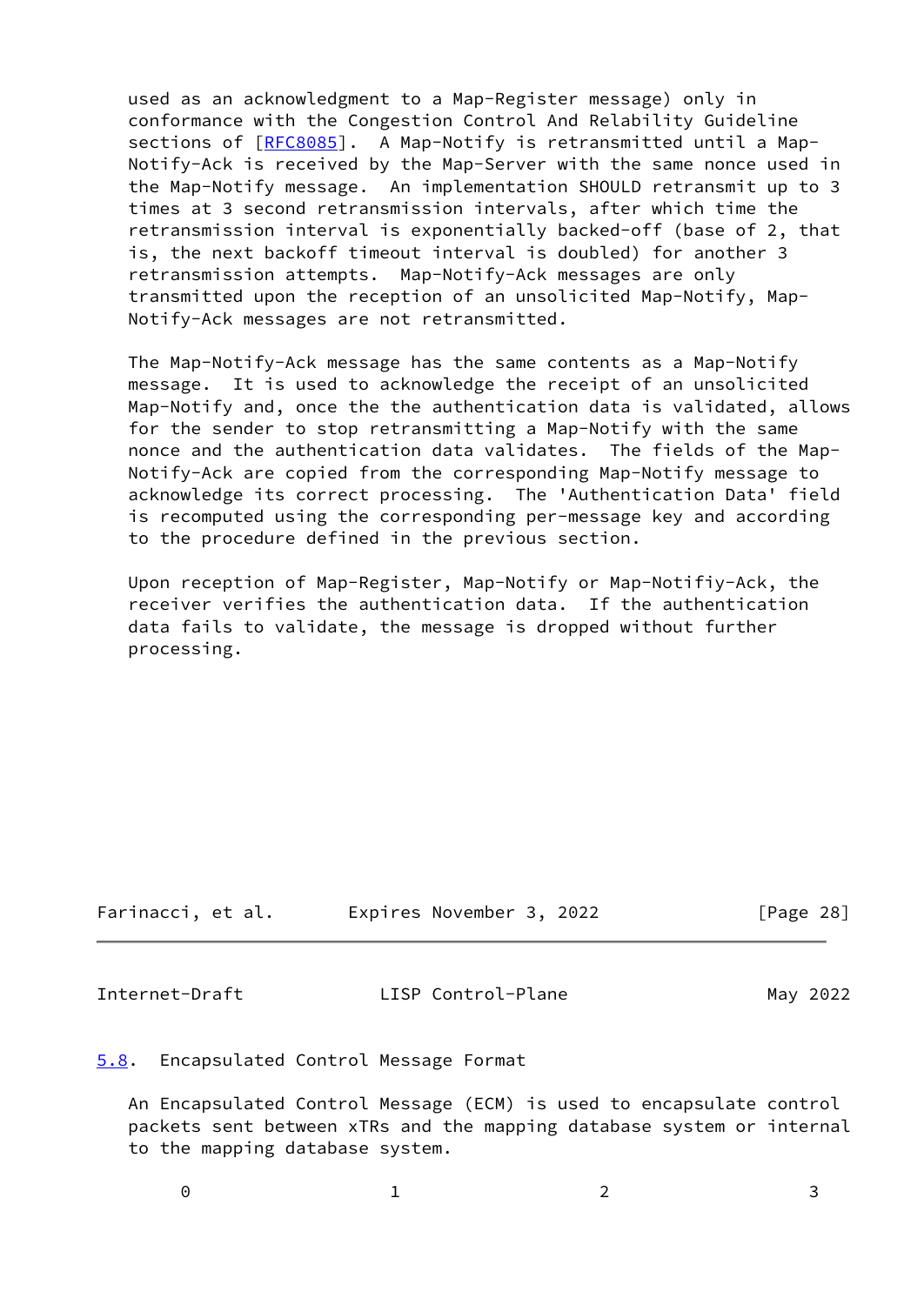0 1 2 3 4 5 6 7 8 9 0 1 2 3 4 5 6 7 8 9 0 1 2 3 4 5 6 7 8 9 0 1 +-+-+-+-+-+-+-+-+-+-+-+-+-+-+-+-+-+-+-+-+-+-+-+-+-+-+-+-+-+-+-+-+ / | IPv4 or IPv6 Header | OH | (uses RLOC addresses)  $\setminus$  |  $\setminus$  |  $\setminus$  |  $\setminus$  |  $\setminus$  |  $\setminus$  |  $\setminus$  |  $\setminus$  |  $\setminus$  |  $\setminus$  |  $\setminus$  |  $\setminus$  |  $\setminus$  |  $\setminus$  |  $\setminus$   $\setminus$  |  $\setminus$   $\setminus$   $\setminus$   $\setminus$   $\setminus$   $\setminus$   $\setminus$   $\setminus$   $\setminus$   $\setminus$   $\setminus$   $\setminus$   $\setminus$   $\setminus$   $\setminus$   $\setminus$  +-+-+-+-+-+-+-+-+-+-+-+-+-+-+-+-+-+-+-+-+-+-+-+-+-+-+-+-+-+-+-+-+ / | Source Port = xxxx | Dest Port = 4342 | UDP +-+-+-+-+-+-+-+-+-+-+-+-+-+-+-+-+-+-+-+-+-+-+-+-+-+-+-+-+-+-+-+-+ \ | UDP Length | UDP Checksum | +-+-+-+-+-+-+-+-+-+-+-+-+-+-+-+-+-+-+-+-+-+-+-+-+-+-+-+-+-+-+-+-+ LISP |Type=8 |S|D|R|R| Reserved | +-+-+-+-+-+-+-+-+-+-+-+-+-+-+-+-+-+-+-+-+-+-+-+-+-+-+-+-+-+-+-+-+ / | IPv4 or IPv6 Header | IH | (uses RLOC or EID addresses)  $\setminus$  |  $\setminus$  |  $\setminus$  |  $\setminus$  |  $\setminus$  |  $\setminus$  |  $\setminus$  |  $\setminus$  |  $\setminus$  |  $\setminus$  |  $\setminus$  |  $\setminus$  |  $\setminus$  |  $\setminus$  |  $\setminus$   $\setminus$  |  $\setminus$   $\setminus$   $\setminus$   $\setminus$   $\setminus$   $\setminus$   $\setminus$   $\setminus$   $\setminus$   $\setminus$   $\setminus$   $\setminus$   $\setminus$   $\setminus$   $\setminus$   $\setminus$  +-+-+-+-+-+-+-+-+-+-+-+-+-+-+-+-+-+-+-+-+-+-+-+-+-+-+-+-+-+-+-+-+ Source Port = xxxx | Dest Port = yyyy UDP +-+-+-+-+-+-+-+-+-+-+-+-+-+-+-+-+-+-+-+-+-+-+-+-+-+-+-+-+-+-+-+-+ \ | UDP Length | UDP Checksum | +-+-+-+-+-+-+-+-+-+-+-+-+-+-+-+-+-+-+-+-+-+-+-+-+-+-+-+-+-+-+-+-+ LCM | LISP Control Message +-+-+-+-+-+-+-+-+-+-+-+-+-+-+-+-+-+-+-+-+-+-+-+-+-+-+-+-+-+-+-+-+

Packet header descriptions:

- OH: The outer IPv4 or IPv6 header, which uses RLOC addresses in the source and destination header address fields.
- UDP: The outer UDP header with destination port 4342. The source port is randomly allocated. The checksum field MUST be non zero.
- LISP: Type 8 is defined to be a "LISP Encapsulated Control Message", and what follows is either an IPv4 or IPv6 header as encoded by the first 4 bits after the 'Reserved' field, or the Authentication Data field [\[I-D.ietf-lisp-sec](#page-53-1)] if the S-bit (see below) is set.
- Type: 8 (Encapsulated Control Message (ECM))

| Farinacci, et al. | Expires November 3, 2022 | [Page 29] |
|-------------------|--------------------------|-----------|
|-------------------|--------------------------|-----------|

Internet-Draft LISP Control-Plane May 2022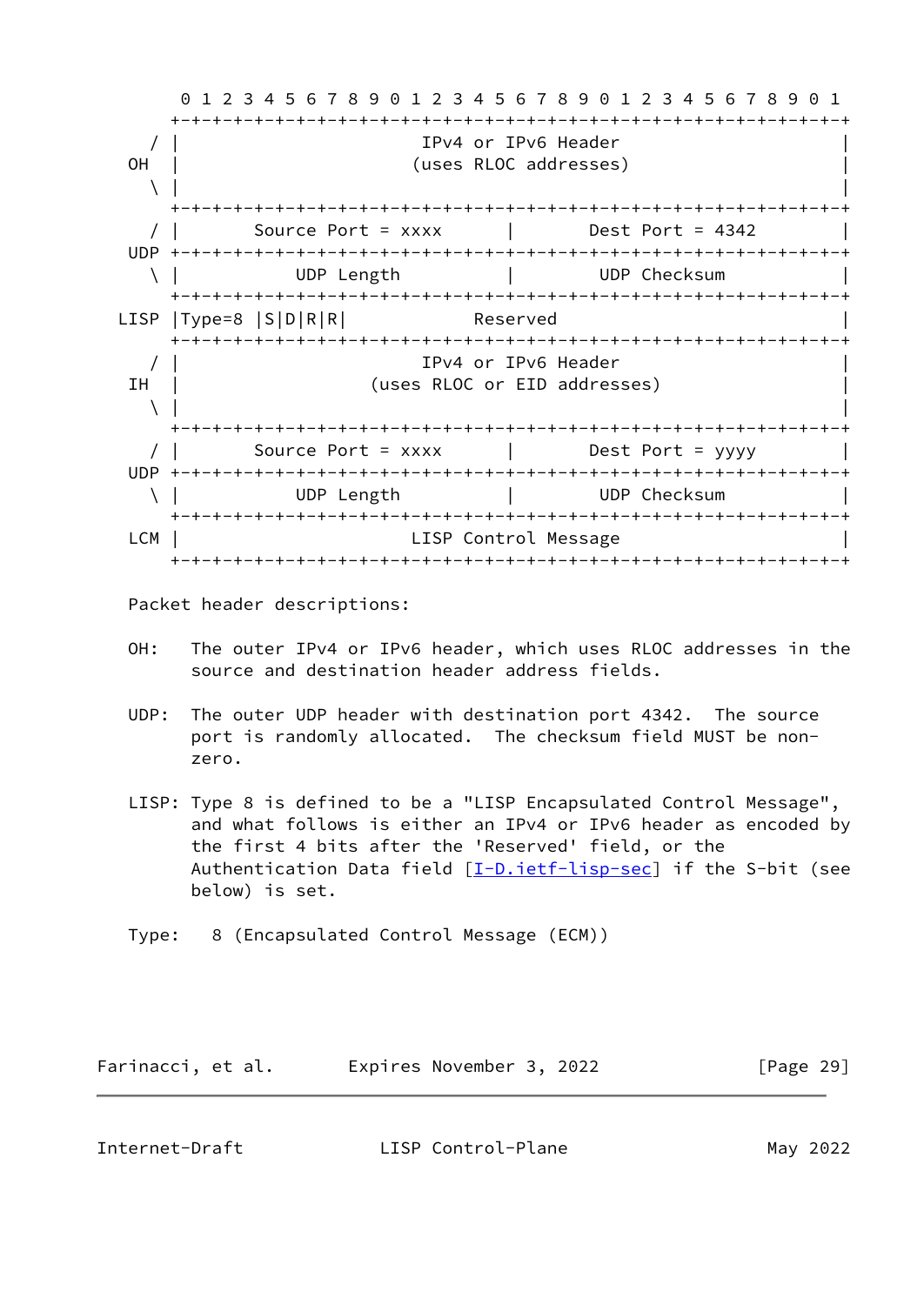S: This is the Security bit. When set to 1, the field following the 'Reserved' field will have the following Authentication Data format and follow the procedures from [\[I-D.ietf-lisp-sec\]](#page-53-1).

0 1 2 3 0 1 2 3 4 5 6 7 8 9 0 1 2 3 4 5 6 7 8 9 0 1 2 3 4 5 6 7 8 9 0 1 +-+-+-+-+-+-+-+-+-+-+-+-+-+-+-+-+-+-+-+-+-+-+-+-+-+-+-+-+-+-+-+-+ AD Type | Authentication Data Content . . . +-+-+-+-+-+-+-+-+-+-+-+-+-+-+-+-+-+-+-+-+-+-+-+-+-+-+-+-+-+-+-+-+

- D: This is the DDT-bit. When set to 1, the sender is requesting a Map-Referral message to be returned. The details of this procedure are described in [\[RFC8111](https://datatracker.ietf.org/doc/pdf/rfc8111)].
- R: This reserved and unassigned bit MUST be set to 0 on transmit and MUST be ignored on receipt.
- IH: The inner IPv4 or IPv6 header, which can use either RLOC or EID addresses in the header address fields. When a Map-Request is encapsulated in this packet format, the destination address in this header is an EID.
- UDP: The inner UDP header, where the port assignments depend on the control packet being encapsulated. When the control packet is a Map-Request or Map-Register, the source port is selected by the ITR/PITR and the destination port is 4342. When the control packet is a Map-Reply, the source port is 4342 and the destination port is assigned from the source port of the invoking Map-Request. Port number 4341 MUST NOT be assigned to either port. The checksum field MUST be non-zero.
- LCM: The format is one of the control message formats described in [Section 5.](#page-7-0) Map-Request messages are allowed to be Control- Plane (ECM) encapsulated. When Map-Requests are sent for RLOC- Probing purposes (i.e. the probe-bit is set), they MUST NOT be sent inside Encapsulated Control Messages. PIM Join/Prune messages [\[RFC6831](https://datatracker.ietf.org/doc/pdf/rfc6831)] are also allowed to be Control-Plane (ECM) encapsulated.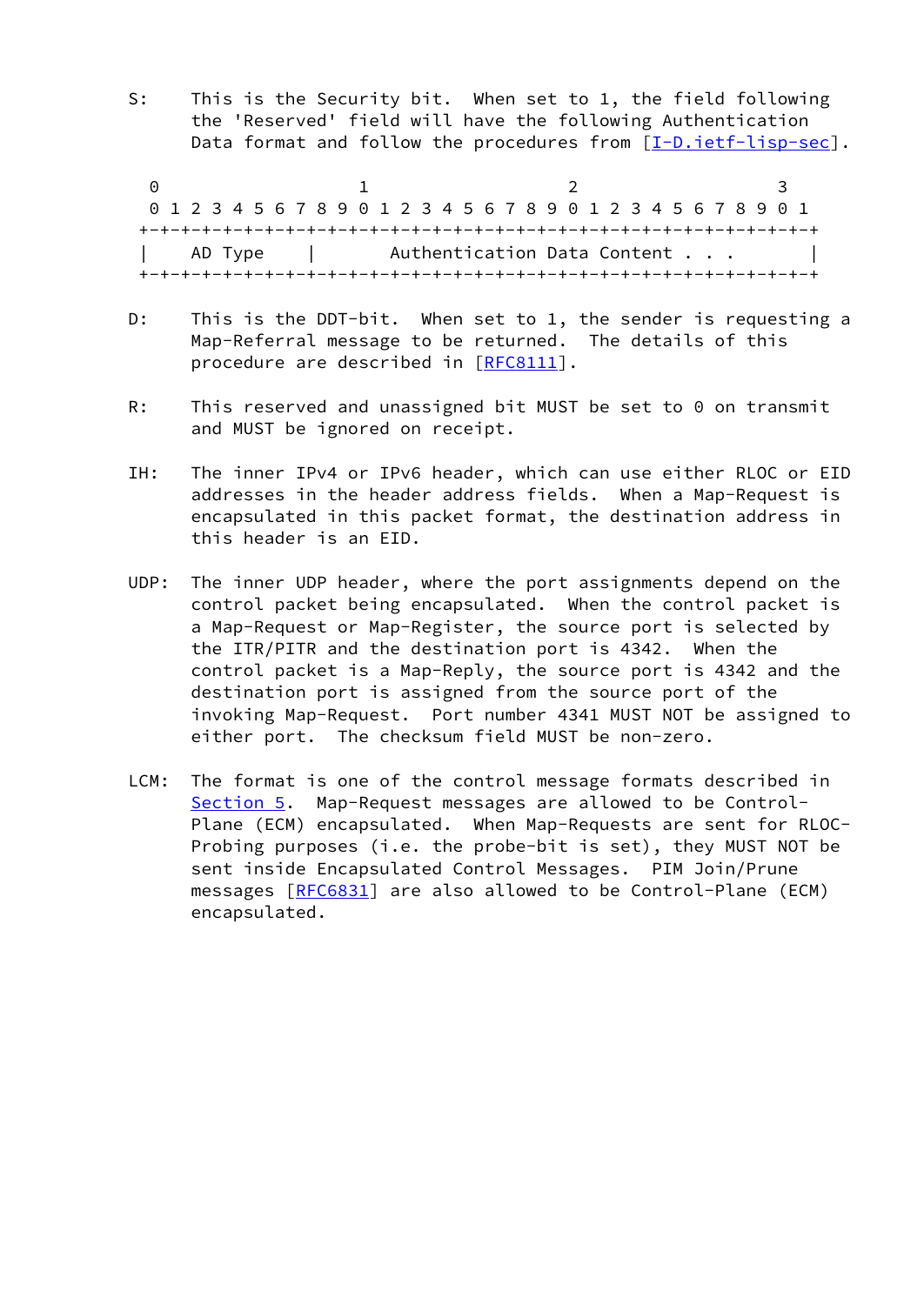<span id="page-34-1"></span><span id="page-34-0"></span>[6](#page-34-0). Changing the Contents of EID-to-RLOC Mappings

 In the LISP architecture ITRs/PITRs use a local Map-Cache to store EID-to-RLOC mappings for forwarding. When an ETR updates a mapping a mechanism is required to inform ITRs/PITRs that are using such mappings.

 The LISP Data-Plane defines several mechanism to update mappings [\[I-D.ietf-lisp-rfc6830bis](#page-52-3)]. This document specifies the Solicit-Map Request (SMR), a Control-Plane push-based mechanism. An additional Control-Plane mechanism based on the Publish/subscribe paradigm is specified in [\[I-D.ietf-lisp-pubsub](#page-55-3)].

<span id="page-34-2"></span>[6.1](#page-34-2). Solicit-Map-Request (SMR)

 Soliciting a Map-Request is a selective way for ETRs, at the site where mappings change, to control the rate they receive requests for Map-Reply messages. SMRs are also used to tell remote ITRs to update the mappings they have cached.

 Since ETRs are not required to keep track of remote ITRs that have cached their mappings, they do not know which ITRs need to have their mappings updated. As a result, an ETR will solicit Map-Requests to those sites to which it has been sending LISP encapsulated data packets for the last minute. As a result, when an ETR is also acting as ITR, it will send an SMR to an ITR to which it has recently sent encapsulated data.

 An SMR message is simply a bit set in a Map-Request message. An ITR or PITR will send a Map-Request (SMR-invoked Map-Request) when they receive an SMR message. While the SMR message is sent through the data-plane, the SMR-invoked Map-Request MUST be sent through the Mapping System (not directly).

 Both the SMR sender and the SMR responder MUST rate-limit these messages. It is RECOMMENDED that the SMR sender rate-limits Map- Request for the same destination RLOC to no more than one packet per 3 seconds. It is RECOMMENDED that the SMR responder rate-limits Map- Request for the same EID-Prefix to no more than once per 3 seconds.

 When an ITR receives an SMR message for which it does not have a cached mapping for the EID in the SMR message, it SHOULD NOT send an SMR-invoked Map-Request. This scenario can occur when an ETR sends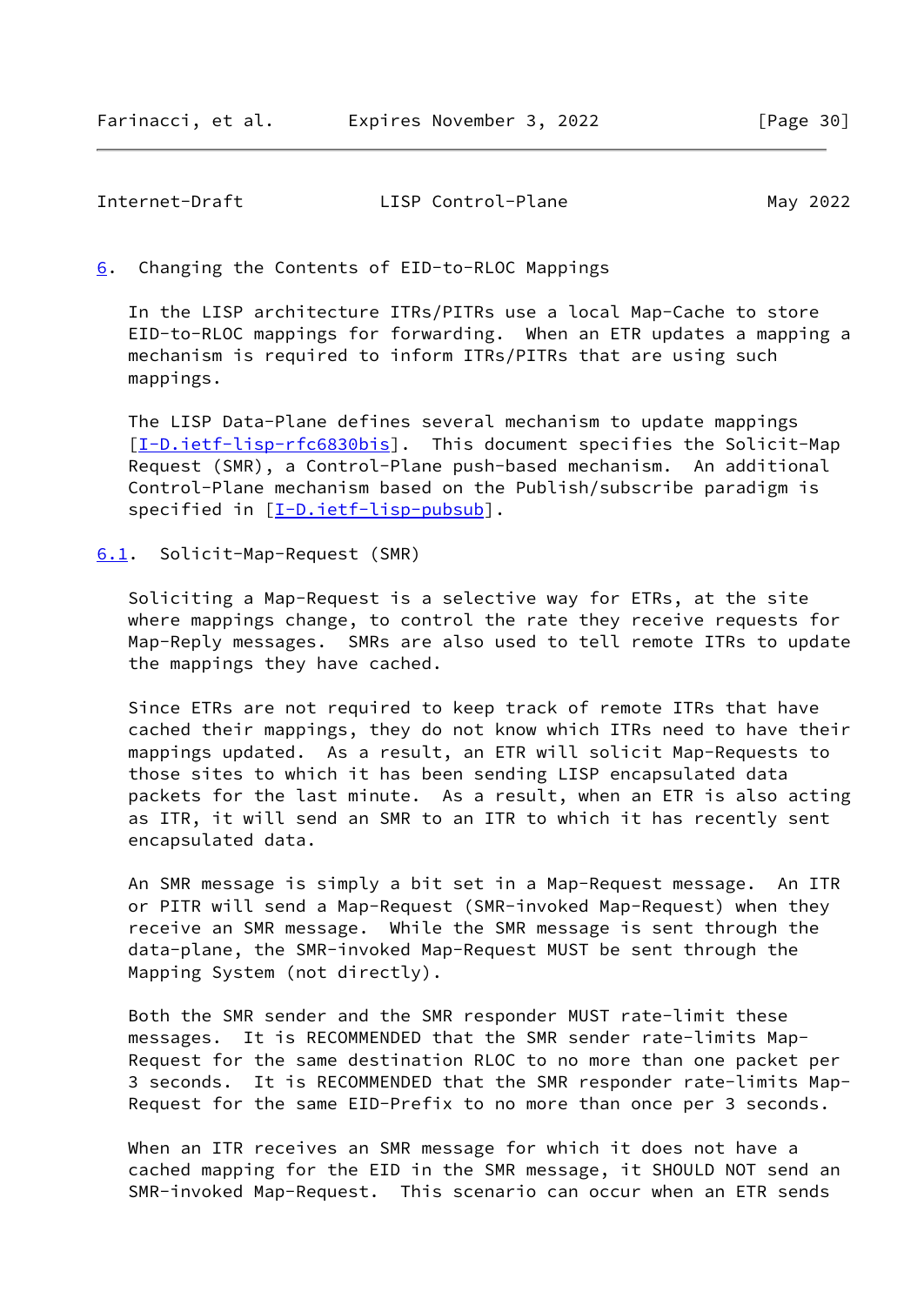SMR messages to all Locators in the Locator-Set it has stored in its Map-Cache but the remote ITRs that receive the SMR may not be sending packets to the site. There is no point in updating the ITRs until they need to send, in which case they will send Map-Requests to obtain a Map-Cache entry.

| Farinacci, et al. | Expires November 3, 2022 | [Page 31] |
|-------------------|--------------------------|-----------|
|                   |                          |           |

<span id="page-35-1"></span>Internet-Draft LISP Control-Plane May 2022

<span id="page-35-0"></span>[7](#page-35-0). Routing Locator Reachability

 This document defines several Control-Plane mechanisms for determining RLOC reachability. Please note that additional Data- Plane reachability mechanisms are defined in [\[I-D.ietf-lisp-rfc6830bis](#page-52-3)].

- 1. An ITR may receive an ICMP Network Unreachable or Host Unreachable message for an RLOC it is using. This indicates that the RLOC is likely down. Note that trusting ICMP messages may not be desirable, but neither is ignoring them completely. Implementations are encouraged to follow current best practices in treating these conditions [\[I-D.ietf-opsec-icmp-filtering\]](#page-55-4).
- 2. When an ITR participates in the routing protocol that operates in the underlay routing system, it can determine that an RLOC is down when no Routing Information Base (RIB) entry exists that matches the RLOC IP address.
- 3. An ITR may receive an ICMP Port Unreachable message from a destination host. This occurs if an ITR attempts to use interworking [\[RFC6832](https://datatracker.ietf.org/doc/pdf/rfc6832)] and LISP-encapsulated data is sent to a non-LISP-capable site.
- 4. An ITR may receive a Map-Reply from an ETR in response to a previously sent Map-Request. The RLOC source of the Map-Reply is likely up, since the ETR was able to send the Map-Reply to the ITR. Please note that in some scenarios the RLOC -from the outer header- can be an spoofable field.
- 5. An ITR/ETR pair can use the 'RLOC-Probing' mechanism described below.

 When ITRs receive ICMP Network Unreachable or Host Unreachable messages as a method to determine unreachability, they will refrain from using Locators that are described in Locator lists of Map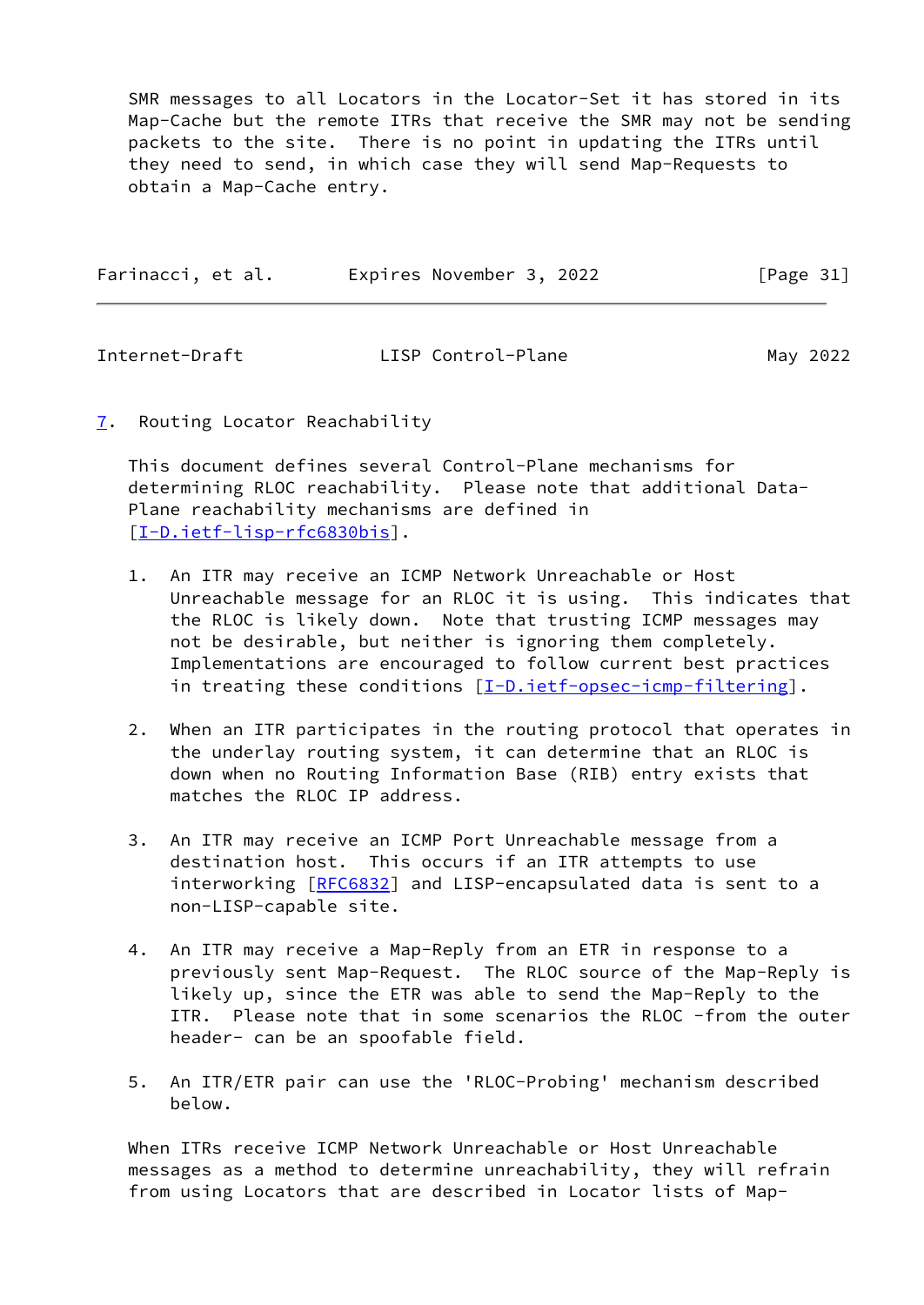Replies. However, using this approach is unreliable because many network operators turn off generation of ICMP Destination Unreachable messages.

 If an ITR does receive an ICMP Network Unreachable or Host Unreachable message, it MAY originate its own ICMP Destination Unreachable message destined for the host that originated the data packet the ITR encapsulated.

 This assumption does create a dependency: Locator unreachability is detected by the receipt of ICMP Host Unreachable messages. When a Locator has been determined to be unreachable, it is not used for

| Farinacci, et al. | Expires November 3, 2022 | [Page 32] |
|-------------------|--------------------------|-----------|
|-------------------|--------------------------|-----------|

<span id="page-36-1"></span>Internet-Draft LISP Control-Plane May 2022

 active traffic; this is the same as if it were listed in a Map-Reply with Priority 255.

 The ITR can test the reachability of the unreachable Locator by sending periodic Map-Requests. Both Map-Requests and Map-Replies MUST be rate-limited, see [Section 5.3](#page-15-0) and [Section 5.4](#page-17-0) for information about rate-limiting. Locator reachability testing is never done with data packets, since that increases the risk of packet loss for end to-end sessions.

# <span id="page-36-0"></span>[7.1](#page-36-0). RLOC-Probing Algorithm

 RLOC-Probing is a method that an ITR or PITR can use to determine the reachability status of one or more Locators that it has cached in a Map-Cache entry. The probe-bit of the Map-Request and Map-Reply messages is used for RLOC-Probing.

 RLOC-Probing is done in the control plane on a timer basis, where an ITR or PITR will originate a Map-Request destined to a locator address from one of its own locator addresses. A Map-Request used as an RLOC-probe is NOT encapsulated and NOT sent to a Map-Server or to the mapping database system as one would when requesting mapping data. The EID record encoded in the Map-Request is the EID-Prefix of the Map-Cache entry cached by the ITR or PITR. The ITR MAY include a mapping data record for its own database mapping information that contains the local EID-Prefixes and RLOCs for its site. RLOC-probes are sent periodically using a jittered timer interval.

When an ETR receives a Map-Request message with the probe-bit set, it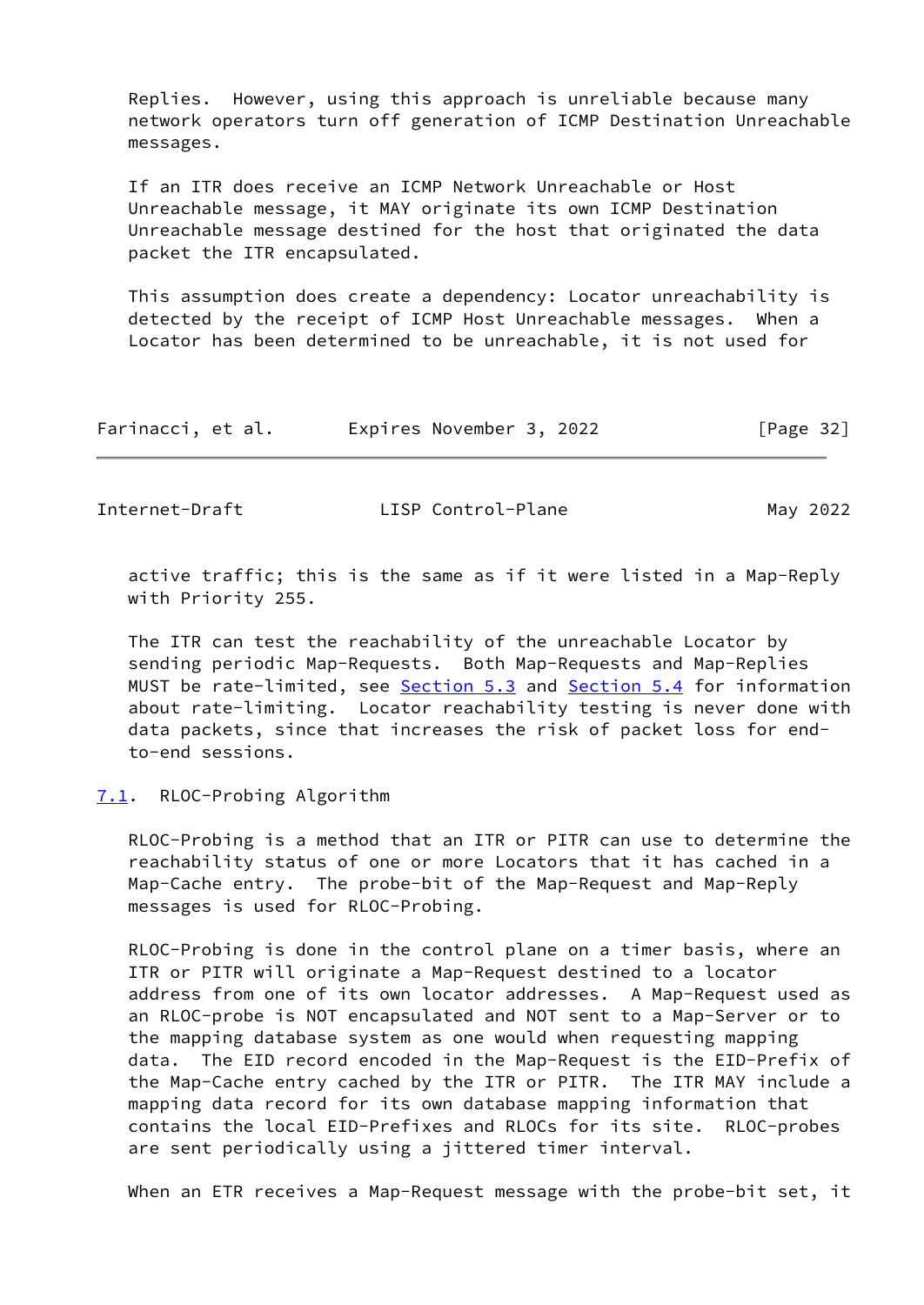returns a Map-Reply with the probe-bit set. The source address of the Map-Reply is set to the IP address of the outgoing interface the Map-Reply destination address routes to. The Map-Reply SHOULD contain mapping data for the EID-Prefix contained in the Map-Request. This provides the opportunity for the ITR or PITR that sent the RLOC probe to get mapping updates if there were changes to the ETR's database mapping entries.

 There are advantages and disadvantages of RLOC-Probing. The main benefit of RLOC-Probing is that it can handle many failure scenarios allowing the ITR to determine when the path to a specific Locator is reachable or has become unreachable, thus providing a robust mechanism for switching to using another Locator from the cached Locator. RLOC-Probing can also provide rough Round-Trip Time (RTT) estimates between a pair of Locators, which can be useful for network management purposes as well as for selecting low delay paths. The major disadvantage of RLOC-Probing is in the number of control messages required and the amount of bandwidth used to obtain those

| Farinacci, et al. | Expires November 3, 2022 | [Page 33] |
|-------------------|--------------------------|-----------|
|-------------------|--------------------------|-----------|

<span id="page-37-1"></span>

Internet-Draft LISP Control-Plane May 2022

 benefits, especially if the requirement for failure detection times is very small.

<span id="page-37-0"></span>[8](#page-37-0). Interactions with Other LISP Components

<span id="page-37-2"></span>[8.1](#page-37-2). ITR EID-to-RLOC Mapping Resolution

 An ITR is configured with one or more Map-Resolver addresses. These addresses are "Locators" (or RLOCs) and MUST be routable on the underlying core network; they MUST NOT need to be resolved through LISP EID-to-RLOC mapping, as that would introduce a circular dependency. When using a Map-Resolver, an ITR does not need to connect to any other database mapping system.

 An ITR sends an Encapsulated Map-Request to a configured Map-Resolver when it needs an EID-to-RLOC mapping that is not found in its local Map-Cache. Using the Map-Resolver greatly reduces both the complexity of the ITR implementation and the costs associated with its operation.

 In response to an Encapsulated Map-Request, the ITR can expect one of the following: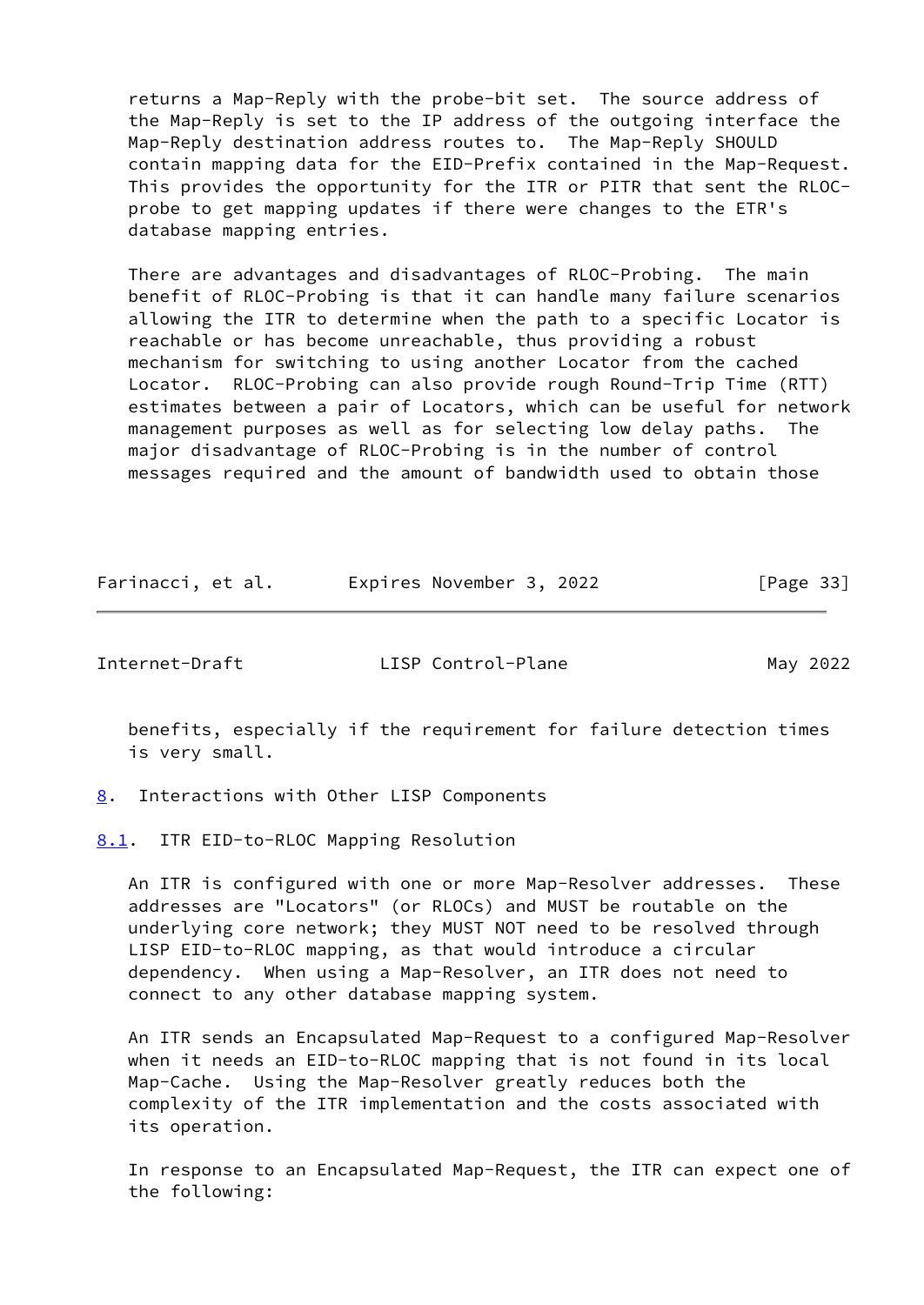- o An immediate Negative Map-Reply (with action code of "Natively- Forward", 15-minute Time to Live (TTL)) from the Map-Resolver if the Map-Resolver can determine that the requested EID does not exist. The ITR saves the EID-Prefix returned in the Map-Reply in its cache, marks it as non-LISP-capable, and knows not to attempt LISP encapsulation for destinations matching it.
- o A Negative Map-Reply, with action code of "Natively-Forward", from a Map-Server that is authoritative (within the LISP deployment [Section 1.1](#page-4-0)) for an EID-Prefix that matches the requested EID but that does not have an actively registered, more-specific EID prefix. In this case, the requested EID is said to match a "hole" in the authoritative EID-Prefix. If the requested EID matches a more-specific EID-Prefix that has been delegated by the Map-Server but for which no ETRs are currently registered, a 1-minute TTL is returned. If the requested EID matches a non-delegated part of the authoritative EID-Prefix, then it is not a LISP EID and a 15-minute TTL is returned. See [Section 8.2](#page-38-0) for discussion of aggregate EID-Prefixes and details of Map-Server EID-Prefix matching.
- o A LISP Map-Reply from the ETR that owns the EID-to-RLOC mapping or possibly from a Map-Server answering on behalf of the ETR. See [Section 8.4](#page-41-0) for more details on Map-Resolver message processing.

| Farinacci, et al. | Expires November 3, 2022 | [Page 34] |
|-------------------|--------------------------|-----------|
|                   |                          |           |

<span id="page-38-1"></span>

| LISP Control-Plane | May 2022 |
|--------------------|----------|
|                    |          |

 Note that an ITR may be configured to both use a Map-Resolver and to participate in a LISP-ALT logical network. In such a situation, the ITR SHOULD send Map-Requests through the ALT network for any EID- Prefix learned via ALT BGP. Such a configuration is expected to be very rare, since there is little benefit to using a Map-Resolver if an ITR is already using LISP-ALT. There would be, for example, no need for such an ITR to send a Map-Request to a possibly non-existent EID (and rely on Negative Map-Replies) if it can consult the ALT database to verify that an EID-Prefix is present before sending that Map-Request.

<span id="page-38-0"></span>[8.2](#page-38-0). EID-Prefix Configuration and ETR Registration

 An ETR publishes its EID-Prefixes on a Map-Server by sending LISP Map-Register messages. A Map-Register message includes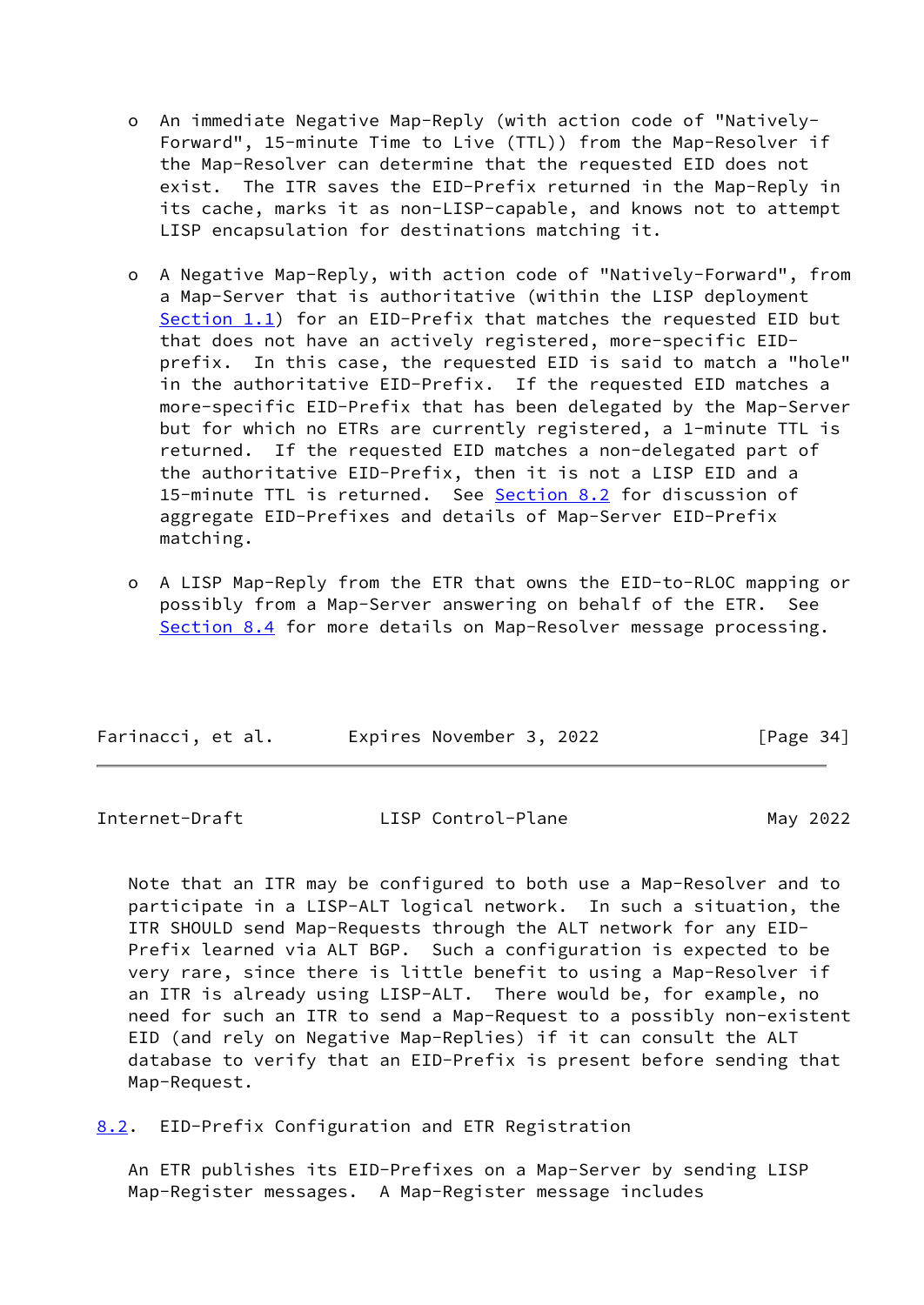authentication data, so prior to sending a Map-Register message, the ETR and Map-Server MUST be configured with a pre-shared secret used to derive Map-Register authentication keys. A Map-Server's configuration SHOULD also include a list of the EID-Prefixes for which each ETR is authoritative. Upon receipt of a Map-Register from an ETR, a Map-Server accepts only EID-Prefixes that are configured for that ETR. Failure to implement such a check would leave the mapping system vulnerable to trivial EID-Prefix hijacking attacks.

 In addition to the set of EID-Prefixes defined for each ETR that may register, a Map-Server is typically also configured with one or more aggregate prefixes that define the part of the EID numbering space assigned to it. When LISP-ALT is the database in use, aggregate EID- Prefixes are implemented as discard routes and advertised into ALT BGP. The existence of aggregate EID-Prefixes in a Map-Server's database means that it may receive Map Requests for EID-Prefixes that match an aggregate but do not match a registered prefix; [Section 8.3](#page-40-0) describes how this is handled.

 Map-Register messages are sent periodically from an ETR to a Map- Server with a suggested interval between messages of one minute. A Map-Server SHOULD time out and remove an ETR's registration if it has not received a valid Map-Register message within the past three minutes. When first contacting a Map-Server after restart or changes to its EID-to-RLOC database mappings, an ETR MAY initially send Map-Register messages at an increased frequency, up to one every 20 seconds. This "quick registration" period is limited to five minutes in duration.

 An ETR MAY request that a Map-Server explicitly acknowledge receipt and processing of a Map-Register message by setting the "want-map notify" (M-bit) flag. A Map-Server that receives a Map-Register with this flag set will respond with a Map-Notify message. Typical use of

|  | Farinacci, et al. | Expires November 3, 2022 | [Page 35] |
|--|-------------------|--------------------------|-----------|
|--|-------------------|--------------------------|-----------|

Internet-Draft LISP Control-Plane May 2022

 this flag by an ETR would be to set it for Map-Register messages sent during the initial "quick registration" with a Map-Server but then set it only occasionally during steady-state maintenance of its association with that Map-Server. Note that the Map-Notify message is sent to UDP destination port 4342, not to the source port specified in the original Map-Register message.

Note that a one-minute minimum registration interval during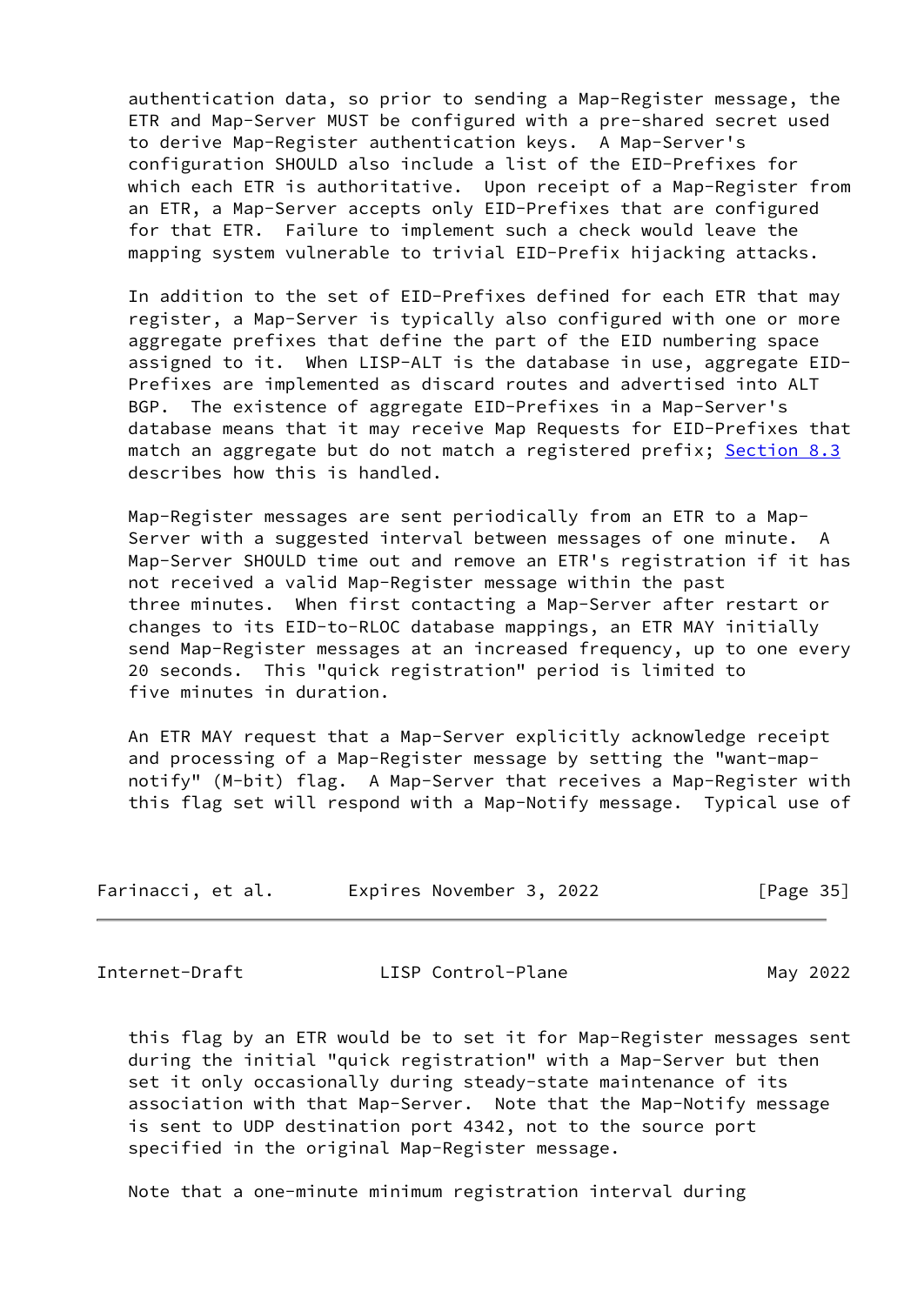maintenance of an ETR-Map-Server association places a lower bound on how quickly and how frequently a mapping database entry can be updated. This may have implications for what sorts of mobility can be supported directly by the mapping system; shorter registration intervals or other mechanisms might be needed to support faster mobility in some cases. For a discussion on one way that faster mobility may be implemented for individual devices, please see [\[I-D.ietf-lisp-mn](#page-55-5)].

 An ETR MAY also request, by setting the "proxy Map-Reply" flag (P-bit) in the Map-Register message, that a Map-Server answer Map- Requests instead of forwarding them to the ETR. See [Section 7.1](#page-36-0) for details on how the Map-Server sets certain flags (such as those indicating whether the message is authoritative and how returned Locators SHOULD be treated) when sending a Map-Reply on behalf of an ETR. When an ETR requests proxy reply service, it SHOULD include all RLOCs for all ETRs for the EID-Prefix being registered, along with the routable flag ("R-bit") setting for each RLOC. The Map-Server includes all of this information in Map-Reply messages that it sends on behalf of the ETR. This differs from a non-proxy registration, since the latter need only provide one or more RLOCs for a Map-Server to use for forwarding Map-Requests; the registration information is not used in Map-Replies, so it being incomplete is not incorrect.

 An ETR that uses a Map-Server to publish its EID-to-RLOC mappings does not need to participate further in the mapping database protocol(s). When using a LISP-ALT mapping database, for example, this means that the ETR does not need to implement GRE or BGP, which greatly simplifies its configuration and reduces its cost of operation.

 Note that use of a Map-Server does not preclude an ETR from also connecting to the mapping database (i.e., it could also connect to the LISP-ALT network), but doing so doesn't seem particularly useful, as the whole purpose of using a Map-Server is to avoid the complexity of the mapping database protocols.

Farinacci, et al. Expires November 3, 2022 [Page 36]

<span id="page-40-1"></span>Internet-Draft LISP Control-Plane May 2022

<span id="page-40-0"></span>[8.3](#page-40-0). Map-Server Processing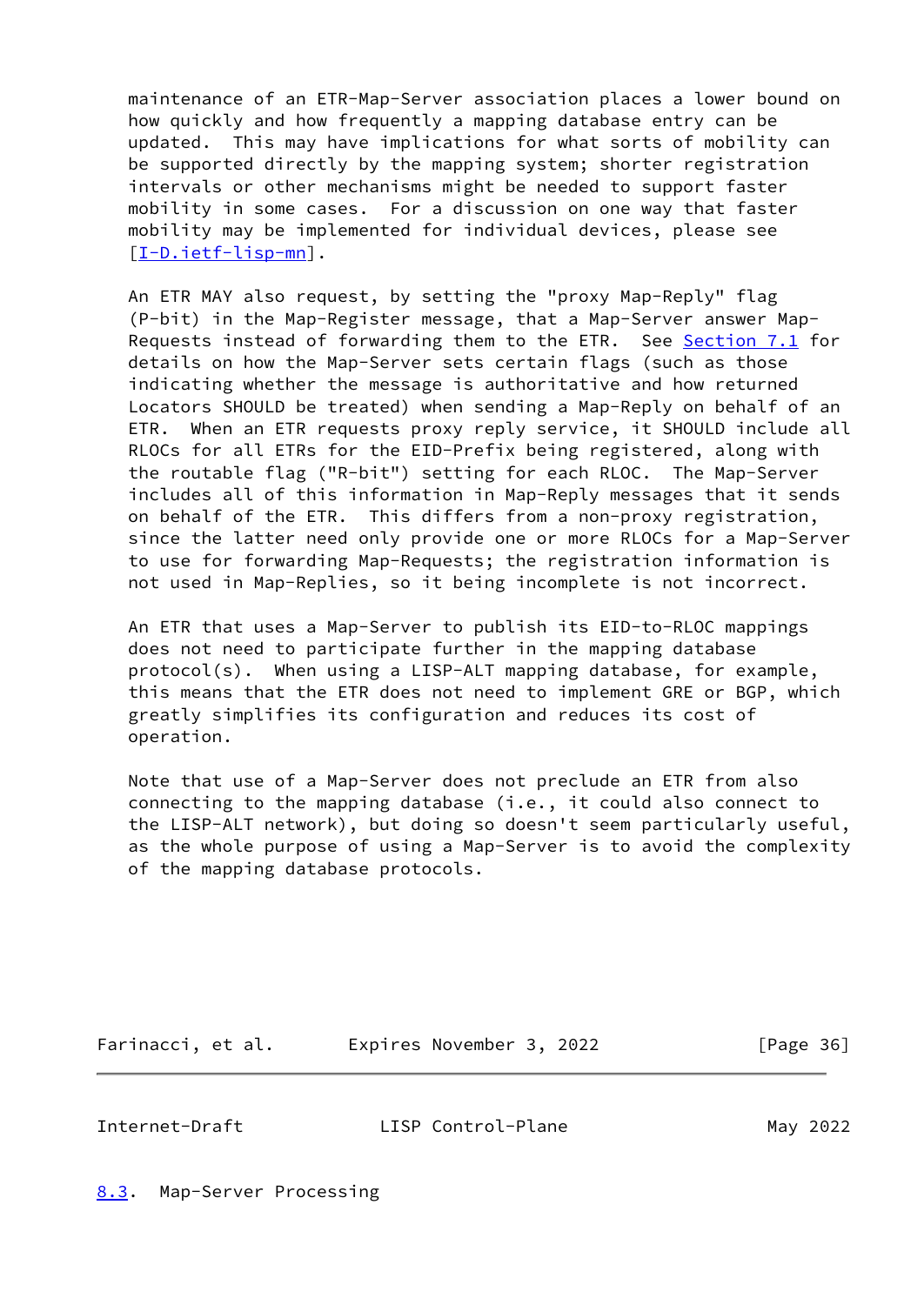Once a Map-Server has EID-Prefixes registered by its client ETRs, it can accept and process Map-Requests for them.

 In response to a Map-Request, the Map-Server first checks to see if the destination EID matches a configured EID-Prefix. If there is no match, the Map-Server returns a Negative Map-Reply with action code "Natively-Forward" and a 15-minute TTL. This can occur if a Map Request is received for a configured aggregate EID-Prefix for which no more-specific EID-Prefix exists; it indicates the presence of a non-LISP "hole" in the aggregate EID-Prefix.

 Next, the Map-Server checks to see if any ETRs have registered the matching EID-Prefix. If none are found, then the Map-Server returns a Negative Map-Reply with action code "Natively-Forward" and a 1-minute TTL.

 If the EID-prefix is either registered or not registered to the mapping system and there is a policy in the Map-Server to have the requestor drop packets for the matching EID-prefix, then a Drop/ Policy-Denied action is returned. If the EID-prefix is registered or not registered and there is a authentication failure, then a Drop/ Authentication- failure action is returned. If either of these actions result as a temporary state in policy or authentication then a Send-Map-Request action with 1-minute TTL MAY be returned to allow the requestor to retry the Map-Request.

 If any of the registered ETRs for the EID-Prefix have requested proxy reply service, then the Map-Server answers the request instead of forwarding it. It returns a Map-Reply with the EID-Prefix, RLOCs, and other information learned through the registration process.

 If none of the ETRs have requested proxy reply service, then the Map- Server re-encapsulates and forwards the resulting Encapsulated Map- Request to one of the registered ETRs. It does not otherwise alter the Map-Request, so any Map-Reply sent by the ETR is returned to the RLOC in the Map-Request, not to the Map-Server. Unless also acting as a Map-Resolver, a Map-Server should never receive Map-Replies; any such messages SHOULD be discarded without response, perhaps accompanied by the logging of a diagnostic message if the rate of Map-Replies is suggestive of malicious traffic.

#### <span id="page-41-0"></span>[8.4](#page-41-0). Map-Resolver Processing

 Upon receipt of an Encapsulated Map-Request, a Map-Resolver decapsulates the enclosed message and then searches for the requested EID in its local database of mapping entries (statically configured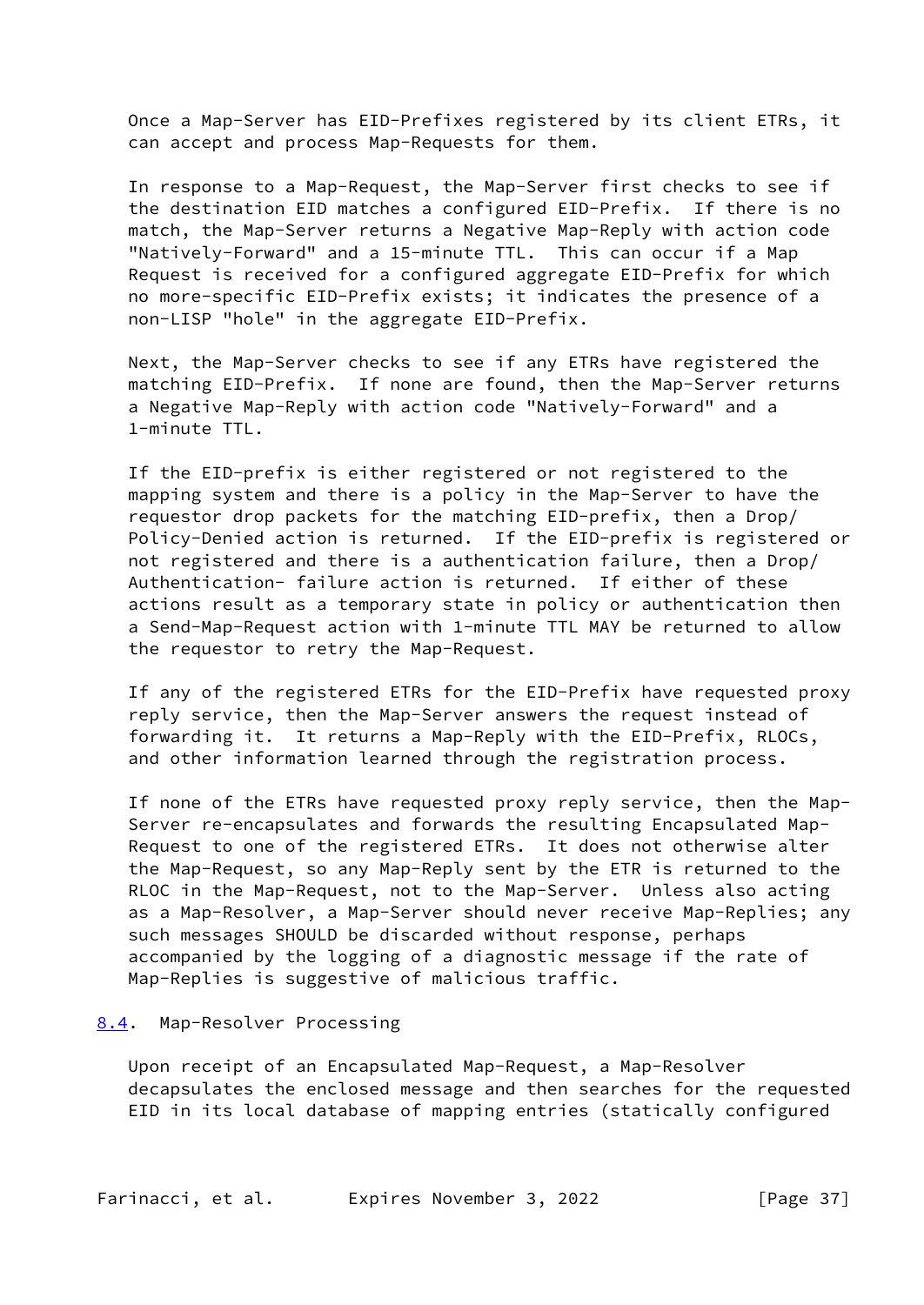<span id="page-42-1"></span> or learned from associated ETRs if the Map-Resolver is also a Map- Server offering proxy reply service). If it finds a matching entry, it returns a LISP Map-Reply with the known mapping.

 If the Map-Resolver does not have the mapping entry and if it can determine that the EID is not in the mapping database (for example, if LISP-ALT is used, the Map-Resolver will have an ALT forwarding table that covers the full EID space), it immediately returns a negative LISP Map-Reply, with action code "Natively-Forward" and a 15-minute TTL. To minimize the number of negative cache entries needed by an ITR, the Map-Resolver SHOULD return the least-specific prefix that both matches the original query and does not match any EID-Prefix known to exist in the LISP-capable infrastructure.

 If the Map-Resolver does not have sufficient information to know whether the EID exists, it needs to forward the Map-Request to another device that has more information about the EID being requested. To do this, it forwards the unencapsulated Map-Request, with the original ITR RLOC as the source, to the mapping database system. Using LISP-ALT, the Map-Resolver is connected to the ALT network and sends the Map-Request to the next ALT hop learned from its ALT BGP neighbors. The Map-Resolver does not send any response to the ITR; since the source RLOC is that of the ITR, the ETR or Map- Server that receives the Map-Request over the ALT and responds will do so directly to the ITR.

<span id="page-42-0"></span>[8.4.1](#page-42-0). Anycast Operation

 A Map-Resolver can be set up to use "anycast", where the same address is assigned to multiple Map-Resolvers and is propagated through IGP routing, to facilitate the use of a topologically close Map-Resolver by each ITR.

 ETRs MAY have anycast RLOC addresses which are registered as part of their RLOC-set to the mapping system. However, registrations MUST use their unique RLOC addresses, distinct authentication keys or different XTR-IDs to identify security associations with the Map- Servers.

# <span id="page-42-2"></span>[9](#page-42-2). Security Considerations

A LISP threat analysis can be found in [\[RFC7835](https://datatracker.ietf.org/doc/pdf/rfc7835)]. In what follows we highlight security considerations that apply when LISP is deployed in environments such as those specified in  $Section 1.1$ , where the following assumptions hold: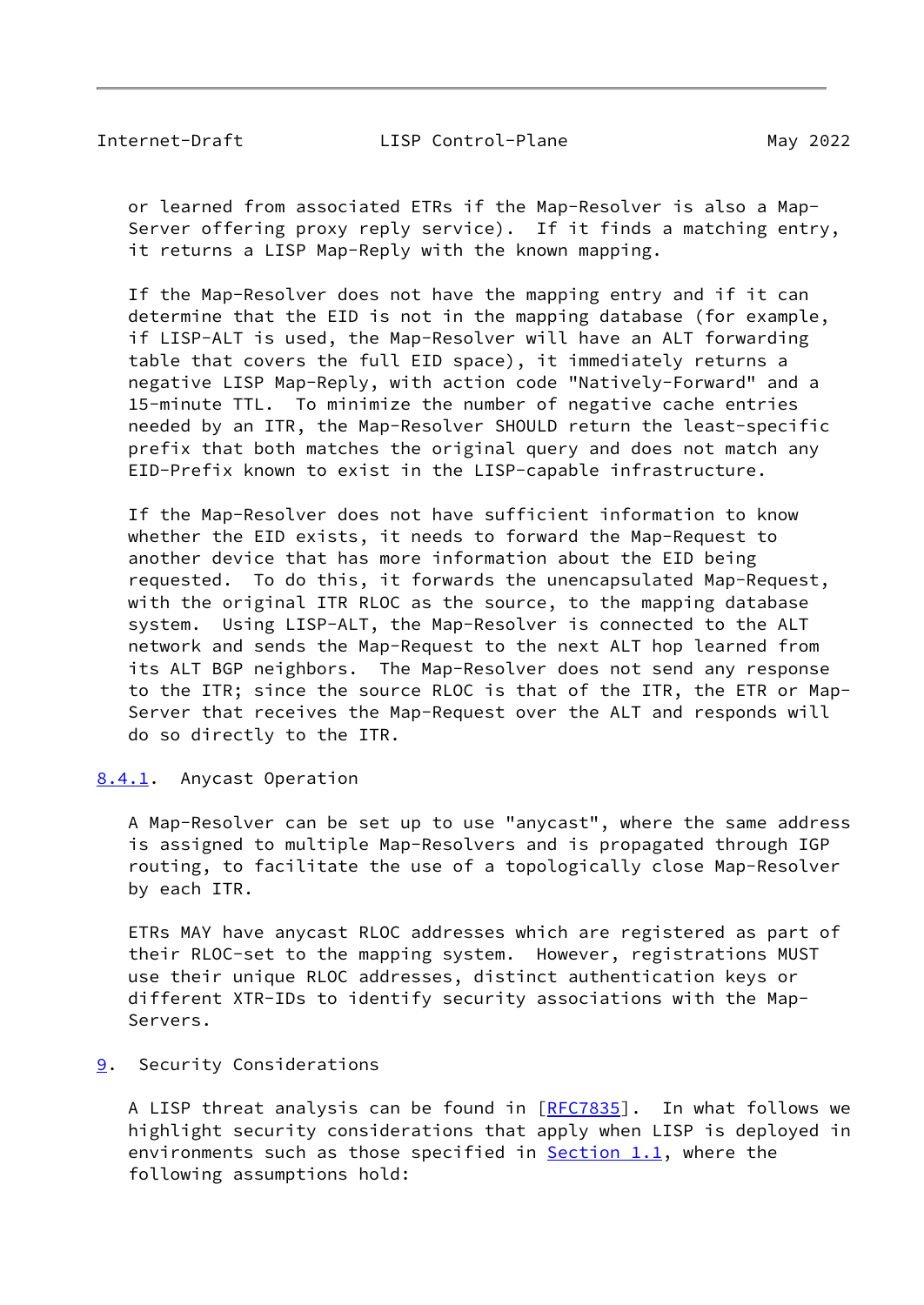- 1. The Mapping System is secure and trusted, and for the purpose of this security considerations the Mapping System is considered as one trusted element.
- 2. The ETRs have a pre-configured trust relationship with the Mapping System, which includes some form of shared secret, and the Mapping System is aware of which EIDs an ETR can advertise. How those keys and mappings gets established is out of the scope of this document.
- 3. LISP-SEC [\[I-D.ietf-lisp-sec\]](#page-53-1) MUST be implemented. Network operators should carefully weight how the LISP-SEC threat model applies to their particular use case or deployment. If they decide to ignore a particular recommendation, they should make sure the risk associated with the corresponding threats is well understood.

 The Map-Request/Map-Reply message exchange can be exploited by an attacker to mount DoS and/or amplification attacks. Attackers can send Map-Requests at high rates to overload LISP nodes and increase the state maintained by such nodes or consume CPU cycles. Such threats can be mitigated by systematically applying filters and rate limiters.

 The Map-Request/Map-Reply message exchange can also be exploited to inject forged mappings directly in the ITR EID-to-RLOC map-cache. This can lead to traffic being redirected to the attacker, see further details in [[RFC7835\]](https://datatracker.ietf.org/doc/pdf/rfc7835). In addition, valid ETRs in the system can perform overclaiming attacks. In this case, attackers can claim to own an EID-prefix that is larger than the prefix owned by the ETR. Such attacks can be addressed by using LISP-SEC [\[I-D.ietf-lisp-sec](#page-53-1)]. The LISP-SEC protocol defines a mechanism for providing origin authentication, integrity protection, and prevention of 'man-in-the middle' and 'prefix overclaiming' attacks on the Map-Request/Map- Reply exchange. In addition and while beyond the scope of securing an individual Map-Server or Map-Resolver, it should be noted that LISP-SEC can be complemented by additional security mechanisms defined by the Mapping System Infrastructure. For instance, BGP- based LISP-ALT [\[RFC6836](https://datatracker.ietf.org/doc/pdf/rfc6836)] can take advantage of standards work on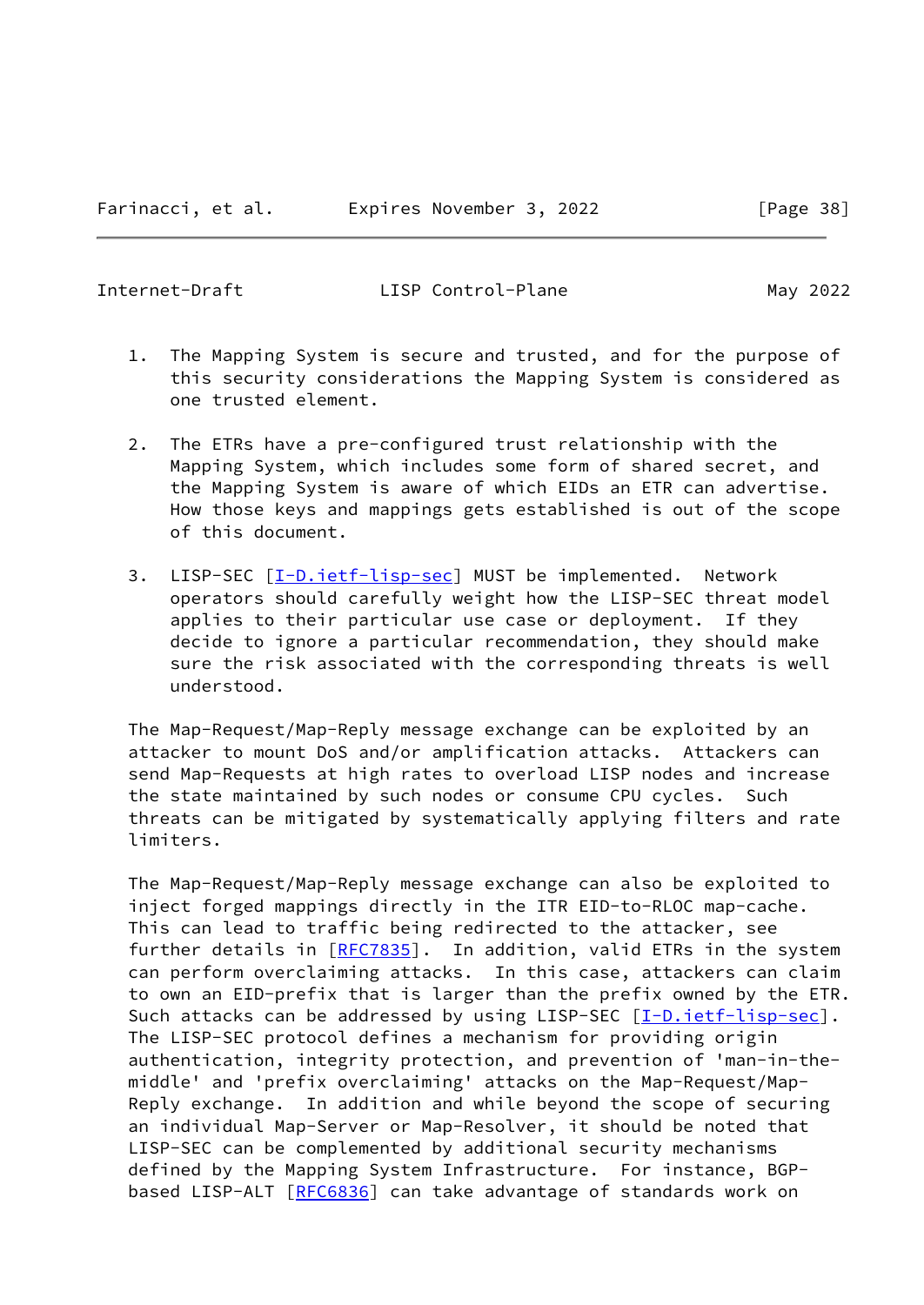adding security to BGP while LISP-DDT [[RFC8111](https://datatracker.ietf.org/doc/pdf/rfc8111)] defines its own additional security mechanisms.

 To publish an authoritative EID-to-RLOC mapping with a Map-Server using the Map-Register message, an ETR includes authentication data that is a MAC of the entire message using a key derived from the pre shared secret. An implementation SHOULD support HMAC-SHA256- 128+HKDF-SHA256 [\[RFC5869](https://datatracker.ietf.org/doc/pdf/rfc5869)]. The Map-Register message includes protection for replay attacks by a man-in-the-middle. However, there

| Farinacci, et al. | Expires November 3, 2022 | [Page 39] |
|-------------------|--------------------------|-----------|
|-------------------|--------------------------|-----------|

<span id="page-44-1"></span>Internet-Draft LISP Control-Plane May 2022

 is a potential attack where a compromised ETR could overclaim the prefix it owns and successfully register it on its corresponding Map- Server. To mitigate this and as noted in [Section 8.2](#page-38-0), a Map-Server MUST verify that all EID-Prefixes registered by an ETR match the configuration stored on the Map-Server.

 Deployments concerned about manipulations of Map-Request and Map- Reply messages, and malicious ETR EID prefix overclaiming MUST drop LISP Control Plane messages that do not contain LISP-SEC material (S-bit, EID-AD, OTK-AD, PKT-AD).

 Mechanisms to encrypt, support privacy, prevent eavesdropping and packet tampering for messages exchanged between xTRs, xTRs and the mapping system, and nodes that make up the mapping system, SHOULD be deployed. Examples of this are DTLS [\[RFC6347](https://datatracker.ietf.org/doc/pdf/rfc6347)] or LISP-crypto [\[RFC8061](https://datatracker.ietf.org/doc/pdf/rfc8061)].

# <span id="page-44-0"></span>[10.](#page-44-0) Privacy Considerations

As noted by [\[RFC6973](https://datatracker.ietf.org/doc/pdf/rfc6973)] privacy is a complex issue that greatly depends on the specific protocol use-case and deployment. As noted in section 1.1 of [\[I-D.ietf-lisp-rfc6830bis](#page-52-3)] LISP focuses on use-cases where entities communicate over the public Internet while keeping separate addressing and topology. In what follows we detail the privacy threats introduced by the LISP Control Plane, the analysis is based on the guidelines detailed in [\[RFC6973](https://datatracker.ietf.org/doc/pdf/rfc6973)].

 LISP can use long-lived identifiers (EIDs) that survive mobility events. Such identifiers bind to the RLOCs of the nodes, which represents the topological location with respect to the specific LISP deployments. In addition, EID-to-RLOC mappings are typically considered public information within the LISP deployment when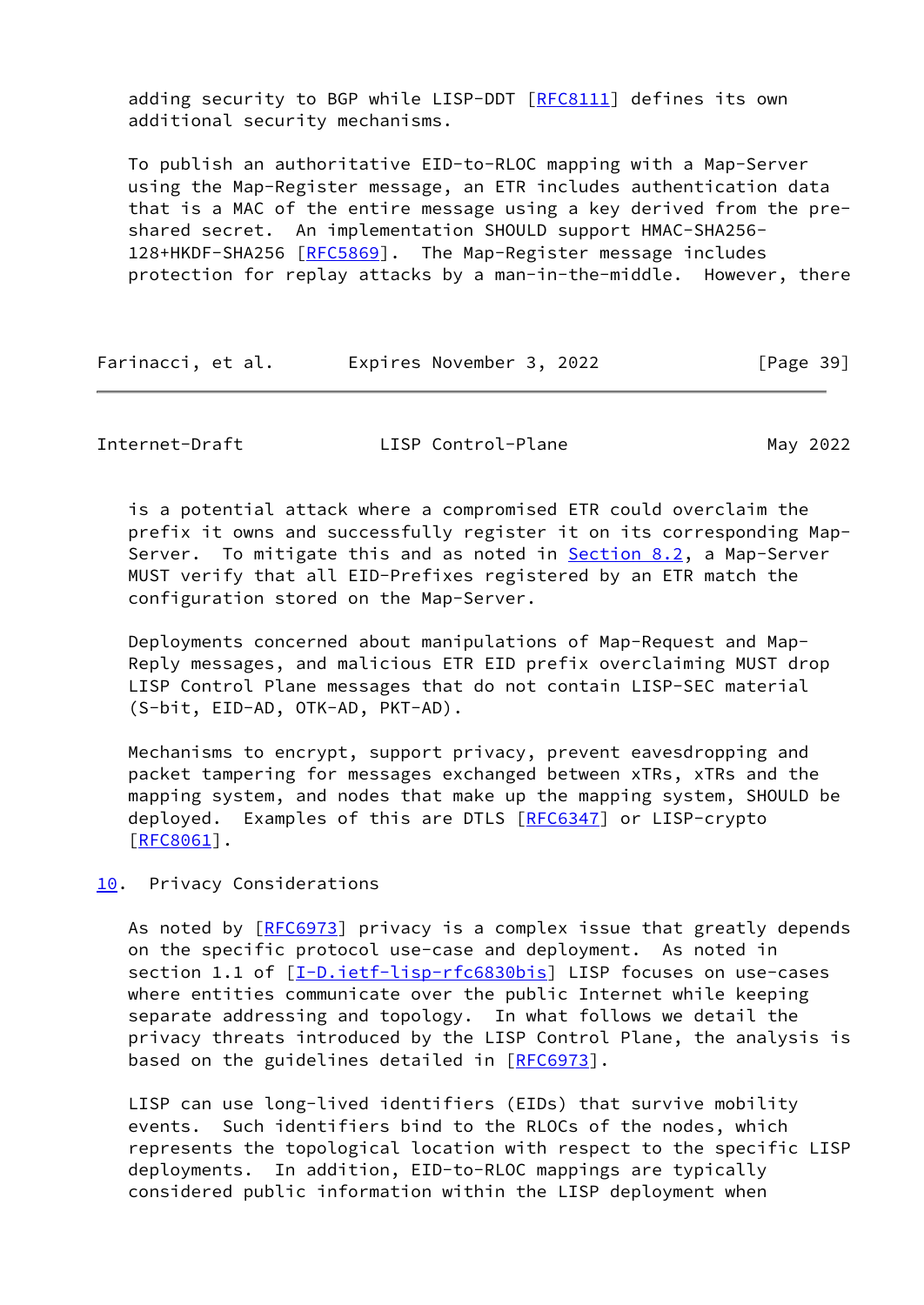control-plane messages are not encrypted, and can be eavesdropped while Map-Request messages are sent to the corresponding Map- Resolvers or Map-Register messages to Map-Servers.

 In this context, attackers can correlate the EID with the RLOC and track the corresponding user topological location and/or mobility. This can be achieved by off-path attackers, if they are authenticated, by querying the mapping system. Deployments concerned about this threat can use access control-lists or stronger authentication mechanisms  $[I-D.iett-ligp-ecdsa-auth]$  in the mapping system to make sure that only authorized users can access this information (data minimization). Use of ephemeral EIDs [\[I-D.ietf-lisp-eid-anonymity](#page-54-6)] to achieve anonymity is another mechanism to lessen persistency and identity tracking.

| Farinacci, et al. | Expires November 3, 2022 | [Page 40] |
|-------------------|--------------------------|-----------|
|                   |                          |           |

<span id="page-45-1"></span>

| Internet-Draft | LISP Control-Plane | May 2022 |
|----------------|--------------------|----------|

## <span id="page-45-0"></span>[11.](#page-45-0) Changes since [RFC 6833](https://datatracker.ietf.org/doc/pdf/rfc6833)

 For implementation considerations, the following major changes have been made to this document since [RFC 6833](https://datatracker.ietf.org/doc/pdf/rfc6833) was published:

- o A Map-Notify-Ack message is added in this document to provide reliability for Map-Notify messages. Any receiver of a Map-Notify message must respond with a Map-Notify-Ack message. Map-Servers who are senders of Map-Notify messages, must queue the Map-Notify contents until they receive a Map-Notify-Ack with the nonce used in the Map-Notify message. Note that implementations for Map- Notify-Ack support already exist and predate this document.
- o This document is incorporating the codepoint for the Map-Referral message from the LISP-DDT specification [[RFC8111\]](https://datatracker.ietf.org/doc/pdf/rfc8111) to indicate that a Map-Server must send the final Map-Referral message when it participates in the LISP-DDT mapping system procedures.
- o The L" and "D" bits are added to the Map-Request message. See [Section 5.3](#page-15-0) for details.
- o The "S", "I", "E", "T", "a", "R", and "M" bits are added to the Map-Register message. See [Section 5.6](#page-25-0) for details.
- o The 16-bit Key-ID field of the Map-Register message has been split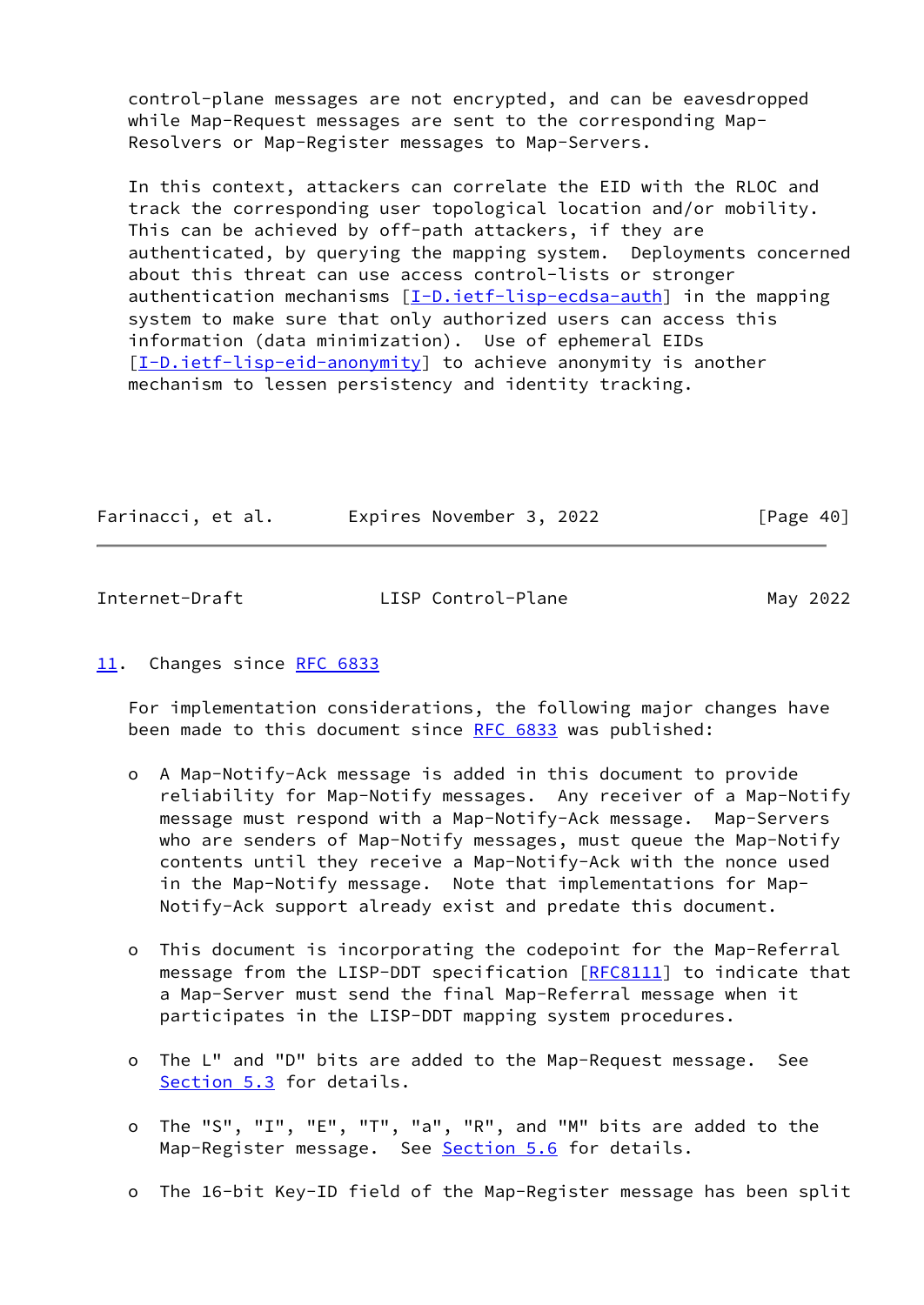into a 8-bit Key-ID field and a 8-bit Algorithm-ID field.

- o The nonce and the authentication data in the Map-Register message have a different behaviour, see [Section 5.6](#page-25-0) for details.
- o This document adds two new Action values that are in an EID-record that appear in Map-Reply, Map-Register, Map-Notify, and Map- Notify-Ack messages. The Drop/Policy-Denied and Drop/Auth-Failure are the descriptions for the two new action values. See [Section 5.4](#page-17-0) for details.
- <span id="page-46-0"></span>[12.](#page-46-0) IANA Considerations

 This section provides guidance to the Internet Assigned Numbers Authority (IANA) regarding registration of values related to this LISP Control-Plane specification, in accordance with [BCP 26](https://datatracker.ietf.org/doc/pdf/bcp26) [\[RFC8126](https://datatracker.ietf.org/doc/pdf/rfc8126)].

 There are three namespaces (listed in the sub-sections below) in LISP that have been registered.

 o LISP IANA registry allocations should not be made for purposes unrelated to LISP routing or transport protocols.

| Farinacci, et al. | Expires November 3, 2022 | [Page 41] |
|-------------------|--------------------------|-----------|
|-------------------|--------------------------|-----------|

<span id="page-46-2"></span>Internet-Draft LISP Control-Plane May 2022

 o The following policies are used here with the meanings defined in [BCP 26](https://datatracker.ietf.org/doc/pdf/bcp26): "Specification Required", "IETF Review", "Experimental Use", and "First Come First Served".

<span id="page-46-1"></span>[12.1](#page-46-1). LISP UDP Port Numbers

 The IANA registry has allocated UDP port number 4342 for the LISP Control-Plane. IANA has updated the description for UDP port 4342 as follows:

| Kevword      | -Port | Transport Layer Description |                      |
|--------------|-------|-----------------------------|----------------------|
|              |       |                             |                      |
| lisp-control | 4342  | udb                         | LISP Control Packets |

<span id="page-46-3"></span>[12.2](#page-46-3). LISP Packet Type Codes

 It is being requested that the IANA be authoritative for LISP Packet Type definitions and it is requested to replace the [\[RFC6830](https://datatracker.ietf.org/doc/pdf/rfc6830)]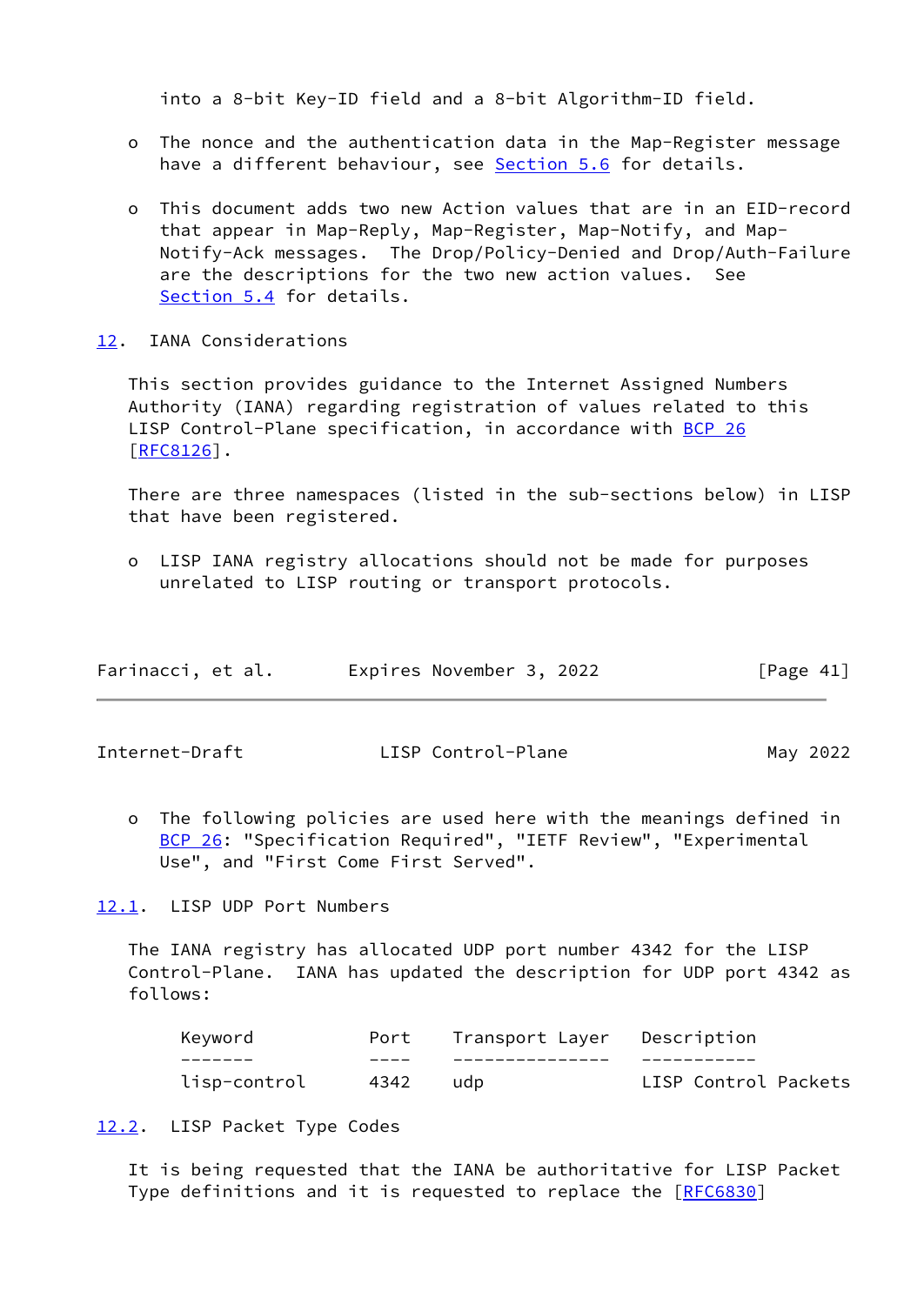registry message references with the RFC number assigned to this document.

Based on deployment experience of [[RFC6830](https://datatracker.ietf.org/doc/pdf/rfc6830)], the Map-Notify-Ack message, message type 5, was added by this document. This document requests IANA to add it to the LISP Packet Type Registry.

| Name                  | Number | Defined in |
|-----------------------|--------|------------|
|                       |        |            |
| LISP Map-Notify-Ack 5 |        | RFC6833bis |

## <span id="page-47-0"></span>[12.3](#page-47-0). LISP Map-Reply EID-Record Action Codes

 New ACT values can be allocated through IETF review or IESG approval. Four values have already been allocated by [[RFC6830\]](https://datatracker.ietf.org/doc/pdf/rfc6830). IANA is requested to replace the [\[RFC6830](https://datatracker.ietf.org/doc/pdf/rfc6830)] reference for this registry with the RFC number assigned to this document and [\[RFC6830](https://datatracker.ietf.org/doc/pdf/rfc6830)]. This specification changes the name of ACT type 3 value from "Drop" to "Drop/No-Reason" as well as adding two new ACT values, the "Drop/ Policy-Denied" (type 4) and "Drop/Authentication-Failure" (type 5).

| Farinacci, et al. | Expires November 3, 2022 | [Page 42] |
|-------------------|--------------------------|-----------|
|-------------------|--------------------------|-----------|

<span id="page-47-1"></span>Internet-Draft LISP Control-Plane May 2022

| Value | Action            | Description                                                                                                                                                       | Raeference |
|-------|-------------------|-------------------------------------------------------------------------------------------------------------------------------------------------------------------|------------|
| -4    |                   | Drop/Policy-Denied   A packet matching this<br>Map-Cache entry is<br>dropped because the<br>target EWID is policy-<br>denied by the xTR or<br>the mapping system. | RFC6833bis |
| 5     | Drop/Auth-Failure | Packet matching the<br>Map-Cache entry is                                                                                                                         | RFC6833bis |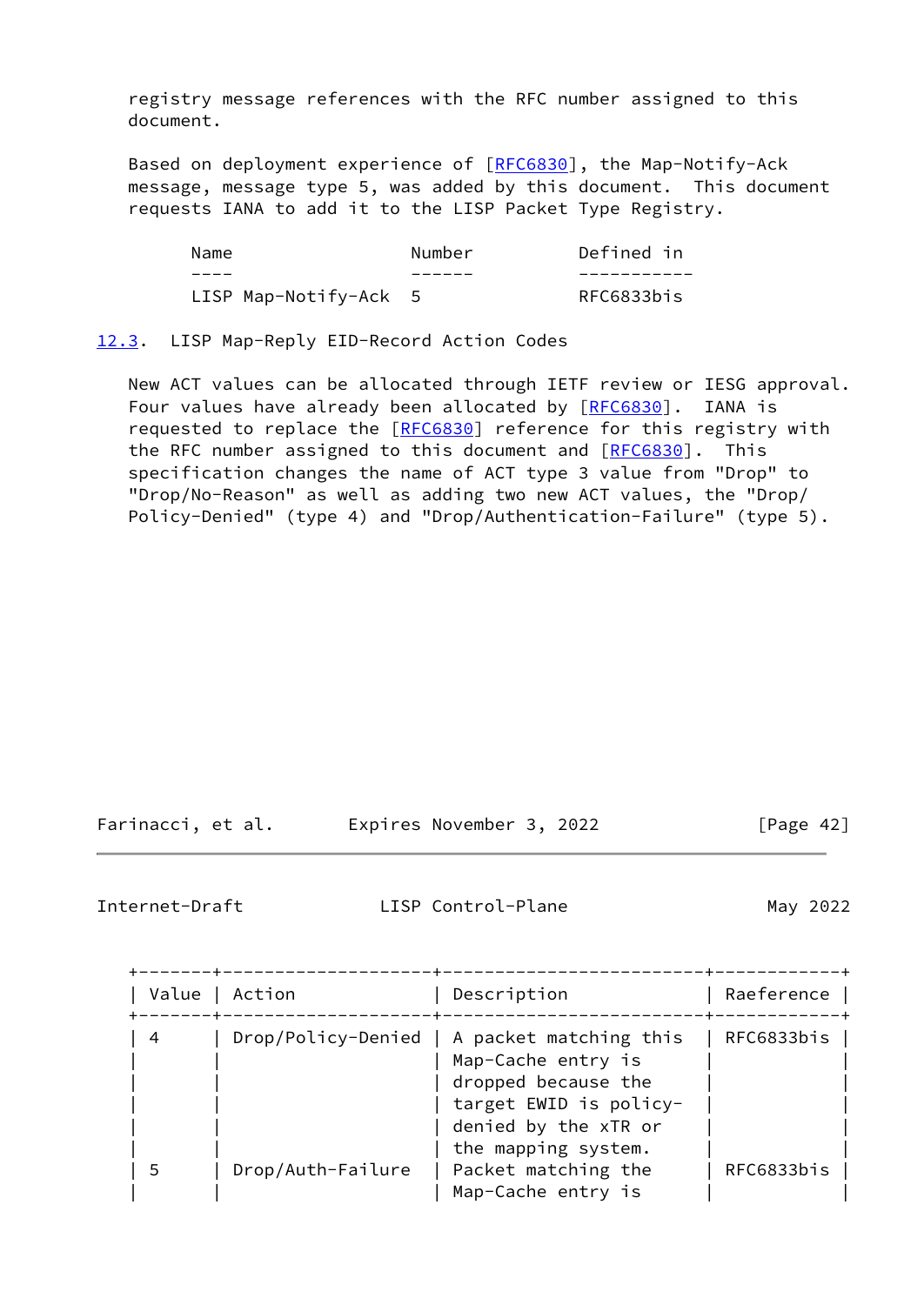| dropped beacuse the<br>Map-Request for the<br>target EID fails an<br>the xTR or the mapping<br>system. | authentication check by |
|--------------------------------------------------------------------------------------------------------|-------------------------|
|--------------------------------------------------------------------------------------------------------|-------------------------|

## LISP Map-Reply Action Values

 In addition, LISP has a number of flag fields and reserved fields, such as the LISP header flags field [\[I-D.ietf-lisp-rfc6830bis](#page-52-3)]. New bits for flags in these fields can be implemented after IETF review or IESG approval, but these need not be managed by IANA.

## <span id="page-48-0"></span>[12.4](#page-48-0). LISP Address Type Codes

LISP Canonical Address Format (LCAF) [\[RFC8060](https://datatracker.ietf.org/doc/pdf/rfc8060)] is an 8-bit field that defines LISP-specific encodings for AFI value 16387. LCAF encodings are used for specific use-cases where different address types for EID-records and RLOC-records are required.

 The IANA registry "LISP Canonical Address Format (LCAF) Types" is used for LCAF types. The registry for LCAF types use the Specification Required policy [[RFC8126](https://datatracker.ietf.org/doc/pdf/rfc8126)]. Initial values for the registry as well as further information can be found in [\[RFC8060](https://datatracker.ietf.org/doc/pdf/rfc8060)].

 Therefore, there is no longer a need for the "LISP Address Type Codes" registry requested by [\[RFC6830](https://datatracker.ietf.org/doc/pdf/rfc6830)]. This document requests to remove it.

## <span id="page-48-1"></span>[12.5](#page-48-1). LISP Algorithm ID Numbers

In [[RFC6830\]](https://datatracker.ietf.org/doc/pdf/rfc6830), a request for a "LISP Key ID Numbers" registry was submitted. This document renames the registry to "LISP Algorithm ID Numbers" and requests the IANA to make the name change.

| Farinacci, et al. | Expires November 3, 2022 | [Page $43$ ] |
|-------------------|--------------------------|--------------|
|-------------------|--------------------------|--------------|

<span id="page-48-2"></span>

| Internet-Draft | LISP Control-Plane | May 2022 |
|----------------|--------------------|----------|
|----------------|--------------------|----------|

 The following Algorithm ID values are defined by this specification as used in any packet type that references a 'Algorithm ID' field:

| Number | <b>MAC</b> |
|--------|------------|
| Name   | KDF        |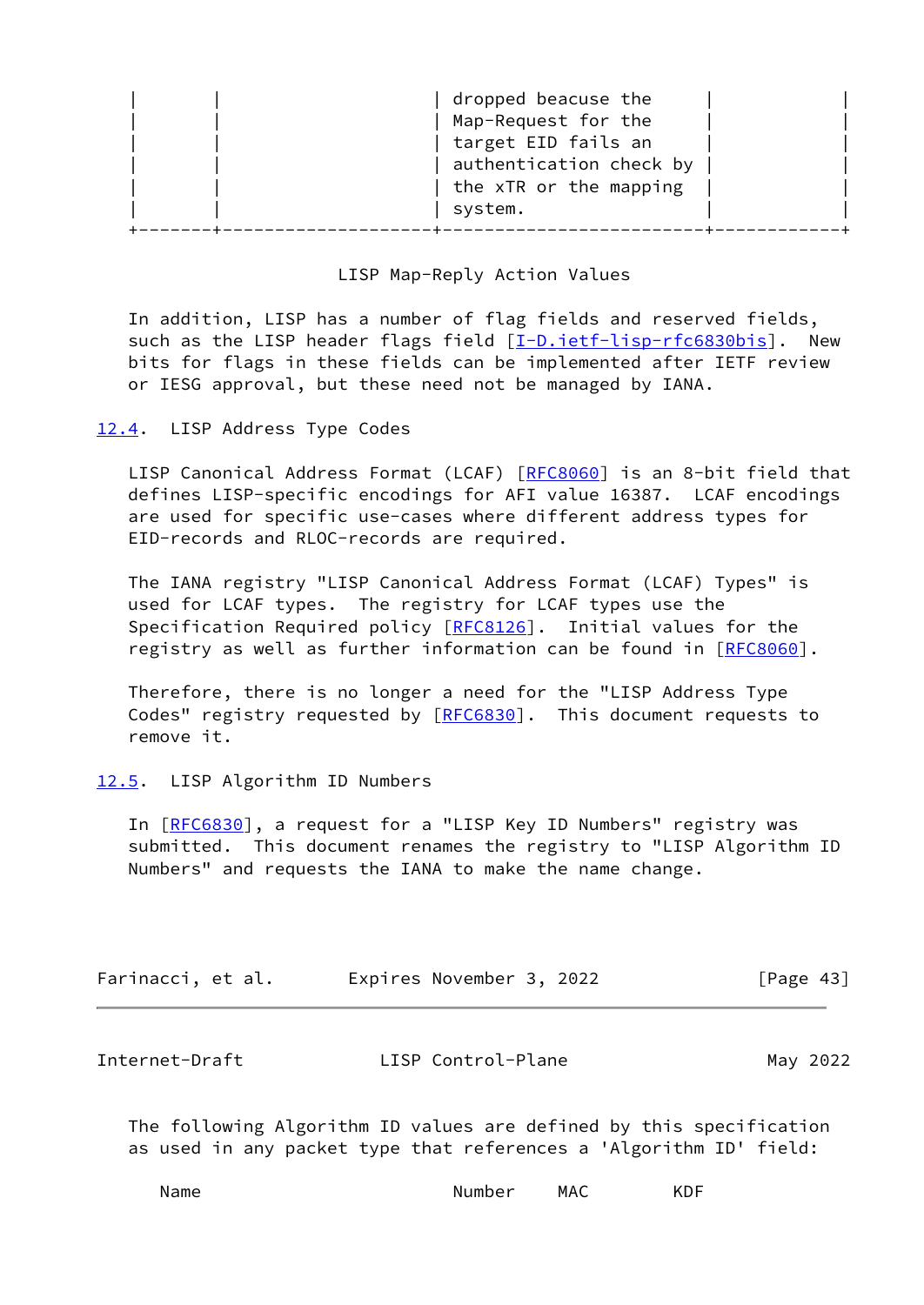| None                        | 0 |     | None            | None            |      |
|-----------------------------|---|-----|-----------------|-----------------|------|
| HMAC-SHA-1-96-None          |   |     | I RFC2404 I     | None            |      |
| HMAC-SHA-256-128-None       |   |     |                 | <b>FRFC4868</b> | None |
| HMAC-SHA256-128+HKDF-SHA256 |   | - 3 | <b>FRFC4868</b> | [REC4868]       |      |

 Number values are in the range of 0 to 255. The allocation of values is on a first come first served basis.

## <span id="page-49-0"></span>[12.6](#page-49-0). LISP Bit Flags

 This document asks IANA to create a registry for allocation of bits in several headers of the LISP control plane, namely in the Map- Request, Map-Reply, Map-Register, Encapsulated Control Message (ECM) messages. Bit allocations are also requested for EID-records and RLOC-records. The registry created should be named "LISP Control Plane Header Bits". A sub-registry needs to be created per each message and EID-record. The name of each sub-registry is indicated below, along with its format and allocation of bits defined in this document. Any additional bits allocation, requires a specification, according with [\[RFC8126](https://datatracker.ietf.org/doc/pdf/rfc8126)] policies.

Sub-Registry: Map-Request Header Bits [[Section 5.2](#page-12-0)]:

| 0 1 2 3 4 5 6 7 8 9 0 1 2 3 4 5 6 7 8 9 0 1 2 3 4 5 6 7 8 9 0 1<br> Type=1  A M P S p s R R  Rsvd  L D  IRC   Record Count | െ |  | $\mathbf{1}$ |  |  |  | $\overline{2}$ |  |  |  |  | - 3 |  |
|----------------------------------------------------------------------------------------------------------------------------|---|--|--------------|--|--|--|----------------|--|--|--|--|-----|--|
|                                                                                                                            |   |  |              |  |  |  |                |  |  |  |  |     |  |
|                                                                                                                            |   |  |              |  |  |  |                |  |  |  |  |     |  |
|                                                                                                                            |   |  |              |  |  |  |                |  |  |  |  |     |  |

Farinacci, et al. Expires November 3, 2022 [Page 44]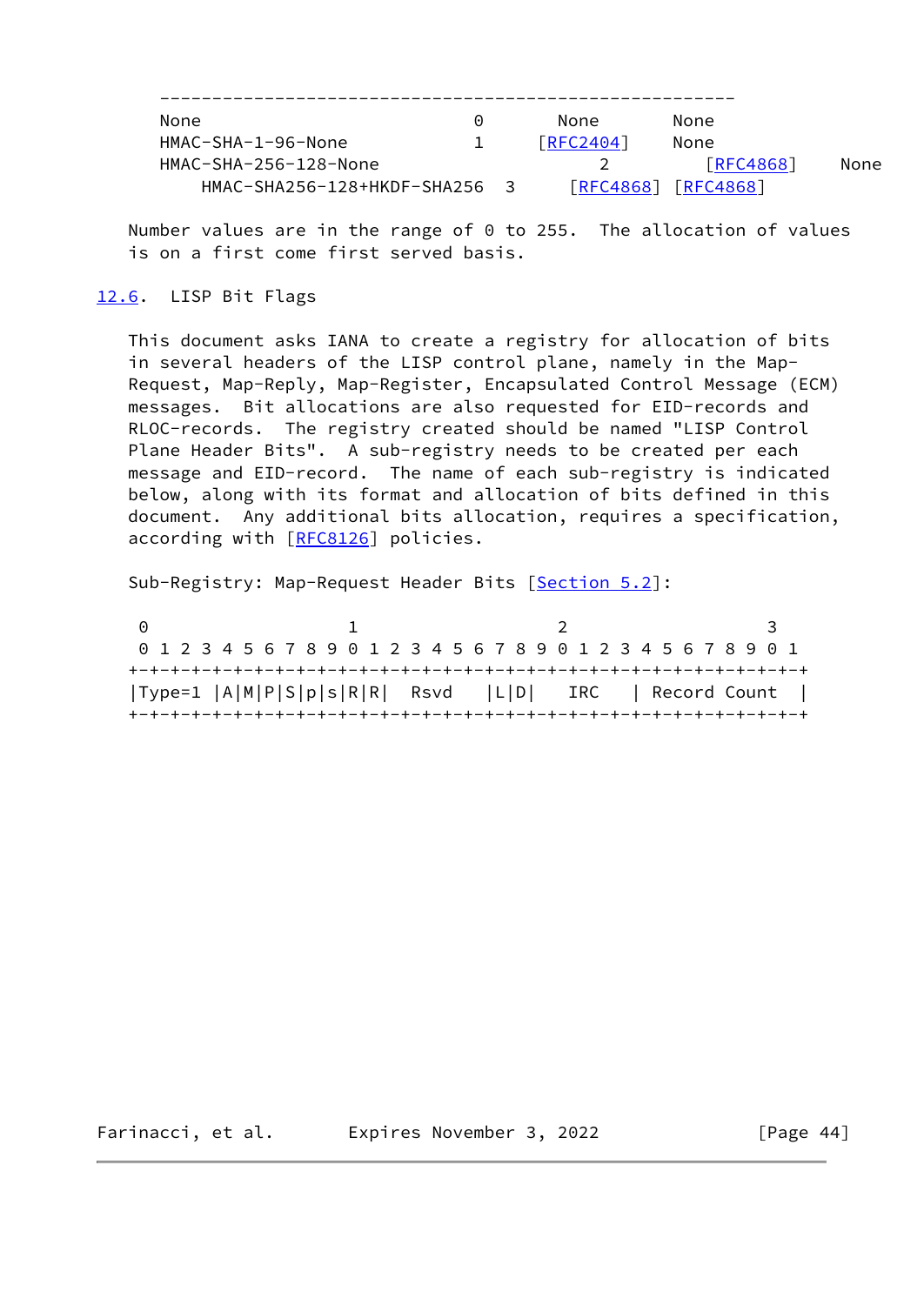| Spec<br>Name | IANA Name     | Bit<br>Position | Description                      |
|--------------|---------------|-----------------|----------------------------------|
| A            | map-request-A | 4               | Authoritative Bit                |
| м            | map-request-M | 5               | Map Data Present Bit             |
| P            | map-request-P | 6               | RLOC-Probe Request Bit           |
| S            | map-request-S |                 | Solicit Map-Request (SMR)<br>Bit |
| р            | map-request-p | 8               | Proxy-ITR Bit                    |
| S            | map-request-s | 9               | Solicit Map-Request              |
|              |               |                 | Invoked Bit                      |
|              | map-request-L | 17              | Local xTR Bit                    |
| D            | map-request-D | 18              | Don't Map-Reply Bit              |
|              |               |                 |                                  |

# LISP Map-Request Header Bits

Sub-Registry: Map-Reply Header Bits [\[Section 5.4](#page-17-0)]:

0 1 2 3 0 1 2 3 4 5 6 7 8 9 0 1 2 3 4 5 6 7 8 9 0 1 2 3 4 5 6 7 8 9 0 1 +-+-+-+-+-+-+-+-+-+-+-+-+-+-+-+-+-+-+-+-+-+-+-+-+-+-+-+-+-+-+-+-+ |Type=2 |P|E|S| Reserved | Record Count | +-+-+-+-+-+-+-+-+-+-+-+-+-+-+-+-+-+-+-+-+-+-+-+-+-+-+-+-+-+-+-+-+

| Spec Name   IANA Name |                                                             | Bit Position   Description |                                                            |
|-----------------------|-------------------------------------------------------------|----------------------------|------------------------------------------------------------|
| - P<br>E              | $map-reply-P   4$<br>$map-reply-E$   5<br>$map-reply-S$   6 |                            | RLOC-Probe Bit<br>Echo Nonce Capable Bit  <br>Security Bit |

## LISP Map-Reply Header Bits

Sub-Registry: Map-Register Header Bits [\[Section 5.6](#page-25-0)]:

0 1 2 3 0 1 2 3 4 5 6 7 8 9 0 1 2 3 4 5 6 7 8 9 0 1 2 3 4 5 6 7 8 9 0 1 +-+-+-+-+-+-+-+-+-+-+-+-+-+-+-+-+-+-+-+-+-+-+-+-+-+-+-+-+-+-+-+-+ |Type=3 |P|S|I| Reserved |E|T|a|R|M| Record Count | +-+-+-+-+-+-+-+-+-+-+-+-+-+-+-+-+-+-+-+-+-+-+-+-+-+-+-+-+-+-+-+-+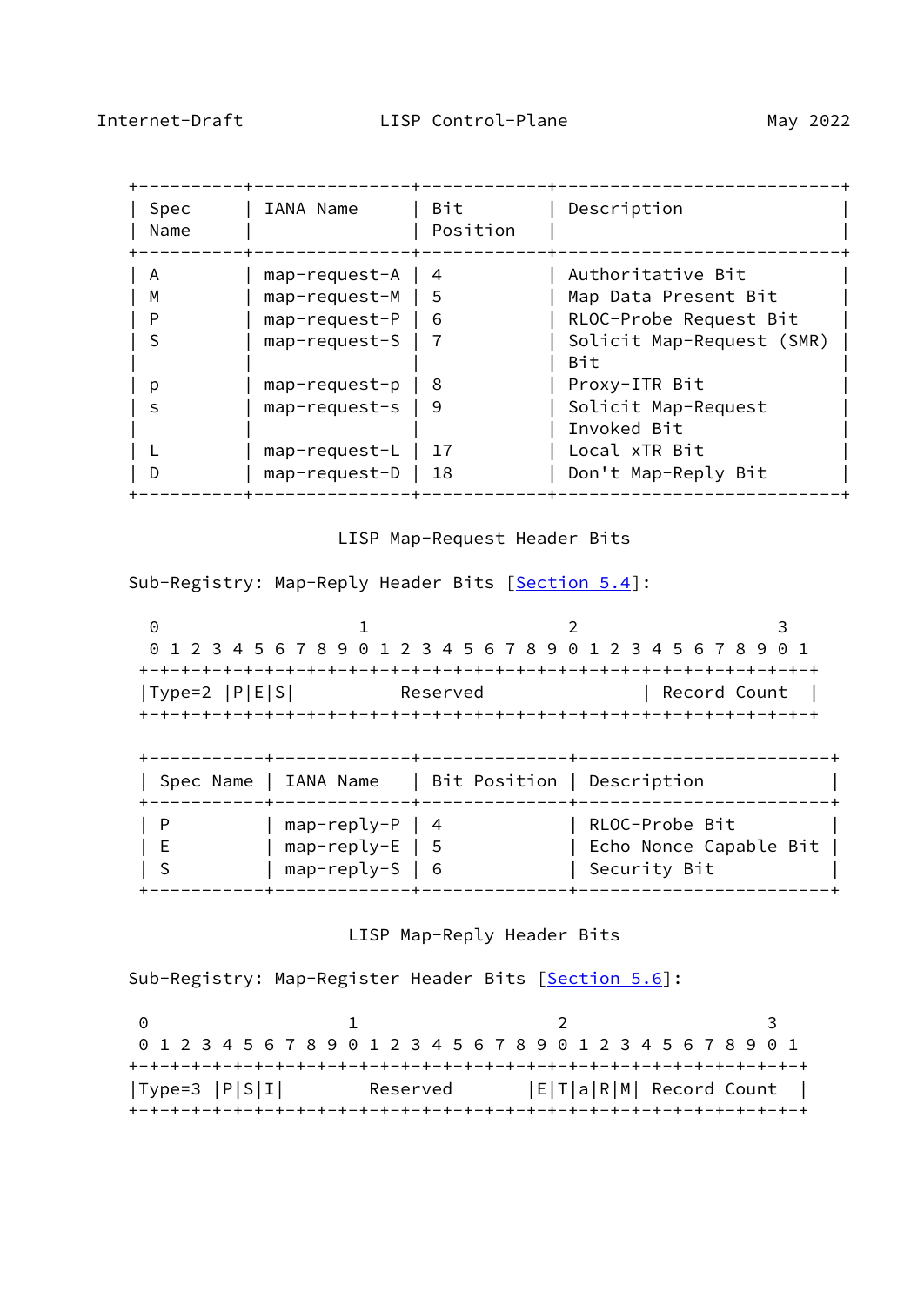+-----------+----------------+--------------+----------------------+ | Spec Name | IANA Name | Bit Position | Description | +-----------+----------------+--------------+----------------------+ | P | map-register-P | 4 | Proxy Map-Reply Bit | | S | map-register-S | 5 | LISP-SEC Capable Bit | | I | map-register-I | 6 | xTR-ID present flag | +-----------+----------------+--------------+----------------------+

LISP Map-Register Header Bits

 Sub-Registry: Encapsulated Control Message (ECM) Header Bits [\[Section 5.8](#page-31-0)]:

|                     |                               |                                                    | 0 1 2 3 4 5 6 7 8 9 0 1 2 3 4 5 6 7 8 9 0 1 2 3 4 5 6 7 8 9 0 1 |
|---------------------|-------------------------------|----------------------------------------------------|-----------------------------------------------------------------|
| $ Type=8  S D E M $ |                               | Reserved                                           |                                                                 |
|                     |                               |                                                    |                                                                 |
|                     |                               |                                                    |                                                                 |
|                     | ---------+------------+------ |                                                    |                                                                 |
|                     |                               | Spec Name   IANA Name   Bit Position   Description |                                                                 |
|                     | ecm-S                         | 4                                                  | Security Bit                                                    |
| D                   | ecm-D                         | - 5                                                | LISP-DDT Bit                                                    |
| E                   | ecm-E                         | 6                                                  | Forward to ETR Bit                                              |

LISP Encapsulated Control Message (ECM) Header Bits

Sub-Registry: EID-Record Header Bits [\[Section 5.4](#page-17-0)]:

0 1 2 3 0 1 2 3 4 5 6 7 8 9 0 1 2 3 4 5 6 7 8 9 0 1 2 3 4 5 6 7 8 9 0 1 +-+-+-+-+-+-+-+-+-+-+-+-+-+-+-+-+-+-+-+-+-+-+-+-+-+-+-+-+-+-+-+-+ | Locator Count | EID mask-len | ACT |A| Reserved | +-+-+-+-+-+-+-+-+-+-+-+-+-+-+-+-+-+-+-+-+-+-+-+-+-+-+-+-+-+-+-+-+ +-----------+--------------+--------------+-------------------+ | Spec Name | IANA Name | Bit Position | Description |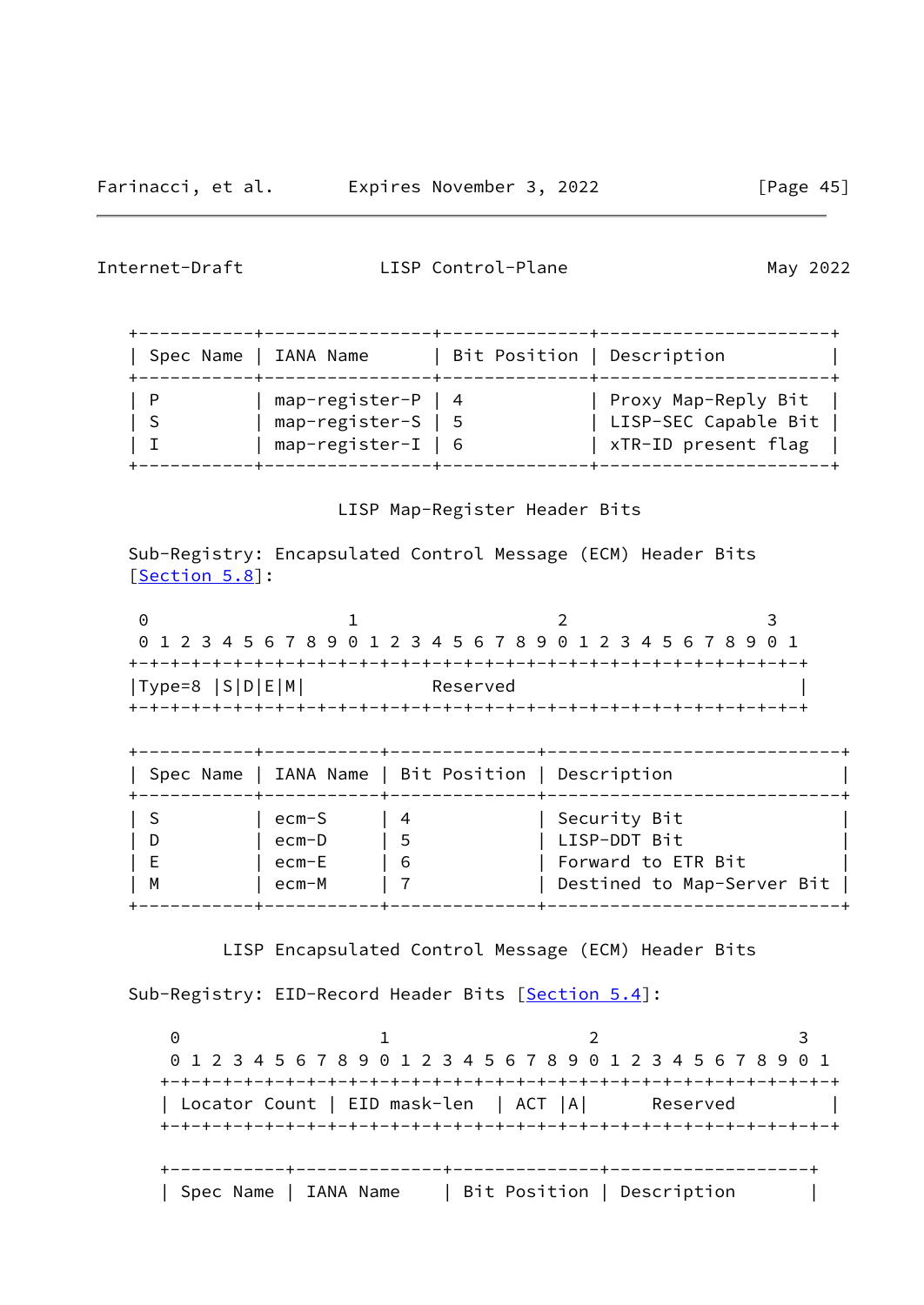| eid-record-A   19 | Authoritative Bit ' |  |
|-------------------|---------------------|--|
|                   |                     |  |
|                   |                     |  |

LISP EID-Record Header Bits

Sub-Registry: RLOC-Record Header Bits [[Section 5.4](#page-17-0)]:

Farinacci, et al. Expires November 3, 2022 [Page 46]

<span id="page-52-1"></span>

Internet-Draft LISP Control-Plane May 2022

0 1 2 3 0 1 2 3 4 5 6 7 8 9 0 1 2 3 4 5 6 7 8 9 0 1 2 3 4 5 6 7 8 9 0 1 +-+-+-+-+-+-+-+-+-+-+-+-+-+-+-+-+-+-+-+-+-+-+-+-+-+-+-+-+-+-+-+-+ Unused Flags  $|L|p|R|$  Loc-AFI +-+-+-+-+-+-+-+-+-+-+-+-+-+-+-+-+-+-+-+-+-+-+-+-+-+-+-+-+-+-+-+-+ +-----------+---------------+--------------+----------------------+ | Spec Name | IANA Name | Bit Position | Description | +-----------+---------------+--------------+----------------------+ | L | rloc-record-L | 13 | Local RLOC Bit | | p | rloc-record-p | 19 | RLOC-Probe Reply Bit | | R | rloc-record-R | 19 | RLOC Reachable Bit | +-----------+---------------+--------------+----------------------+

LISP RLOC-Record Header Bits

# <span id="page-52-0"></span>[13.](#page-52-0) References

<span id="page-52-2"></span>[13.1](#page-52-2). Normative References

<span id="page-52-5"></span>[I-D.ietf-lisp-6834bis]

 Iannone, L., Saucez, D., and O. Bonaventure, "Locator/ID Separation Protocol (LISP) Map-Versioning", [draft-ietf](https://datatracker.ietf.org/doc/pdf/draft-ietf-lisp-6834bis-09) [lisp-6834bis-09](https://datatracker.ietf.org/doc/pdf/draft-ietf-lisp-6834bis-09) (work in progress), August 2021.

<span id="page-52-3"></span>[I-D.ietf-lisp-rfc6830bis]

 Farinacci, D., Fuller, V., Meyer, D., Lewis, D., and A. Cabellos, "The Locator/ID Separation Protocol (LISP)", [draft-ietf-lisp-rfc6830bis-36](https://datatracker.ietf.org/doc/pdf/draft-ietf-lisp-rfc6830bis-36) (work in progress), November 2020.

<span id="page-52-4"></span> [I-D.ietf-lisp-rfc8113bis] Boucadair, M. and C. Jacquenet, "Locator/ID Separation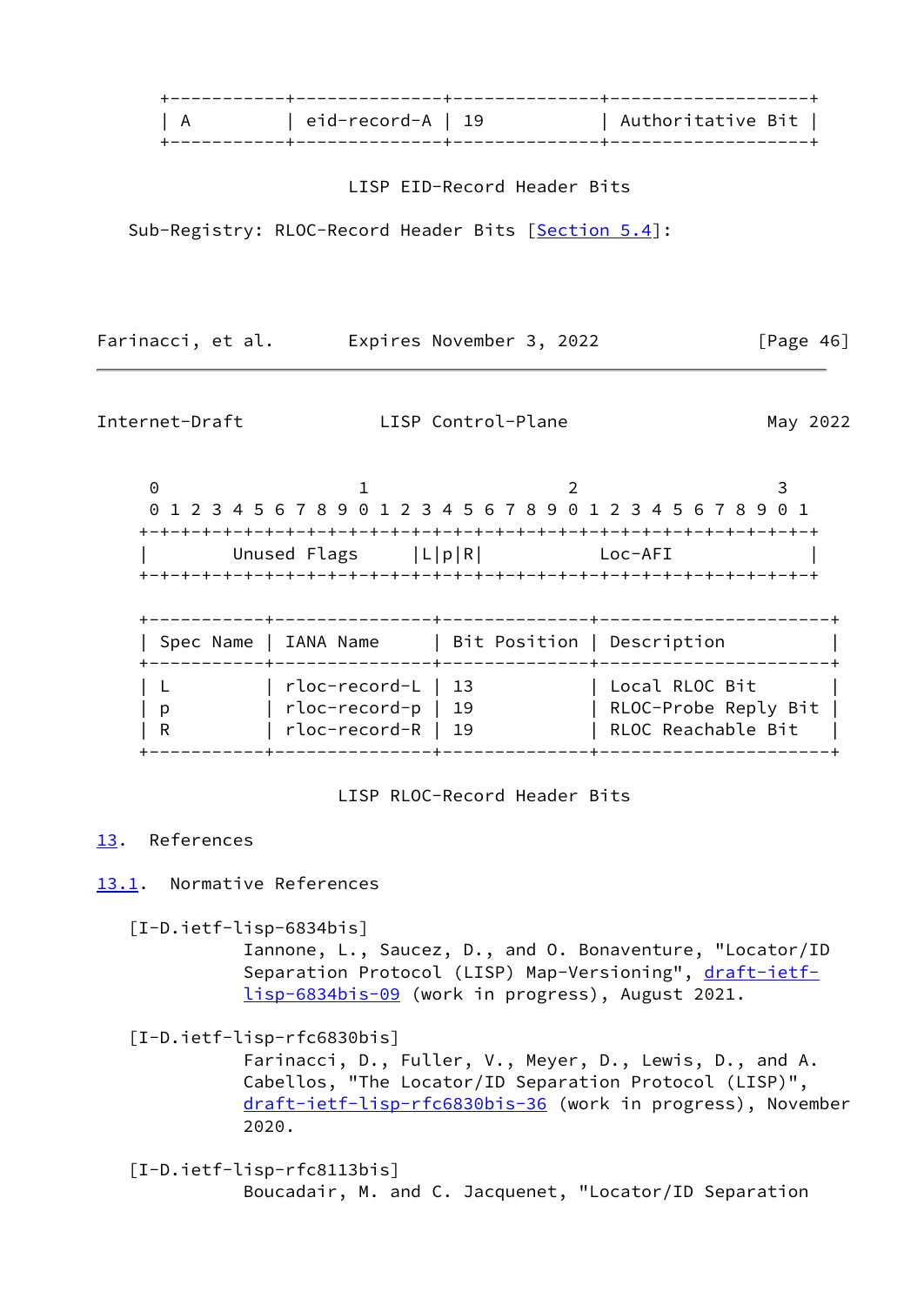Protocol (LISP): Shared Extension Message & IANA Registry for Packet Type Allocations", [draft-ietf-lisp](https://datatracker.ietf.org/doc/pdf/draft-ietf-lisp-rfc8113bis-03) [rfc8113bis-03](https://datatracker.ietf.org/doc/pdf/draft-ietf-lisp-rfc8113bis-03) (work in progress), January 2019.

- <span id="page-53-1"></span> [I-D.ietf-lisp-sec] Maino, F., Ermagan, V., Cabellos, A., and D. Saucez, "LISP-Security (LISP-SEC)", [draft-ietf-lisp-sec-25](https://datatracker.ietf.org/doc/pdf/draft-ietf-lisp-sec-25) (work in progress), December 2021.
- [RFC2119] Bradner, S., "Key words for use in RFCs to Indicate Requirement Levels", [BCP 14](https://datatracker.ietf.org/doc/pdf/bcp14), [RFC 2119](https://datatracker.ietf.org/doc/pdf/rfc2119), DOI 10.17487/RFC2119, March 1997, <[https://www.rfc-editor.org/info/rfc2119>](https://www.rfc-editor.org/info/rfc2119).

| Farinacci, et al. | Expires November 3, 2022 | [Page $47$ ] |
|-------------------|--------------------------|--------------|
|-------------------|--------------------------|--------------|

<span id="page-53-0"></span>Internet-Draft LISP Control-Plane May 2022

- [RFC2404] Madson, C. and R. Glenn, "The Use of HMAC-SHA-1-96 within ESP and AH", [RFC 2404](https://datatracker.ietf.org/doc/pdf/rfc2404), DOI 10.17487/RFC2404, November 1998, [<https://www.rfc-editor.org/info/rfc2404](https://www.rfc-editor.org/info/rfc2404)>.
- [RFC4086] Eastlake 3rd, D., Schiller, J., and S. Crocker, "Randomness Requirements for Security", [BCP 106](https://datatracker.ietf.org/doc/pdf/bcp106), [RFC 4086,](https://datatracker.ietf.org/doc/pdf/rfc4086) DOI 10.17487/RFC4086, June 2005, <[https://www.rfc-editor.org/info/rfc4086>](https://www.rfc-editor.org/info/rfc4086).
- [RFC4868] Kelly, S. and S. Frankel, "Using HMAC-SHA-256, HMAC-SHA- 384, and HMAC-SHA-512 with IPsec", [RFC 4868](https://datatracker.ietf.org/doc/pdf/rfc4868), DOI 10.17487/RFC4868, May 2007, <[https://www.rfc-editor.org/info/rfc4868>](https://www.rfc-editor.org/info/rfc4868).
- [RFC5869] Krawczyk, H. and P. Eronen, "HMAC-based Extract-and-Expand Key Derivation Function (HKDF)", [RFC 5869,](https://datatracker.ietf.org/doc/pdf/rfc5869) DOI 10.17487/RFC5869, May 2010, <[https://www.rfc-editor.org/info/rfc5869>](https://www.rfc-editor.org/info/rfc5869).
- [RFC8085] Eggert, L., Fairhurst, G., and G. Shepherd, "UDP Usage Guidelines", [BCP 145](https://datatracker.ietf.org/doc/pdf/bcp145), [RFC 8085](https://datatracker.ietf.org/doc/pdf/rfc8085), DOI 10.17487/RFC8085, March 2017, [<https://www.rfc-editor.org/info/rfc8085](https://www.rfc-editor.org/info/rfc8085)>.
- [RFC8126] Cotton, M., Leiba, B., and T. Narten, "Guidelines for Writing an IANA Considerations Section in RFCs", [BCP 26](https://datatracker.ietf.org/doc/pdf/bcp26), [RFC 8126,](https://datatracker.ietf.org/doc/pdf/rfc8126) DOI 10.17487/RFC8126, June 2017,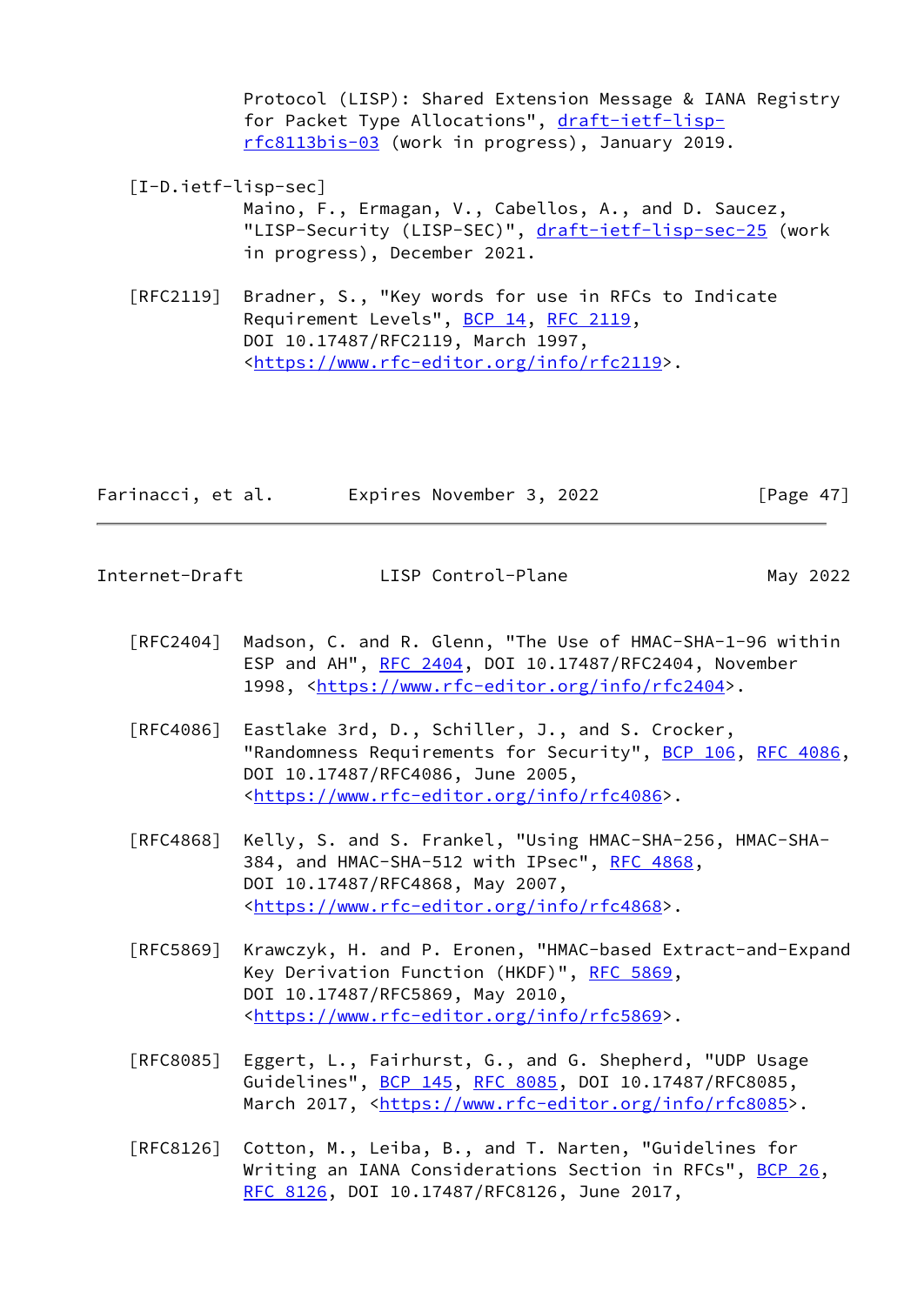<[https://www.rfc-editor.org/info/rfc8126>](https://www.rfc-editor.org/info/rfc8126).

[RFC8174] Leiba, B., "Ambiguity of Uppercase vs Lowercase in [RFC](https://datatracker.ietf.org/doc/pdf/rfc2119) [2119](https://datatracker.ietf.org/doc/pdf/rfc2119) Key Words", [BCP 14](https://datatracker.ietf.org/doc/pdf/bcp14), [RFC 8174,](https://datatracker.ietf.org/doc/pdf/rfc8174) DOI 10.17487/RFC8174, May 2017, [<https://www.rfc-editor.org/info/rfc8174](https://www.rfc-editor.org/info/rfc8174)>.

<span id="page-54-0"></span>[13.2](#page-54-0). Informative References

<span id="page-54-3"></span> [AFI] "Address Family Identifier (AFIs)", ADDRESS FAMILY NUMBERS [http://www.iana.org/assignments/address-family](http://www.iana.org/assignments/address-family-numbers/address-family-numbers.xhtml?) [numbers/address-family-numbers.xhtml?,](http://www.iana.org/assignments/address-family-numbers/address-family-numbers.xhtml?) Febuary 2007.

<span id="page-54-1"></span> [GTP-3GPP] "General Packet Radio System (GPRS) Tunnelling Protocol User Plane (GTPv1-U)", TS.29.281 [https://portal.3gpp.org/desktopmodules/Specifications/](https://portal.3gpp.org/desktopmodules/Specifications/SpecificationDetails.aspx?specificationId=1699) [SpecificationDetails.aspx?specificationId=1699](https://portal.3gpp.org/desktopmodules/Specifications/SpecificationDetails.aspx?specificationId=1699), January 2015.

Farinacci, et al. Expires November 3, 2022 [Page 48]

<span id="page-54-2"></span>Internet-Draft LISP Control-Plane May 2022 [I-D.herbert-intarea-ila] Herbert, T. and P. Lapukhov, "Identifier-locator addressing for IPv6", [draft-herbert-intarea-ila-01](https://datatracker.ietf.org/doc/pdf/draft-herbert-intarea-ila-01) (work in progress), March 2018. [I-D.ietf-lisp-ecdsa-auth] Farinacci, D. and E. Nordmark, "LISP Control-Plane ECDSA

<span id="page-54-5"></span>Authentication and Authorization", [draft-ietf-lisp-ecdsa](https://datatracker.ietf.org/doc/pdf/draft-ietf-lisp-ecdsa-auth-07) [auth-07](https://datatracker.ietf.org/doc/pdf/draft-ietf-lisp-ecdsa-auth-07) (work in progress), February 2022.

<span id="page-54-6"></span> [I-D.ietf-lisp-eid-anonymity] Farinacci, D., Pillay-Esnault, P., and W. Haddad, "LISP EID Anonymity", [draft-ietf-lisp-eid-anonymity-12](https://datatracker.ietf.org/doc/pdf/draft-ietf-lisp-eid-anonymity-12) (work in progress), March 2022.

<span id="page-54-4"></span>[I-D.ietf-lisp-eid-mobility]

 Comeras, M. P., Ashtaputre, V., Maino, F., Moreno, V., and D. Farinacci, "LISP L2/L3 EID Mobility Using a Unified Control Plane", [draft-ietf-lisp-eid-mobility-09](https://datatracker.ietf.org/doc/pdf/draft-ietf-lisp-eid-mobility-09) (work in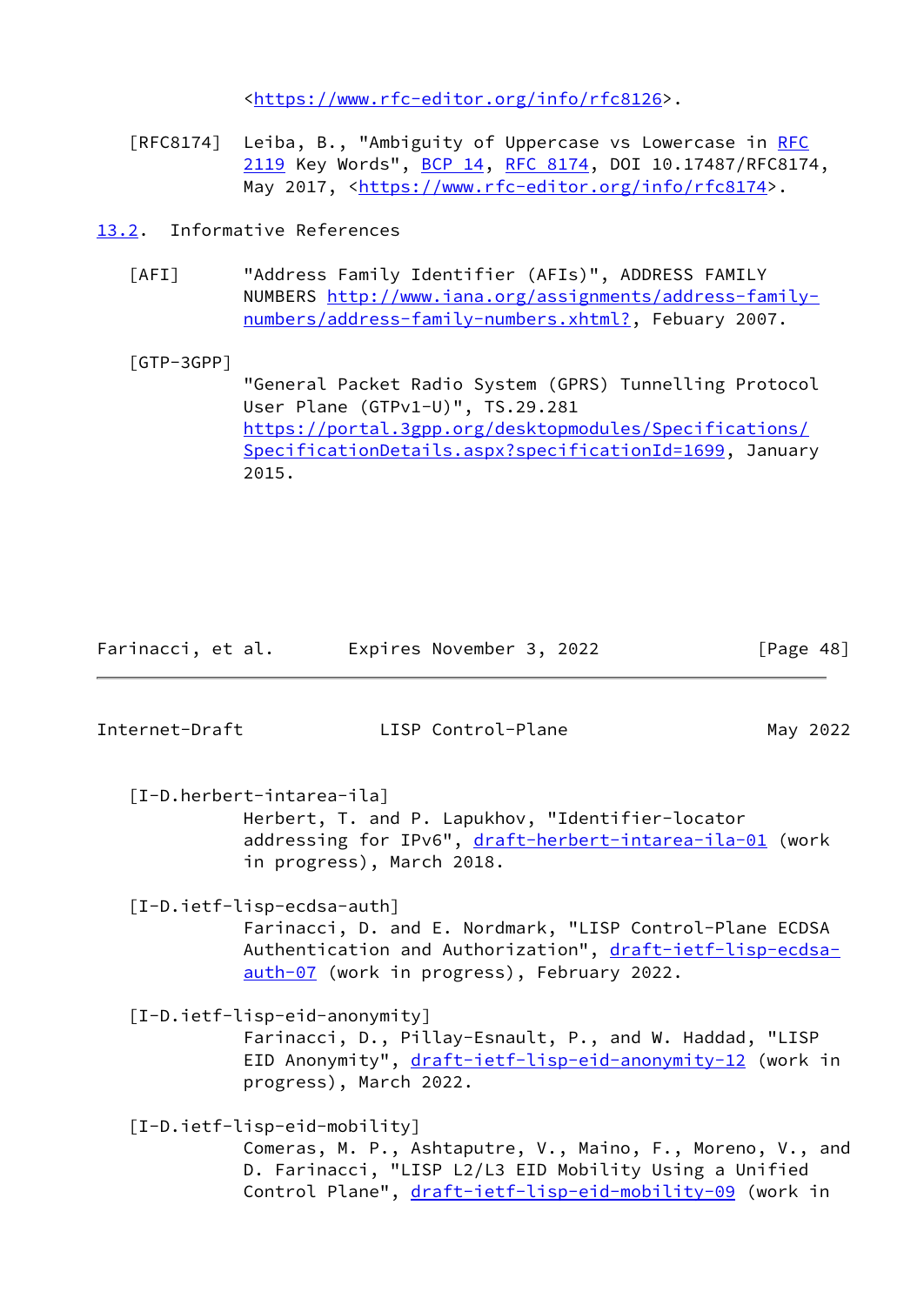<span id="page-55-5"></span><span id="page-55-1"></span><span id="page-55-0"></span> progress), January 2022. [I-D.ietf-lisp-gpe] Maino, F., Lemon, J., Agarwal, P., Lewis, D., and M. Smith, "LISP Generic Protocol Extension", [draft-ietf-lisp](https://datatracker.ietf.org/doc/pdf/draft-ietf-lisp-gpe-19) [gpe-19](https://datatracker.ietf.org/doc/pdf/draft-ietf-lisp-gpe-19) (work in progress), July 2020. [I-D.ietf-lisp-introduction] Cabellos, A. and D. S. (Ed.), "An Architectural Introduction to the Locator/ID Separation Protocol (LISP)", [draft-ietf-lisp-introduction-15](https://datatracker.ietf.org/doc/pdf/draft-ietf-lisp-introduction-15) (work in progress), September 2021. [I-D.ietf-lisp-mn] Farinacci, D., Lewis, D., Meyer, D., and C. White, "LISP Mobile Node", [draft-ietf-lisp-mn-11](https://datatracker.ietf.org/doc/pdf/draft-ietf-lisp-mn-11) (work in progress), January 2022. [I-D.ietf-lisp-pubsub] Rodriguez-Natal, A., Ermagan, V., Cabellos, A., Barkai, S., and M. Boucadair, "Publish/Subscribe Functionality for LISP", [draft-ietf-lisp-pubsub-09](https://datatracker.ietf.org/doc/pdf/draft-ietf-lisp-pubsub-09) (work in progress), June 2021. [I-D.ietf-nvo3-vxlan-gpe] (Editor), F. M., (editor), L. K., and U. E. (editor), "Generic Protocol Extension for VXLAN (VXLAN-GPE)", [draft](https://datatracker.ietf.org/doc/pdf/draft-ietf-nvo3-vxlan-gpe-12) [ietf-nvo3-vxlan-gpe-12](https://datatracker.ietf.org/doc/pdf/draft-ietf-nvo3-vxlan-gpe-12) (work in progress), September 2021. Farinacci, et al. Expires November 3, 2022 [Page 49]

<span id="page-55-3"></span><span id="page-55-2"></span>Internet-Draft LISP Control-Plane May 2022

<span id="page-55-4"></span> [I-D.ietf-opsec-icmp-filtering] Gont, F., Gont, G., and C. Pignataro, "Recommendations for filtering ICMP messages", [draft-ietf-opsec-icmp](https://datatracker.ietf.org/doc/pdf/draft-ietf-opsec-icmp-filtering-04) [filtering-04](https://datatracker.ietf.org/doc/pdf/draft-ietf-opsec-icmp-filtering-04) (work in progress), July 2013.

- [RFC1035] Mockapetris, P., "Domain names implementation and specification", STD 13, [RFC 1035,](https://datatracker.ietf.org/doc/pdf/rfc1035) DOI 10.17487/RFC1035, November 1987, <<https://www.rfc-editor.org/info/rfc1035>>.
- [RFC1071] Braden, R., Borman, D., and C. Partridge, "Computing the Internet checksum", [RFC 1071,](https://datatracker.ietf.org/doc/pdf/rfc1071) DOI 10.17487/RFC1071, September 1988, <[https://www.rfc-editor.org/info/rfc1071>](https://www.rfc-editor.org/info/rfc1071).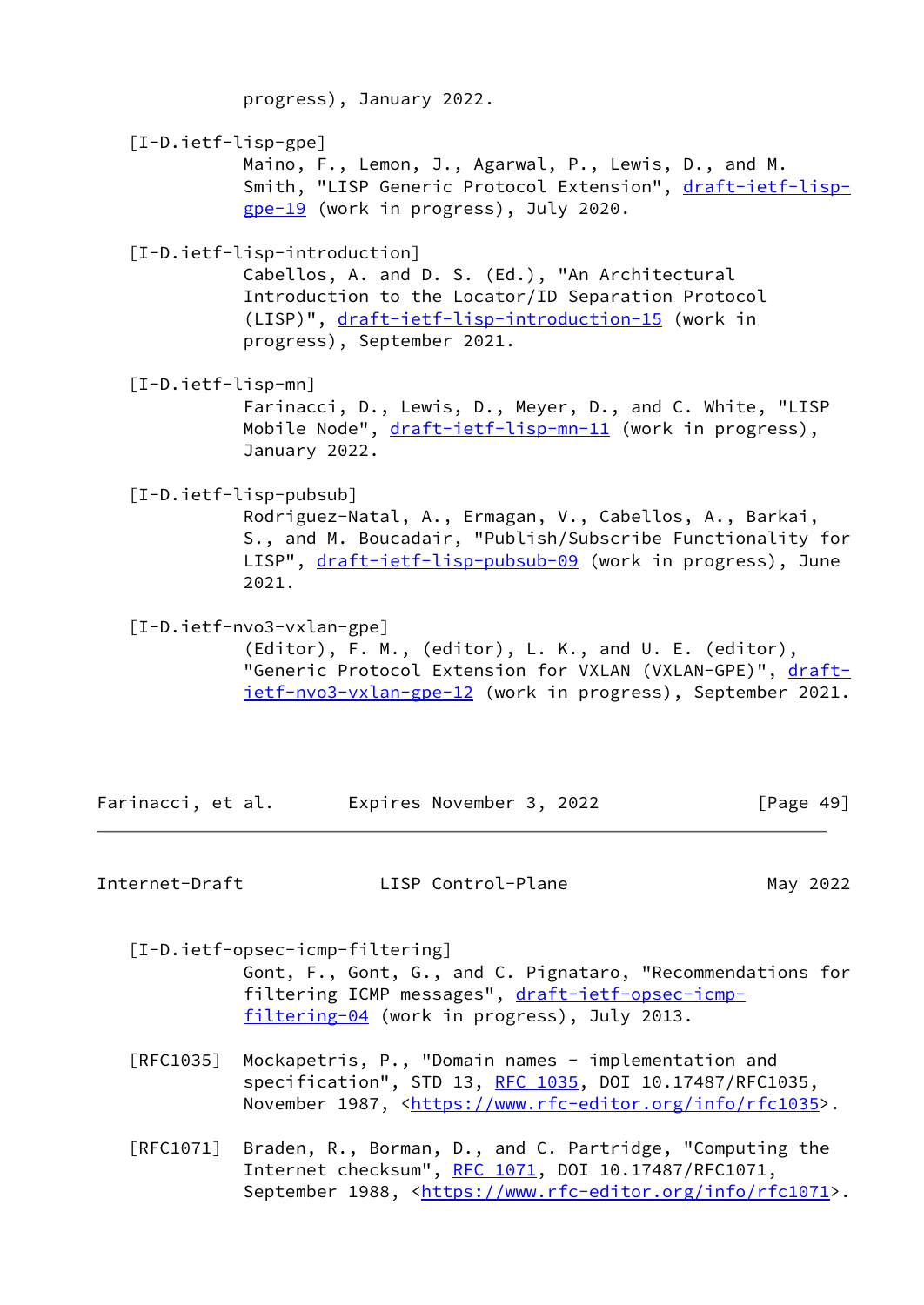- [RFC2104] Krawczyk, H., Bellare, M., and R. Canetti, "HMAC: Keyed- Hashing for Message Authentication", [RFC 2104](https://datatracker.ietf.org/doc/pdf/rfc2104), DOI 10.17487/RFC2104, February 1997, <[https://www.rfc-editor.org/info/rfc2104>](https://www.rfc-editor.org/info/rfc2104).
- [RFC2890] Dommety, G., "Key and Sequence Number Extensions to GRE", [RFC 2890,](https://datatracker.ietf.org/doc/pdf/rfc2890) DOI 10.17487/RFC2890, September 2000, <[https://www.rfc-editor.org/info/rfc2890>](https://www.rfc-editor.org/info/rfc2890).
- [RFC4984] Meyer, D., Ed., Zhang, L., Ed., and K. Fall, Ed., "Report from the IAB Workshop on Routing and Addressing", [RFC 4984,](https://datatracker.ietf.org/doc/pdf/rfc4984) DOI 10.17487/RFC4984, September 2007, <[https://www.rfc-editor.org/info/rfc4984>](https://www.rfc-editor.org/info/rfc4984).
- [RFC6234] Eastlake 3rd, D. and T. Hansen, "US Secure Hash Algorithms (SHA and SHA-based HMAC and HKDF)", [RFC 6234,](https://datatracker.ietf.org/doc/pdf/rfc6234) DOI 10.17487/RFC6234, May 2011, <[https://www.rfc-editor.org/info/rfc6234>](https://www.rfc-editor.org/info/rfc6234).
- [RFC6347] Rescorla, E. and N. Modadugu, "Datagram Transport Layer Security Version 1.2", [RFC 6347](https://datatracker.ietf.org/doc/pdf/rfc6347), DOI 10.17487/RFC6347, January 2012, [<https://www.rfc-editor.org/info/rfc6347](https://www.rfc-editor.org/info/rfc6347)>.
- [RFC6830] Farinacci, D., Fuller, V., Meyer, D., and D. Lewis, "The Locator/ID Separation Protocol (LISP)", [RFC 6830,](https://datatracker.ietf.org/doc/pdf/rfc6830) DOI 10.17487/RFC6830, January 2013, <[https://www.rfc-editor.org/info/rfc6830>](https://www.rfc-editor.org/info/rfc6830).
- [RFC6831] Farinacci, D., Meyer, D., Zwiebel, J., and S. Venaas, "The Locator/ID Separation Protocol (LISP) for Multicast Environments", [RFC 6831](https://datatracker.ietf.org/doc/pdf/rfc6831), DOI 10.17487/RFC6831, January 2013, [<https://www.rfc-editor.org/info/rfc6831](https://www.rfc-editor.org/info/rfc6831)>.

| Farinacci, et al. | Expires November 3, 2022 | [Page 50] |
|-------------------|--------------------------|-----------|
|-------------------|--------------------------|-----------|

| Internet-Draft | LISP Control-Plane | May 2022 |
|----------------|--------------------|----------|
|----------------|--------------------|----------|

 [RFC6832] Lewis, D., Meyer, D., Farinacci, D., and V. Fuller, "Interworking between Locator/ID Separation Protocol (LISP) and Non-LISP Sites", [RFC 6832,](https://datatracker.ietf.org/doc/pdf/rfc6832) DOI 10.17487/RFC6832, January 2013, <[https://www.rfc-editor.org/info/rfc6832>](https://www.rfc-editor.org/info/rfc6832).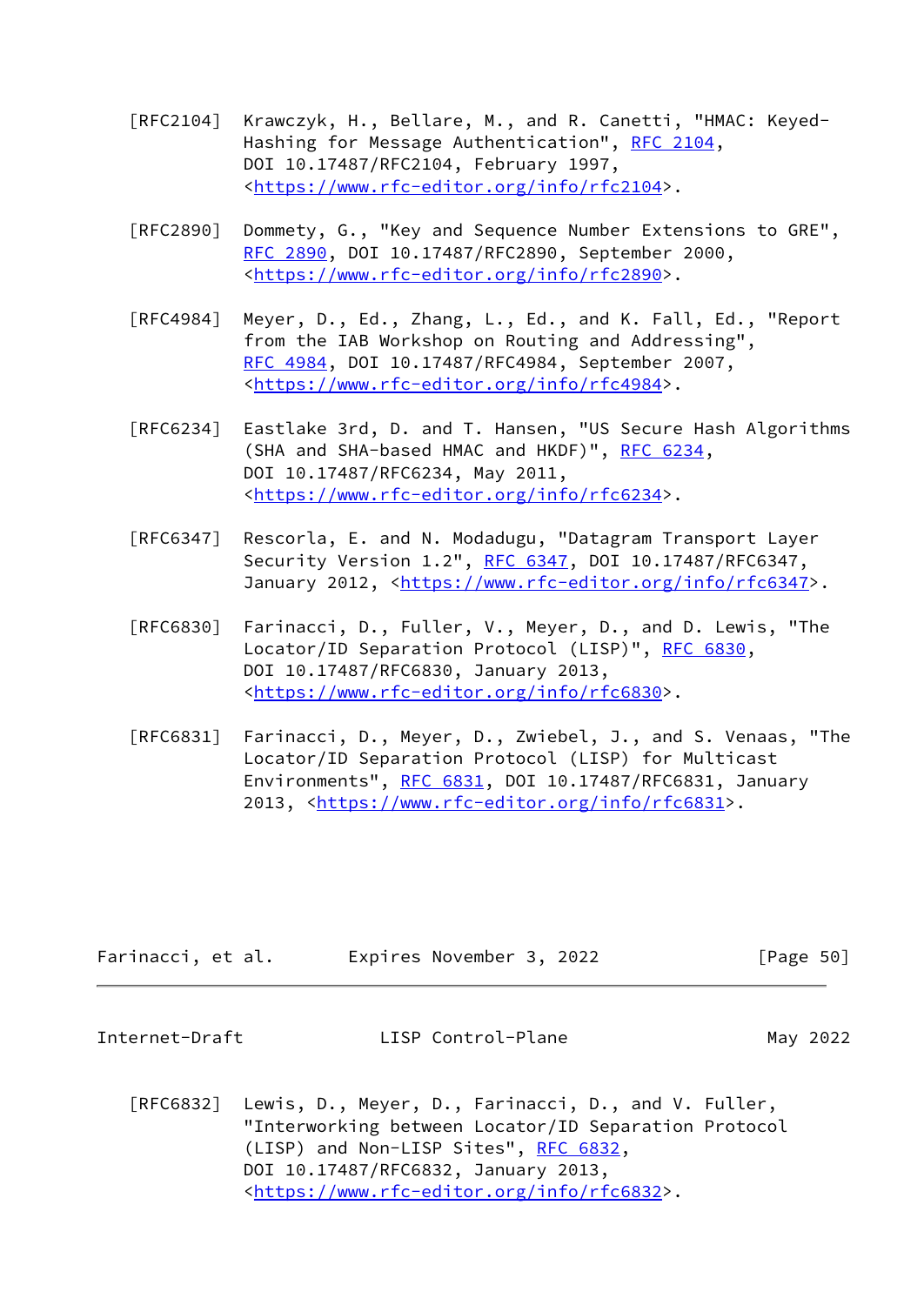- [RFC6836] Fuller, V., Farinacci, D., Meyer, D., and D. Lewis, "Locator/ID Separation Protocol Alternative Logical Topology (LISP+ALT)", [RFC 6836](https://datatracker.ietf.org/doc/pdf/rfc6836), DOI 10.17487/RFC6836, January 2013, [<https://www.rfc-editor.org/info/rfc6836](https://www.rfc-editor.org/info/rfc6836)>.
- [RFC6837] Lear, E., "NERD: A Not-so-novel Endpoint ID (EID) to Routing Locator (RLOC) Database", [RFC 6837](https://datatracker.ietf.org/doc/pdf/rfc6837), DOI 10.17487/RFC6837, January 2013, <[https://www.rfc-editor.org/info/rfc6837>](https://www.rfc-editor.org/info/rfc6837).
- [RFC6973] Cooper, A., Tschofenig, H., Aboba, B., Peterson, J., Morris, J., Hansen, M., and R. Smith, "Privacy Considerations for Internet Protocols", [RFC 6973,](https://datatracker.ietf.org/doc/pdf/rfc6973) DOI 10.17487/RFC6973, July 2013, <[https://www.rfc-editor.org/info/rfc6973>](https://www.rfc-editor.org/info/rfc6973).
- [RFC7348] Mahalingam, M., Dutt, D., Duda, K., Agarwal, P., Kreeger, L., Sridhar, T., Bursell, M., and C. Wright, "Virtual eXtensible Local Area Network (VXLAN): A Framework for Overlaying Virtualized Layer 2 Networks over Layer 3 Networks", [RFC 7348](https://datatracker.ietf.org/doc/pdf/rfc7348), DOI 10.17487/RFC7348, August 2014, <[https://www.rfc-editor.org/info/rfc7348>](https://www.rfc-editor.org/info/rfc7348).
- [RFC7835] Saucez, D., Iannone, L., and O. Bonaventure, "Locator/ID Separation Protocol (LISP) Threat Analysis", [RFC 7835](https://datatracker.ietf.org/doc/pdf/rfc7835), DOI 10.17487/RFC7835, April 2016, <[https://www.rfc-editor.org/info/rfc7835>](https://www.rfc-editor.org/info/rfc7835).
- [RFC8060] Farinacci, D., Meyer, D., and J. Snijders, "LISP Canonical Address Format (LCAF)", [RFC 8060,](https://datatracker.ietf.org/doc/pdf/rfc8060) DOI 10.17487/RFC8060, February 2017, <<https://www.rfc-editor.org/info/rfc8060>>.
- [RFC8061] Farinacci, D. and B. Weis, "Locator/ID Separation Protocol (LISP) Data-Plane Confidentiality", [RFC 8061,](https://datatracker.ietf.org/doc/pdf/rfc8061) DOI 10.17487/RFC8061, February 2017, <[https://www.rfc-editor.org/info/rfc8061>](https://www.rfc-editor.org/info/rfc8061).
- [RFC8111] Fuller, V., Lewis, D., Ermagan, V., Jain, A., and A. Smirnov, "Locator/ID Separation Protocol Delegated Database Tree (LISP-DDT)", [RFC 8111](https://datatracker.ietf.org/doc/pdf/rfc8111), DOI 10.17487/RFC8111, May 2017, [<https://www.rfc-editor.org/info/rfc8111](https://www.rfc-editor.org/info/rfc8111)>.

| Farinacci, et al. | Expires November 3, 2022 | [Page $51$ ] |
|-------------------|--------------------------|--------------|
|-------------------|--------------------------|--------------|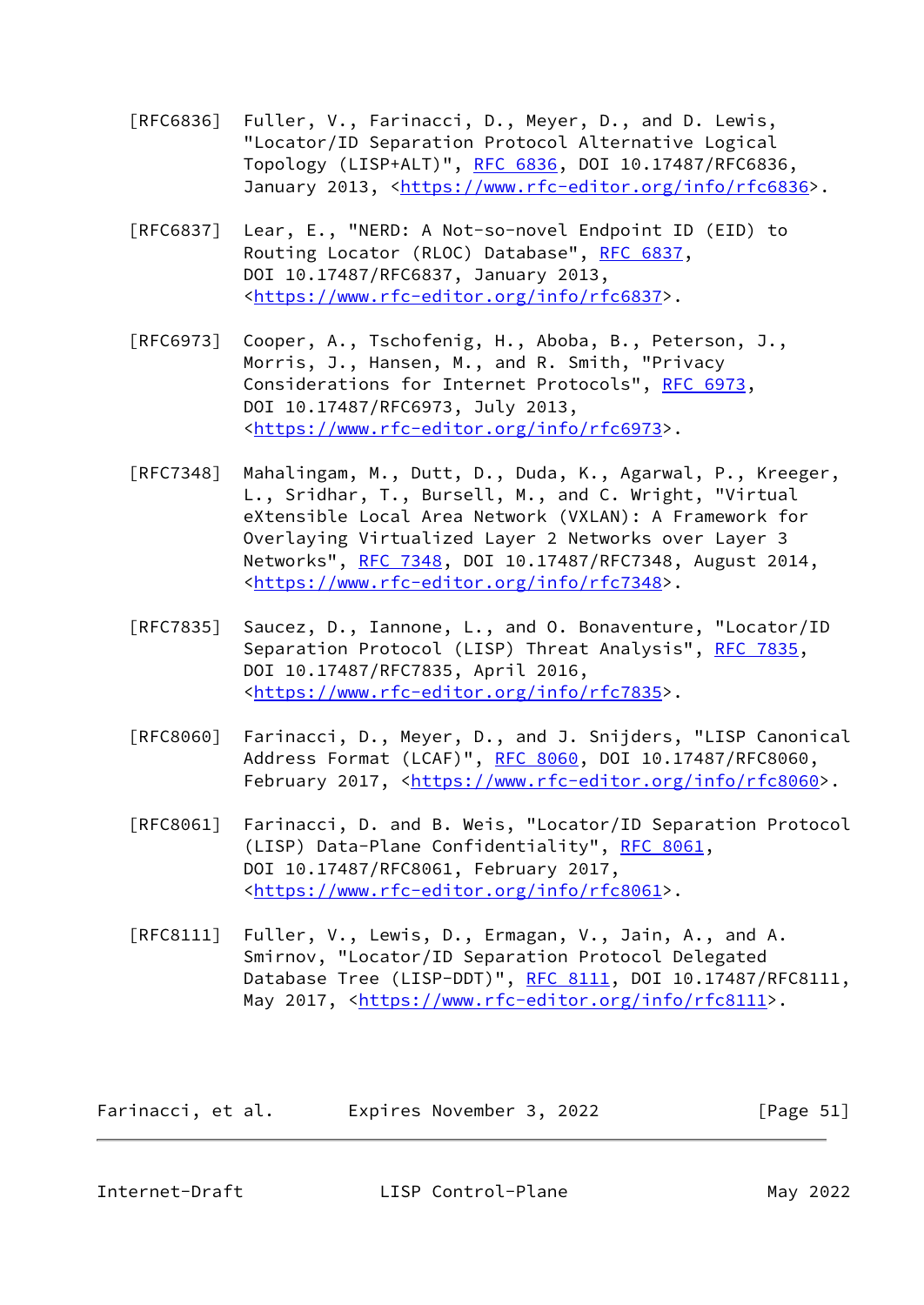- [RFC8378] Moreno, V. and D. Farinacci, "Signal-Free Locator/ID Separation Protocol (LISP) Multicast", [RFC 8378](https://datatracker.ietf.org/doc/pdf/rfc8378), DOI 10.17487/RFC8378, May 2018, <[https://www.rfc-editor.org/info/rfc8378>](https://www.rfc-editor.org/info/rfc8378).
- [RFC8402] Filsfils, C., Ed., Previdi, S., Ed., Ginsberg, L., Decraene, B., Litkowski, S., and R. Shakir, "Segment Routing Architecture", [RFC 8402](https://datatracker.ietf.org/doc/pdf/rfc8402), DOI 10.17487/RFC8402, July 2018, <<https://www.rfc-editor.org/info/rfc8402>>.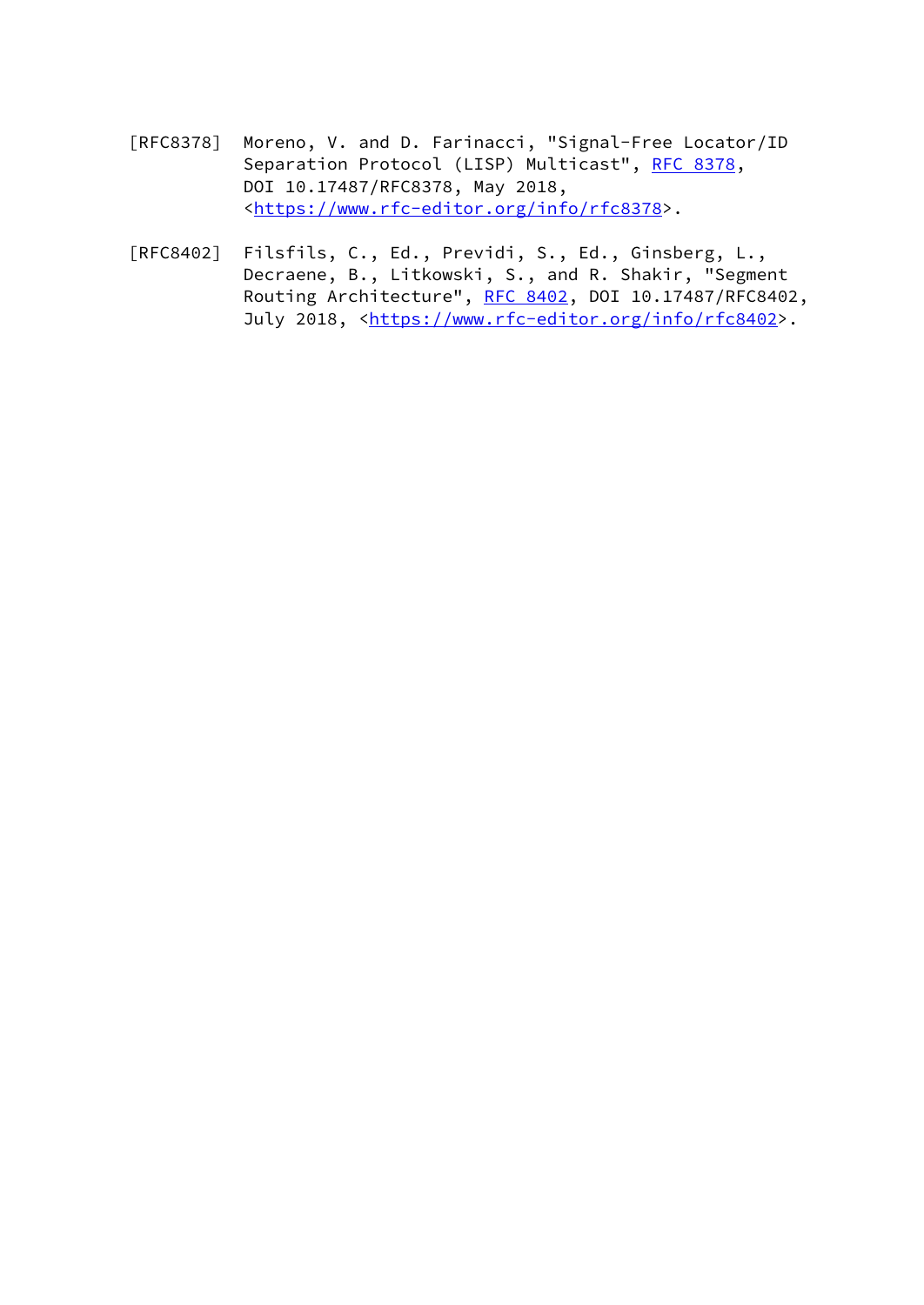#### <span id="page-59-1"></span><span id="page-59-0"></span>[Appendix A.](#page-59-0) Acknowledgments

 The original authors would like to thank Greg Schudel, Darrel Lewis, John Zwiebel, Andrew Partan, Dave Meyer, Isidor Kouvelas, Jesper Skriver, Fabio Maino, and members of the lisp@ietf.org mailing list for their feedback and helpful suggestions.

 Special thanks are due to Noel Chiappa for his extensive work and thought about caching in Map-Resolvers.

 The current authors would like to give a sincere thank you to the people who help put LISP on standards track in the IETF. They include Joel Halpern, Luigi Iannone, Deborah Brungard, Fabio Maino, Scott Bradner, Kyle Rose, Takeshi Takahashi, Sarah Banks, Pete Resnick, Colin Perkins, Mirja Kuhlewind, Francis Dupont, Benjamin Kaduk, Eric Rescorla, Alvaro Retana, Alexey Melnikov, Alissa Cooper, Suresh Krishnan, Alberto Rodriguez-Natal, Vina Ermagen, Mohamed Boucadair, Brian Trammell, Sabrina Tanamal, and John Drake. The contributions they offered greatly added to the security, scale, and robustness of the LISP architecture and protocols.

<span id="page-59-2"></span>[Appendix B.](#page-59-2) Document Change Log

[RFC Editor: Please delete this section on publication as RFC.]

- <span id="page-59-3"></span>[B.1](#page-59-3). Changes to [draft-ietf-lisp-rfc6833bis-31](https://datatracker.ietf.org/doc/pdf/draft-ietf-lisp-rfc6833bis-31)
	- o Posted May 2020.
	- o Added reference to 6834bis when describing the syntax and action of the Map-Version field in the Map-Reply section. This is so we can advance the Map-Versioning draft rfc6834bis to proposed standard.

#### <span id="page-59-4"></span>[B.2](#page-59-4). Changes to [draft-ietf-lisp-rfc6833bis-26](https://datatracker.ietf.org/doc/pdf/draft-ietf-lisp-rfc6833bis-26)

- o Posted November 2019.
- o Fixed the required (MUST implement) authentcation algorithms.
- o Fixed a large set of minor comments and edits.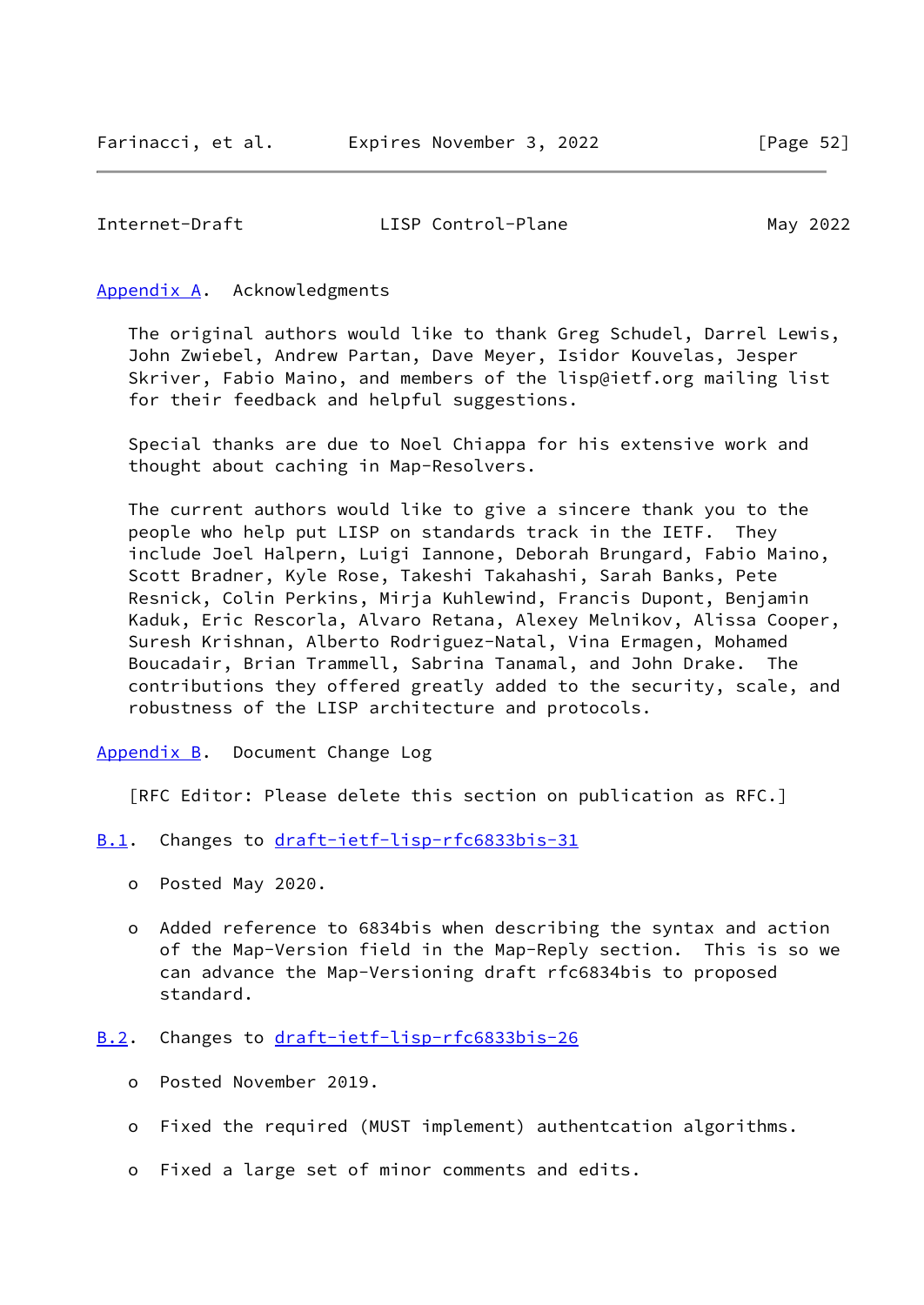- <span id="page-60-0"></span>[B.3](#page-60-0). Changes to [draft-ietf-lisp-rfc6833bis-25](https://datatracker.ietf.org/doc/pdf/draft-ietf-lisp-rfc6833bis-25)
	- o Posted June 2019.
	- o Added change requested by Mirja describing Record Count in an EID record.

<span id="page-60-2"></span>

| Farinacci, et al. | Expires November 3, 2022 | [Page 53] |
|-------------------|--------------------------|-----------|
|-------------------|--------------------------|-----------|

- o Fixed Requirements Notation section per Pete.
- o Added KDF for shared-secret
- o Specified several rate-limiters for control messages
- <span id="page-60-1"></span>[B.4](#page-60-1). Changes to [draft-ietf-lisp-rfc6833bis-24](https://datatracker.ietf.org/doc/pdf/draft-ietf-lisp-rfc6833bis-24)
	- o Posted February 2019.
	- o Added suggested text from Albert that Benjamin Kaduk agreed with.
	- o Added suggested editorial comments from Alvaro's rewview.
	- o Ran document through IDnits. Fixed bugs found.

<span id="page-60-3"></span>[B.5](#page-60-3). Changes to [draft-ietf-lisp-rfc6833bis-23](https://datatracker.ietf.org/doc/pdf/draft-ietf-lisp-rfc6833bis-23)

- o Posted December 2018.
- o Added to Security Considerations section that deployments that care about prefix over claiming should use LISP-SEC.
- o Added to Security Considerations section that DTLS or LISP-crypto be used for control-plane privacy.
- o Make LISP-SEC a normative reference.
- o Make it more clear where field descriptions are spec'ed when referencing to the same fields in other packet types.

<span id="page-60-4"></span>[B.6](#page-60-4). Changes to [draft-ietf-lisp-rfc6833bis-22](https://datatracker.ietf.org/doc/pdf/draft-ietf-lisp-rfc6833bis-22)

o Posted week after IETF November 2018.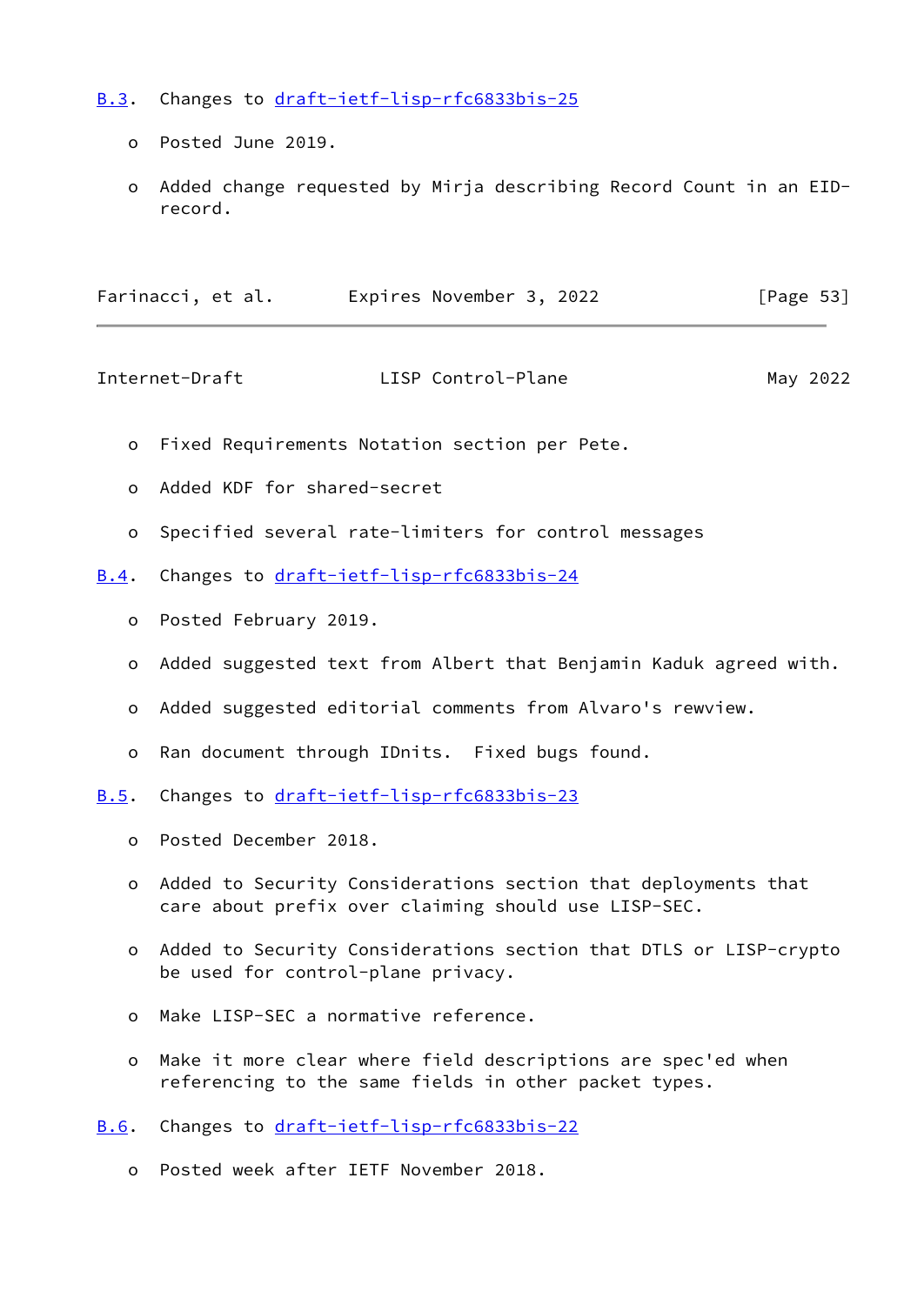o No longer need to use IPSEC for replay attacks.

<span id="page-61-0"></span>[B.7](#page-61-0). Changes to [draft-ietf-lisp-rfc6833bis-21](https://datatracker.ietf.org/doc/pdf/draft-ietf-lisp-rfc6833bis-21)

- o Posted early November 2018.
- o Added I-bit back in because its necessary to use for Map-Register replay attack scenarios. The Map-Server tracks the nonce per xTR- ID to detect duplicate or replayed Map-Register messages.

| Farinacci, et al. | Expires November 3, 2022 | [Page $54$ ] |
|-------------------|--------------------------|--------------|
|-------------------|--------------------------|--------------|

<span id="page-61-2"></span>Internet-Draft LISP Control-Plane May 2022

- <span id="page-61-1"></span>[B.8](#page-61-1). Changes to [draft-ietf-lisp-rfc6833bis-20](https://datatracker.ietf.org/doc/pdf/draft-ietf-lisp-rfc6833bis-20)
	- o Posted late October 2018.
	- o Changed description about "reserved" bits to state "reserved and unassigned".
	- o Make it more clear how Map-Register nonce processing is performed in an ETR and Map-Server.
- <span id="page-61-3"></span>[B.9](#page-61-3). Changes to [draft-ietf-lisp-rfc6833bis-19](https://datatracker.ietf.org/doc/pdf/draft-ietf-lisp-rfc6833bis-19)
	- o Posted mid October 2018.
	- o Added Fabio text to the Security Considerations section.
- <span id="page-61-4"></span>[B.10](#page-61-4). Changes to [draft-ietf-lisp-rfc6833bis-18](https://datatracker.ietf.org/doc/pdf/draft-ietf-lisp-rfc6833bis-18)
	- o Posted mid October 2018.
	- o Fixed comments from Eric after more email clarity.
- <span id="page-61-5"></span>[B.11](#page-61-5). Changes to [draft-ietf-lisp-rfc6833bis-17](https://datatracker.ietf.org/doc/pdf/draft-ietf-lisp-rfc6833bis-17)
	- o Posted early October 2018.
	- o Changes to reflect comments from Sep 27th Telechat.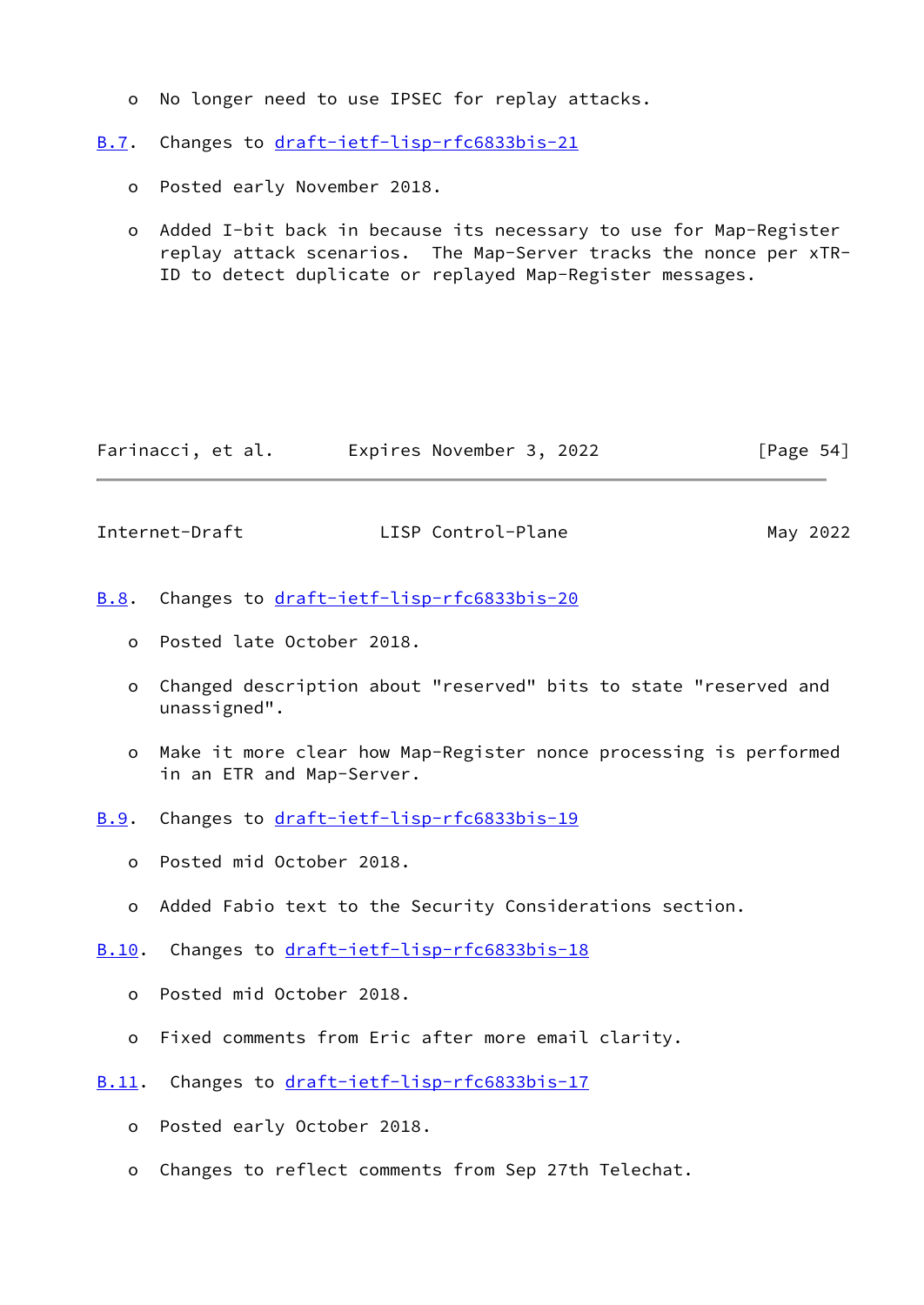- o Added all flag bit definitions as request for allocation in IANA Considersations section.
- o Added an applicability statement in **section 1** to address security concerns from Telechat.
- o Moved m-bit description and IANA request to [draft-ietf-lisp-mn.](https://datatracker.ietf.org/doc/pdf/draft-ietf-lisp-mn)
- o Moved I-bit description and IANA request to [draft-ietf-lisp](https://datatracker.ietf.org/doc/pdf/draft-ietf-lisp-pubsub) [pubsub](https://datatracker.ietf.org/doc/pdf/draft-ietf-lisp-pubsub).
- <span id="page-62-0"></span>[B.12](#page-62-0). Changes to [draft-ietf-lisp-rfc6833bis-16](https://datatracker.ietf.org/doc/pdf/draft-ietf-lisp-rfc6833bis-16)
	- o Posted Late-September 2018.
	- o Re-wrote Security Considerations section. Thanks Albert.
	- o Added Alvaro text to be more clear about IANA actions.

<span id="page-62-2"></span>

| Farinacci, et al. | Expires November 3, 2022 | [Page 55] |
|-------------------|--------------------------|-----------|
|-------------------|--------------------------|-----------|

- <span id="page-62-1"></span>[B.13](#page-62-1). Changes to [draft-ietf-lisp-rfc6833bis-15](https://datatracker.ietf.org/doc/pdf/draft-ietf-lisp-rfc6833bis-15)
	- o Posted mid-September 2018.
	- o Changes to reflect comments from Colin and Mirja.
- <span id="page-62-3"></span>[B.14](#page-62-3). Changes to [draft-ietf-lisp-rfc6833bis-14](https://datatracker.ietf.org/doc/pdf/draft-ietf-lisp-rfc6833bis-14)
	- o Posted September 2018.
	- o Changes to reflect comments from Genart, RTGarea, and Secdir reviews.
- <span id="page-62-4"></span>[B.15](#page-62-4). Changes to [draft-ietf-lisp-rfc6833bis-13](https://datatracker.ietf.org/doc/pdf/draft-ietf-lisp-rfc6833bis-13)
	- o Posted August 2018.
	- o Final editorial changes before RFC submission for Proposed Standard.
	- o Added section "Changes since [RFC 6833](https://datatracker.ietf.org/doc/pdf/rfc6833)" so implementators are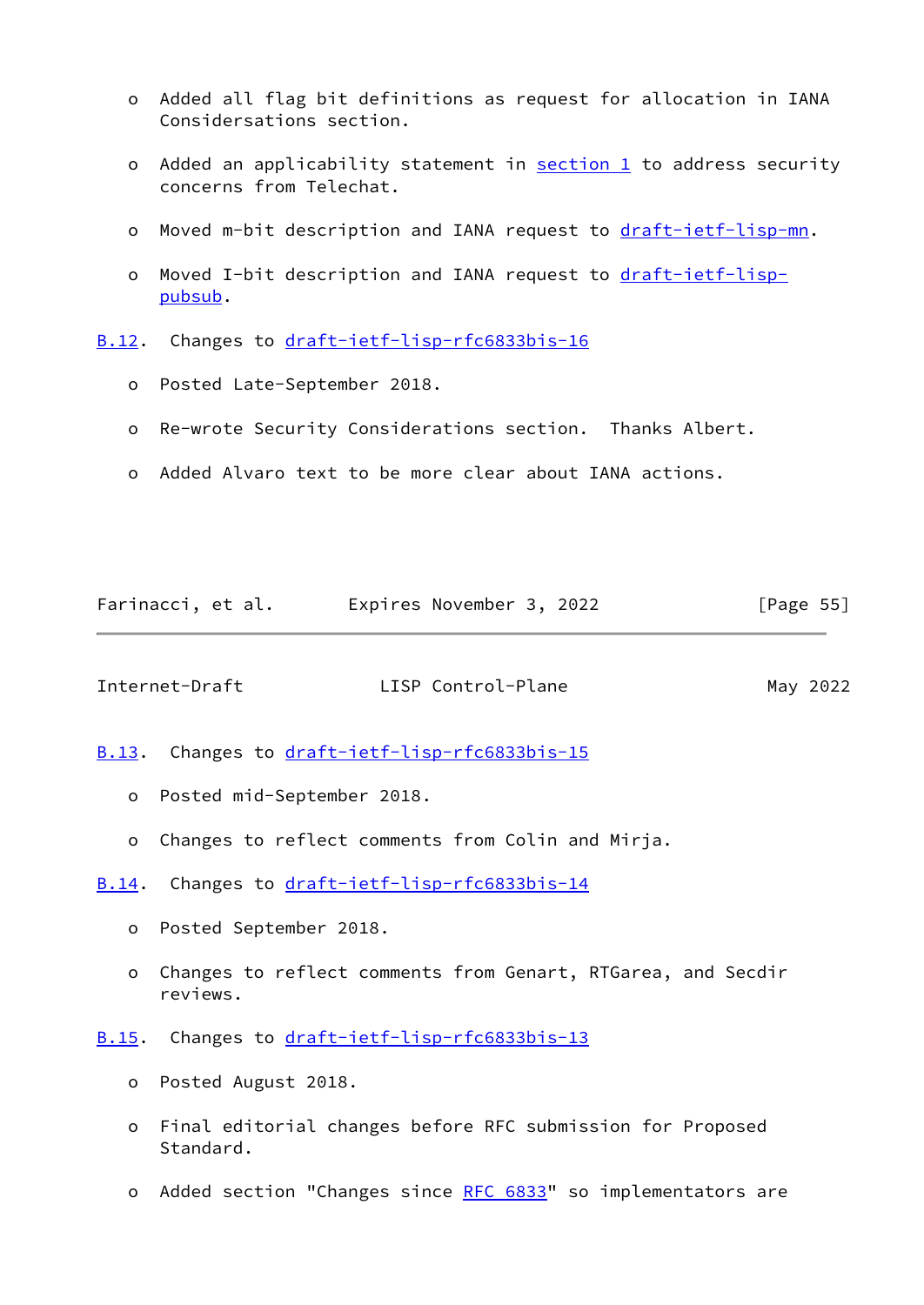informed of any changes since the last RFC publication.

- <span id="page-63-0"></span>[B.16](#page-63-0). Changes to [draft-ietf-lisp-rfc6833bis-12](https://datatracker.ietf.org/doc/pdf/draft-ietf-lisp-rfc6833bis-12)
	- o Posted late July 2018.
	- o Moved RFC6830bis and RFC6834bis to Normative References.
- <span id="page-63-1"></span>[B.17](#page-63-1). Changes to [draft-ietf-lisp-rfc6833bis-11](https://datatracker.ietf.org/doc/pdf/draft-ietf-lisp-rfc6833bis-11)
	- o Posted July 2018.
	- o Fixed Luigi editorial comments to ready draft for RFC status and ran through IDNITs again.
- <span id="page-63-2"></span>[B.18](#page-63-2). Changes to [draft-ietf-lisp-rfc6833bis-10](https://datatracker.ietf.org/doc/pdf/draft-ietf-lisp-rfc6833bis-10)
	- o Posted after LISP WG at IETF week March.
	- o Move AD field encoding after S-bit in the ECM packet format description section.
	- o Say more about when the new Drop actions should be sent.

| Farinacci, et al. | Expires November 3, 2022 | [Page 56] |
|-------------------|--------------------------|-----------|
|                   |                          |           |

<span id="page-63-4"></span>

| Internet-Draft | LISP Control-Plane | May 2022 |
|----------------|--------------------|----------|
|----------------|--------------------|----------|

<span id="page-63-3"></span>[B.19](#page-63-3). Changes to [draft-ietf-lisp-rfc6833bis-09](https://datatracker.ietf.org/doc/pdf/draft-ietf-lisp-rfc6833bis-09)

- o Posted March IETF week 2018.
- o Fixed editorial comments submitted by document shepherd Luigi Iannone.
- <span id="page-63-5"></span>[B.20](#page-63-5). Changes to [draft-ietf-lisp-rfc6833bis-08](https://datatracker.ietf.org/doc/pdf/draft-ietf-lisp-rfc6833bis-08)
	- o Posted March 2018.
	- o Added RLOC-probing algorithm.
	- o Added Solicit-Map Request algorithm.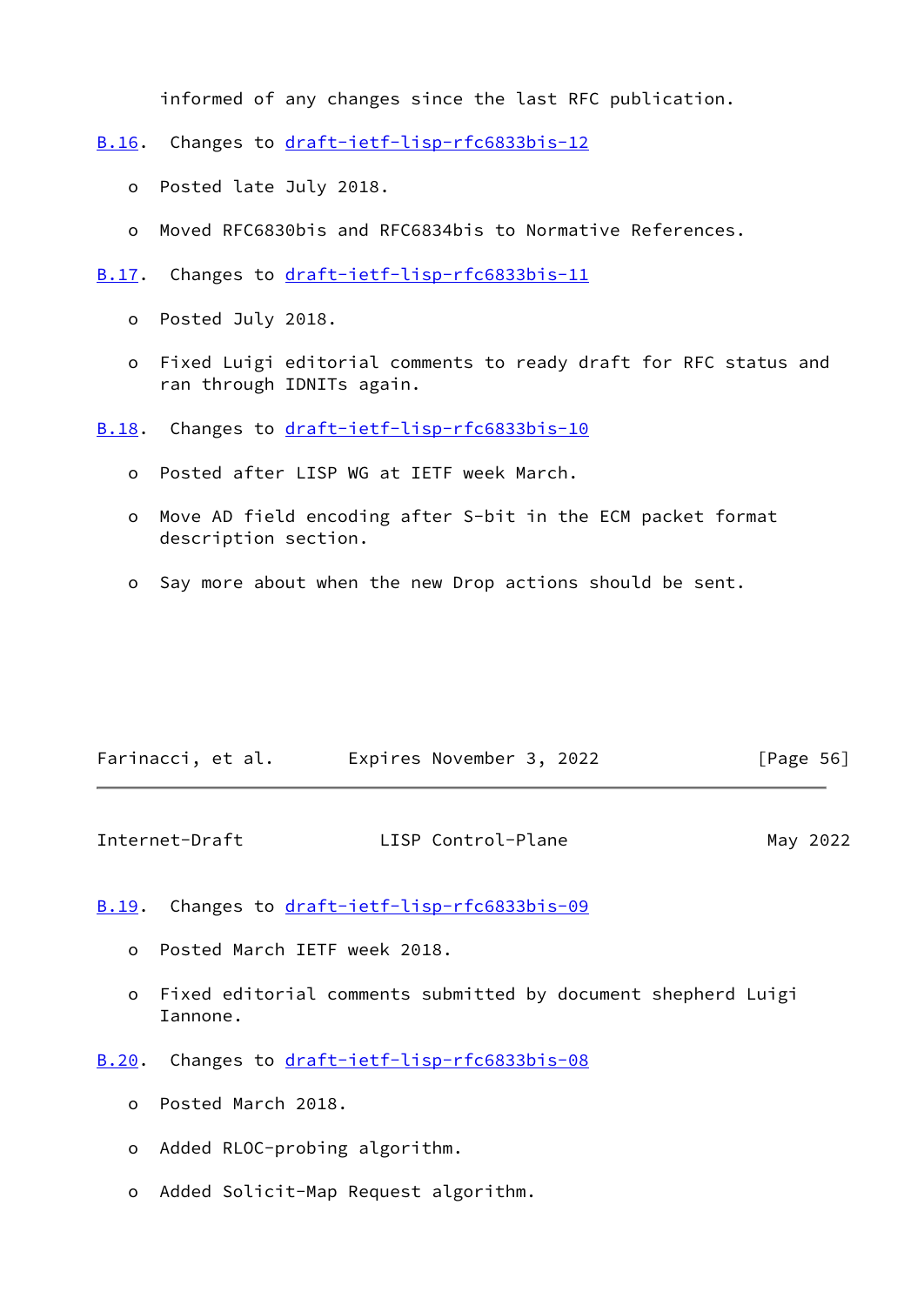- o Added several mechanisms (from 6830bis) regarding Routing Locator Reachability.
- o Added port 4342 to IANA Considerations section.
- <span id="page-64-0"></span>[B.21](#page-64-0). Changes to [draft-ietf-lisp-rfc6833bis-07](https://datatracker.ietf.org/doc/pdf/draft-ietf-lisp-rfc6833bis-07)
	- o Posted December 2017.
	- o Make it more clear in a couple of places that RLOCs are used to locate ETRs more so than for Map-Server Map-Request forwarding.
	- o Make it clear that "encapsualted" for a control message is an ECM based message.
	- o Make it more clear what messages use source-port 4342 and which ones use destinatino-port 4342.
	- o Don't make DDT references when the mapping transport system can be of any type and the referneced text is general to it.
	- o Generalize text when referring to the format of an EID-prefix. Can use othe AFIs then IPv4 and IPv6.
	- o Many editorial changes to clarify text.
	- o Changed some "must", "should", and "may" to capitalized.
	- o Added definitions for Map-Request and Map-Reply messages.
	- o Ran document through IDNITs.

<span id="page-64-2"></span>

| Farinacci, et al. | Expires November 3, 2022 |  | [Page $57$ ] |
|-------------------|--------------------------|--|--------------|
|-------------------|--------------------------|--|--------------|

## <span id="page-64-1"></span>[B.22](#page-64-1). Changes to [draft-ietf-lisp-rfc6833bis-06](https://datatracker.ietf.org/doc/pdf/draft-ietf-lisp-rfc6833bis-06)

- o Posted October 2017.
- o Spec the I-bit to include the xTR-ID in a Map-Request message to be consistent with the Map-Register message and to anticipate the introduction of pubsub functionality to allow Map-Requests to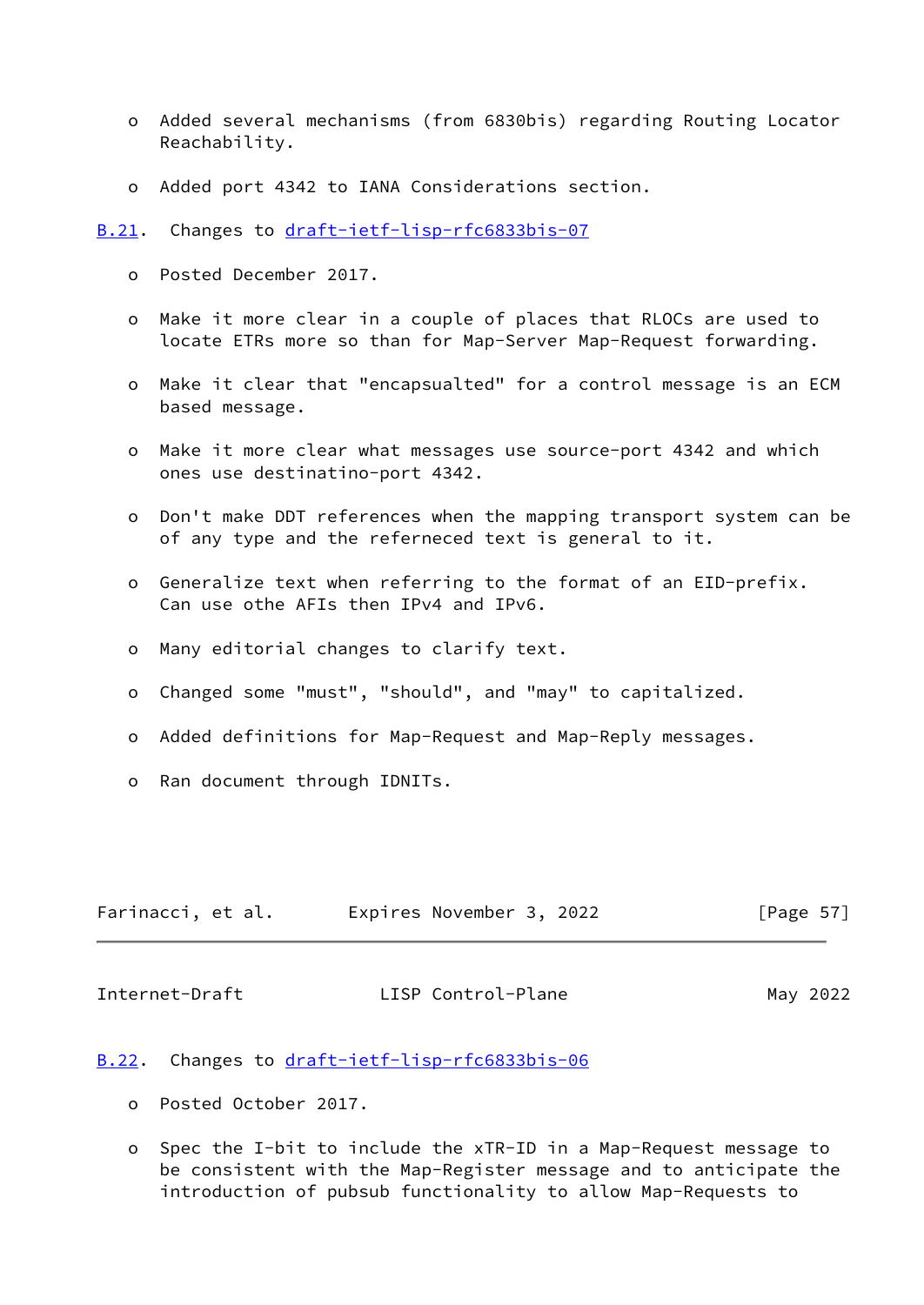subscribe to RLOC-set changes.

- o Updated references for individual submissions that became working group documents.
- o Updated references for working group documents that became RFCs.
- <span id="page-65-0"></span>[B.23](#page-65-0). Changes to [draft-ietf-lisp-rfc6833bis-05](https://datatracker.ietf.org/doc/pdf/draft-ietf-lisp-rfc6833bis-05)
	- o Posted May 2017.
	- o Update IANA Considerations section based on new requests from this document and changes from what was requested in [[RFC6830\]](https://datatracker.ietf.org/doc/pdf/rfc6830).
- <span id="page-65-1"></span>[B.24](#page-65-1). Changes to [draft-ietf-lisp-rfc6833bis-04](https://datatracker.ietf.org/doc/pdf/draft-ietf-lisp-rfc6833bis-04)
	- o Posted May 2017.
	- o Clarify how the Key-ID field is used in Map-Register and Map- Notify messages. Break the 16-bit field into a 8-bit Key-ID field and a 8-bit Algorithm-ID field.
	- o Move the Control-Plane codepoints from the IANA Considerations section of RFC6830bis to the IANA Considerations section of this document.
	- o In the "LISP Control Packet Type Allocations" section, indicate how message Types are IANA allocated and how experimental [RFC8113](https://datatracker.ietf.org/doc/pdf/rfc8113) sub-types should be requested.
- <span id="page-65-2"></span>[B.25](#page-65-2). Changes to [draft-ietf-lisp-rfc6833bis-03](https://datatracker.ietf.org/doc/pdf/draft-ietf-lisp-rfc6833bis-03)
	- o Posted April 2017.
	- o Add types 9-14 and specify they are not assigned.
	- o Add the "LISP Shared Extension Message" type and point to [RFC8113](https://datatracker.ietf.org/doc/pdf/rfc8113).

| Farinacci, et al. | Expires November 3, 2022 | [Page 58] |
|-------------------|--------------------------|-----------|
|-------------------|--------------------------|-----------|

<span id="page-65-3"></span>Internet-Draft LISP Control-Plane May 2022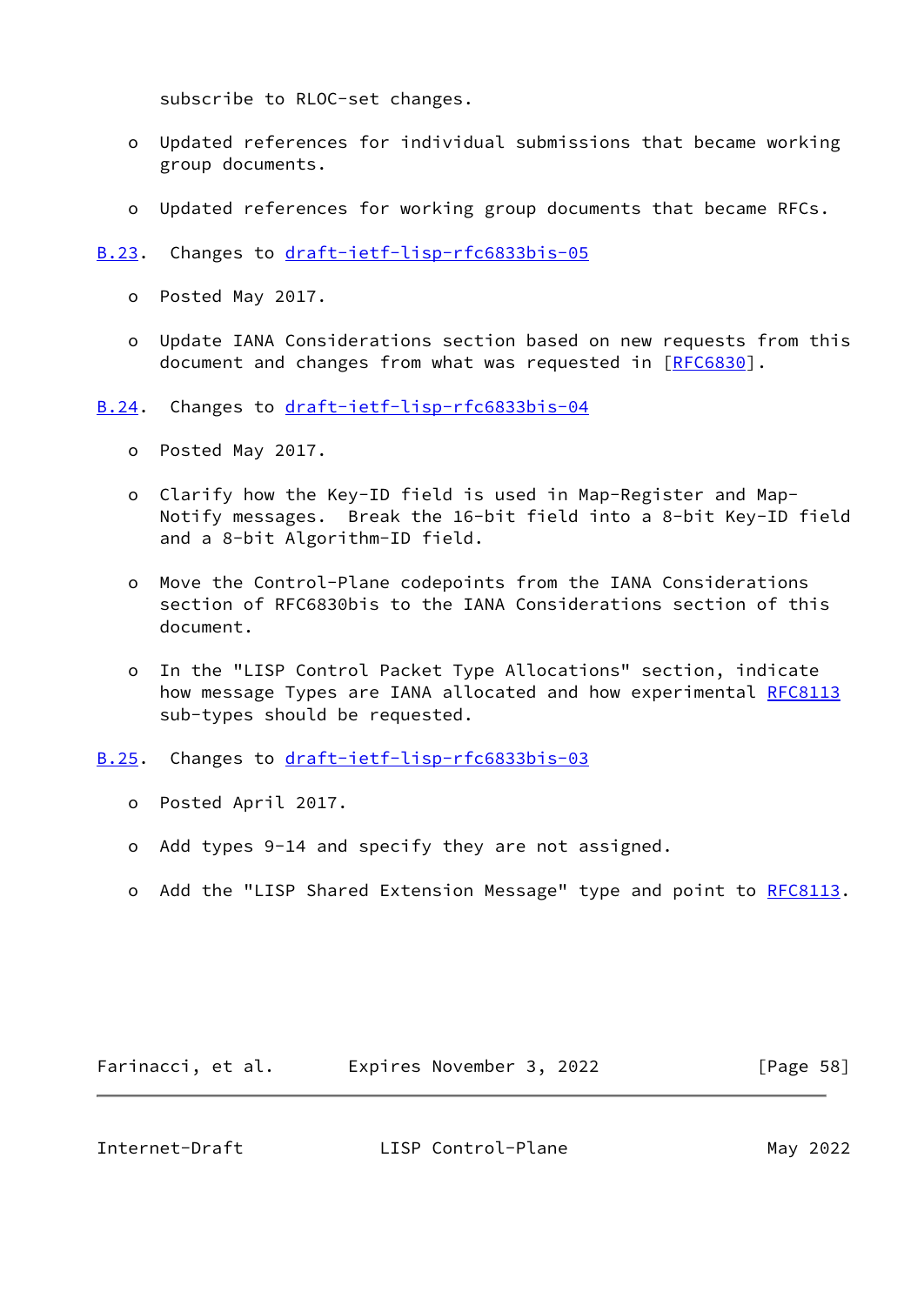# <span id="page-66-0"></span>[B.26](#page-66-0). Changes to [draft-ietf-lisp-rfc6833bis-02](https://datatracker.ietf.org/doc/pdf/draft-ietf-lisp-rfc6833bis-02)

- o Posted April 2017.
- o Clarify that the LISP Control-Plane document defines how the LISP Data-Plane uses Map-Requests with either the SMR-bit set or the P-bit set supporting mapping updates and RLOC-probing. Indicating that other Data-Planes can use the same mechanisms or their own defined mechanisms to achieve the same functionality.
- <span id="page-66-1"></span>[B.27](#page-66-1). Changes to [draft-ietf-lisp-rfc6833bis-01](https://datatracker.ietf.org/doc/pdf/draft-ietf-lisp-rfc6833bis-01)
	- o Posted March 2017.
	- o Include references to new RFCs published.
	- o Remove references to self.
	- o Change references from [RFC6830](https://datatracker.ietf.org/doc/pdf/rfc6830) to RFC6830bis.
	- o Add two new action/reasons to a Map-Reply has posted to the LISP WG mailing list.
	- o In intro section, add refernece to I-D.ietf-lisp-introduction.
	- o Removed Open Issues section and references to "experimental".
- <span id="page-66-2"></span>[B.28](#page-66-2). Changes to [draft-ietf-lisp-rfc6833bis-00](https://datatracker.ietf.org/doc/pdf/draft-ietf-lisp-rfc6833bis-00)
	- o Posted December 2016.
	- o Created working group document from [draft-farinacci-lisp](https://datatracker.ietf.org/doc/pdf/draft-farinacci-lisp) -rfc6833-00 individual submission. No other changes made.
- <span id="page-66-3"></span>[B.29](#page-66-3). Changes to [draft-farinacci-lisp-rfc6833bis-00](https://datatracker.ietf.org/doc/pdf/draft-farinacci-lisp-rfc6833bis-00)
	- o Posted November 2016.
	- o This is the initial draft to turn [RFC 6833](https://datatracker.ietf.org/doc/pdf/rfc6833) into RFC 6833bis.
	- o The document name has changed from the "Locator/ID Separation Protocol (LISP) Map-Server Interface" to the "Locator/ID Separation Protocol (LISP) Control-Plane".
	- o The fundamental change was to move the Control-Plane messages from [RFC 6830](https://datatracker.ietf.org/doc/pdf/rfc6830) to this document in an effort so any IETF developed or industry created Data-Plane could use the LISP mapping system and Control-Plane.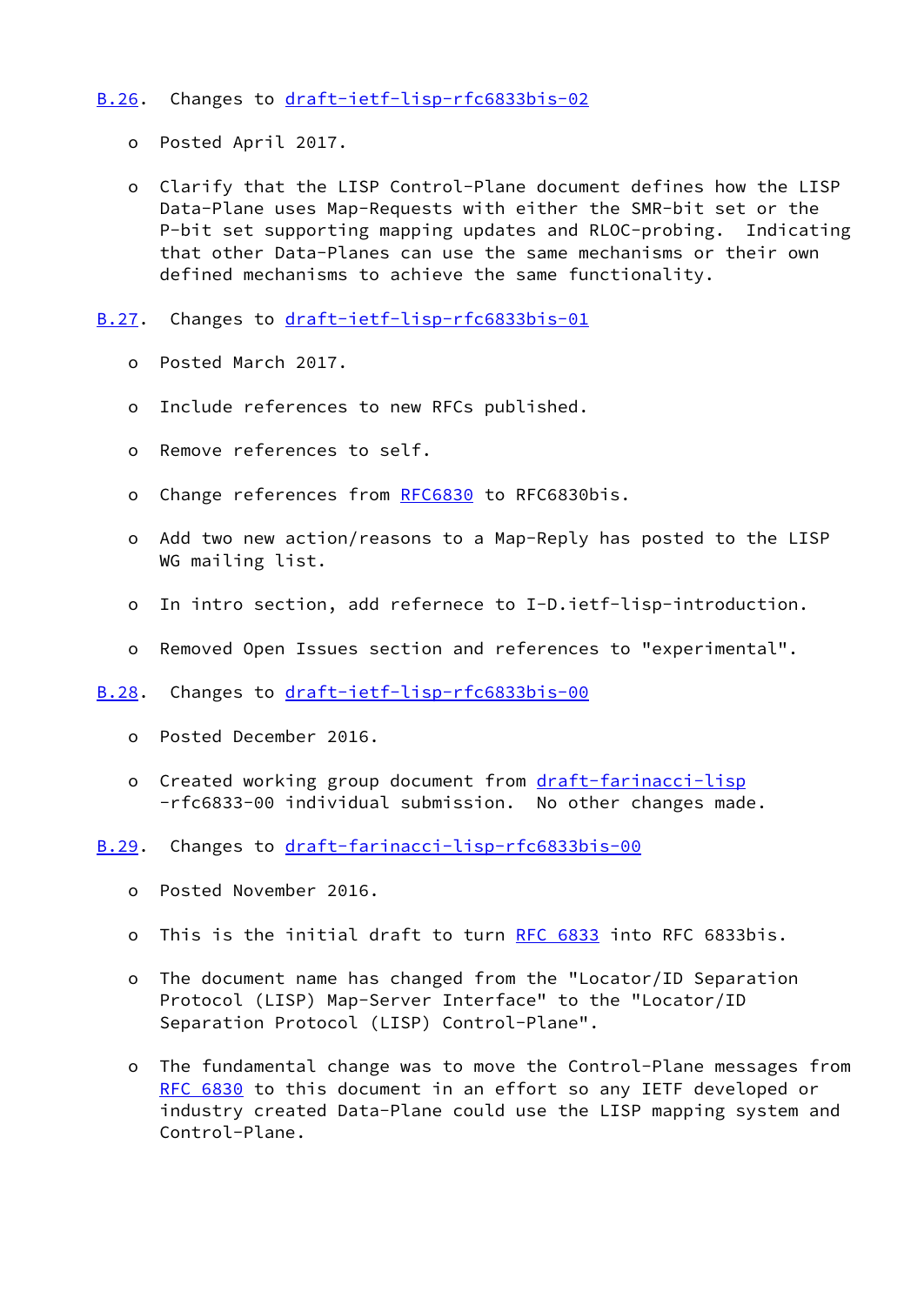<span id="page-67-0"></span>

| Internet-Draft | LISP Control-Plane | May 2022 |
|----------------|--------------------|----------|
|----------------|--------------------|----------|

- o Update Control-Plane messages to incorporate what has been implemented in products during the early phase of LISP development but wasn't able to make it into [RFC6830](https://datatracker.ietf.org/doc/pdf/rfc6830) and [RFC6833](https://datatracker.ietf.org/doc/pdf/rfc6833) to make the Experimental RFC deadline.
- o Indicate there may be nodes in the mapping system that are not MRs or MSs, that is a ALT-node or a DDT-node.
- o Include LISP-DDT in Map-Resolver section and explain how they maintain a referral-cache.
- o Removed open issue about additional state in Map-Servers. With [[RFC8111\]](https://datatracker.ietf.org/doc/pdf/rfc8111), Map-Servers have the same registration state and can give Map-Resolvers complete information in ms-ack Map-Referral messages.
- o Make reference to the LISP Threats Analysis RFC [[RFC7835\]](https://datatracker.ietf.org/doc/pdf/rfc7835).

# Authors' Addresses

 Dino Farinacci lispers.net

EMail: farinacci@gmail.com

 Fabio Maino Cisco Systems

EMail: fmaino@cisco.com

 Vince Fuller vaf.net Internet Consulting

EMail: vaf@vaf.net

 Albert Cabellos UPC/BarcelonaTech Campus Nord, C. Jordi Girona 1-3 Barcelona, Catalunya Spain